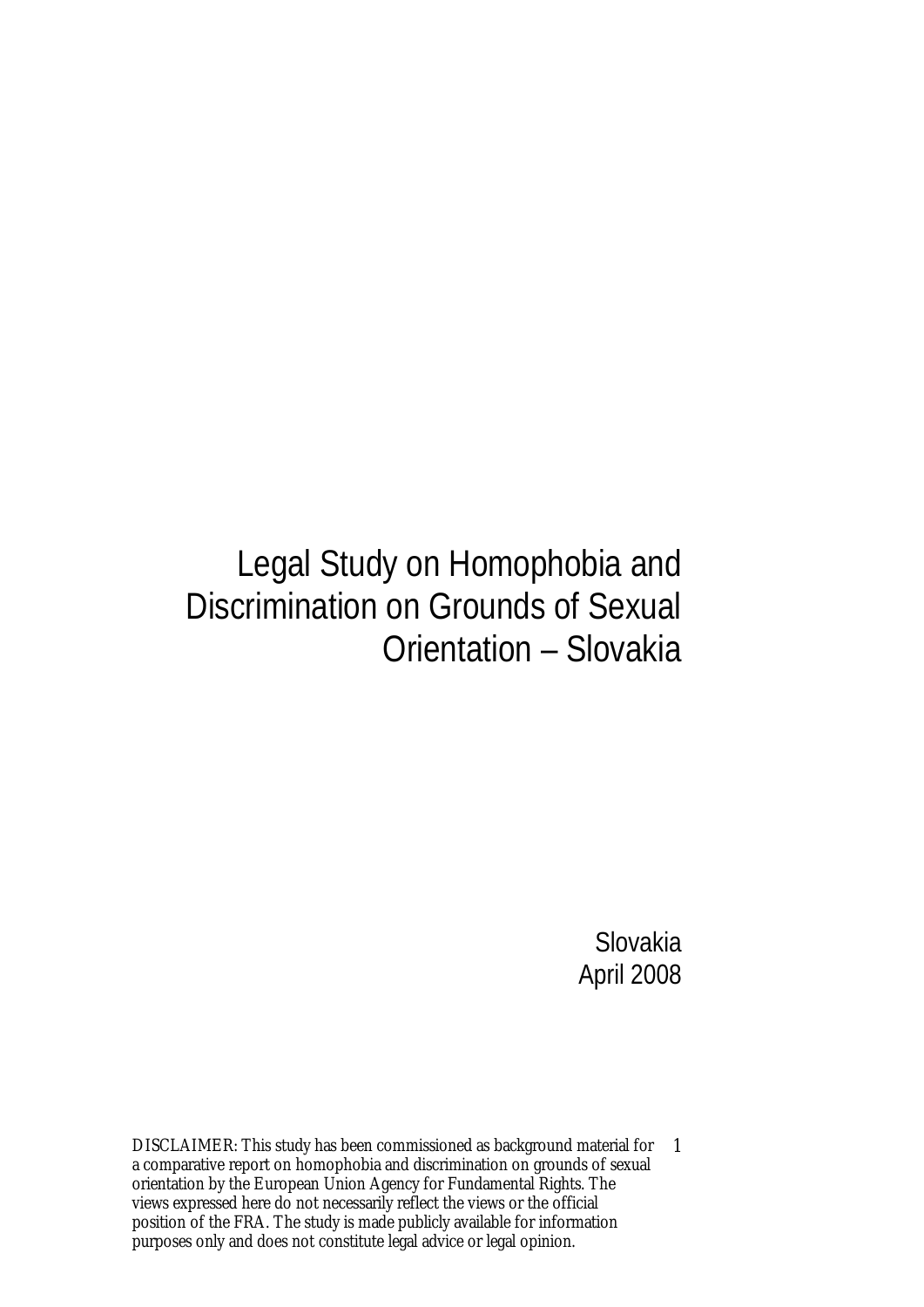### **Contents**

| A. | A.1.    | Equality body dealing with discrimination on the ground of sexual<br>Judicial review and implementation of Article 9(2) of the<br>A.2.<br>A.3.<br>B.1.<br>B.2.<br>B.3.<br>B.3.1.<br><b>B.3.2.</b><br><b>B.3.3.</b><br>B.4<br>Persecution of LGBT individuals as a ground for asylum19<br>C.L.<br>C.2<br>Family members in the context of asylum procedure20<br>C.3.<br>Aliens<br>$D.1$ .<br>22<br>Refugees 23<br>D.2.<br>$D.3$ .<br>E.1.<br>F.1.<br>F.2.<br>F.3.<br>F.4 |  |  |  |  |
|----|---------|-------------------------------------------------------------------------------------------------------------------------------------------------------------------------------------------------------------------------------------------------------------------------------------------------------------------------------------------------------------------------------------------------------------------------------------------------------------------------|--|--|--|--|
|    |         |                                                                                                                                                                                                                                                                                                                                                                                                                                                                         |  |  |  |  |
|    |         |                                                                                                                                                                                                                                                                                                                                                                                                                                                                         |  |  |  |  |
|    |         |                                                                                                                                                                                                                                                                                                                                                                                                                                                                         |  |  |  |  |
| В. |         |                                                                                                                                                                                                                                                                                                                                                                                                                                                                         |  |  |  |  |
|    |         |                                                                                                                                                                                                                                                                                                                                                                                                                                                                         |  |  |  |  |
|    |         |                                                                                                                                                                                                                                                                                                                                                                                                                                                                         |  |  |  |  |
|    |         |                                                                                                                                                                                                                                                                                                                                                                                                                                                                         |  |  |  |  |
|    |         |                                                                                                                                                                                                                                                                                                                                                                                                                                                                         |  |  |  |  |
|    |         |                                                                                                                                                                                                                                                                                                                                                                                                                                                                         |  |  |  |  |
|    |         |                                                                                                                                                                                                                                                                                                                                                                                                                                                                         |  |  |  |  |
|    |         |                                                                                                                                                                                                                                                                                                                                                                                                                                                                         |  |  |  |  |
| C. |         |                                                                                                                                                                                                                                                                                                                                                                                                                                                                         |  |  |  |  |
|    |         |                                                                                                                                                                                                                                                                                                                                                                                                                                                                         |  |  |  |  |
|    |         |                                                                                                                                                                                                                                                                                                                                                                                                                                                                         |  |  |  |  |
|    |         |                                                                                                                                                                                                                                                                                                                                                                                                                                                                         |  |  |  |  |
| D. |         |                                                                                                                                                                                                                                                                                                                                                                                                                                                                         |  |  |  |  |
|    |         |                                                                                                                                                                                                                                                                                                                                                                                                                                                                         |  |  |  |  |
|    |         |                                                                                                                                                                                                                                                                                                                                                                                                                                                                         |  |  |  |  |
|    |         |                                                                                                                                                                                                                                                                                                                                                                                                                                                                         |  |  |  |  |
| Е. |         |                                                                                                                                                                                                                                                                                                                                                                                                                                                                         |  |  |  |  |
|    |         |                                                                                                                                                                                                                                                                                                                                                                                                                                                                         |  |  |  |  |
| F. |         |                                                                                                                                                                                                                                                                                                                                                                                                                                                                         |  |  |  |  |
|    |         |                                                                                                                                                                                                                                                                                                                                                                                                                                                                         |  |  |  |  |
|    |         |                                                                                                                                                                                                                                                                                                                                                                                                                                                                         |  |  |  |  |
|    |         |                                                                                                                                                                                                                                                                                                                                                                                                                                                                         |  |  |  |  |
|    |         |                                                                                                                                                                                                                                                                                                                                                                                                                                                                         |  |  |  |  |
| G. |         |                                                                                                                                                                                                                                                                                                                                                                                                                                                                         |  |  |  |  |
|    | G.1.    |                                                                                                                                                                                                                                                                                                                                                                                                                                                                         |  |  |  |  |
|    | G.2.    |                                                                                                                                                                                                                                                                                                                                                                                                                                                                         |  |  |  |  |
|    | $G.3$ . |                                                                                                                                                                                                                                                                                                                                                                                                                                                                         |  |  |  |  |
|    | G.4     |                                                                                                                                                                                                                                                                                                                                                                                                                                                                         |  |  |  |  |
| Н. |         |                                                                                                                                                                                                                                                                                                                                                                                                                                                                         |  |  |  |  |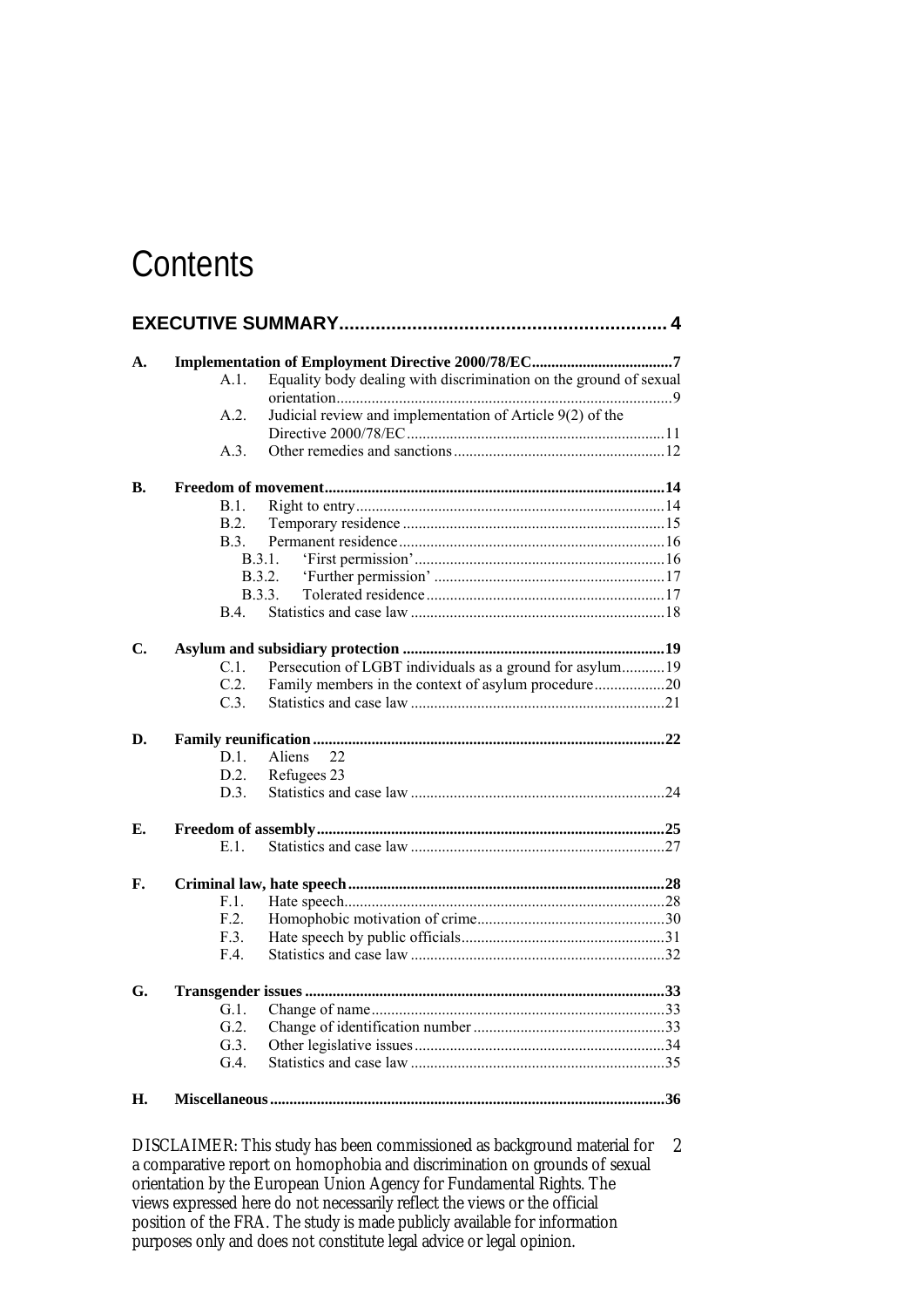| <b>ANNEX 1 - PRESENTATION OF CASE LAW 39</b>             |  |
|----------------------------------------------------------|--|
|                                                          |  |
| <b>IMPLEMENTATION OF EMPLOYMENT DIRECTIVE 2000/78/EC</b> |  |
|                                                          |  |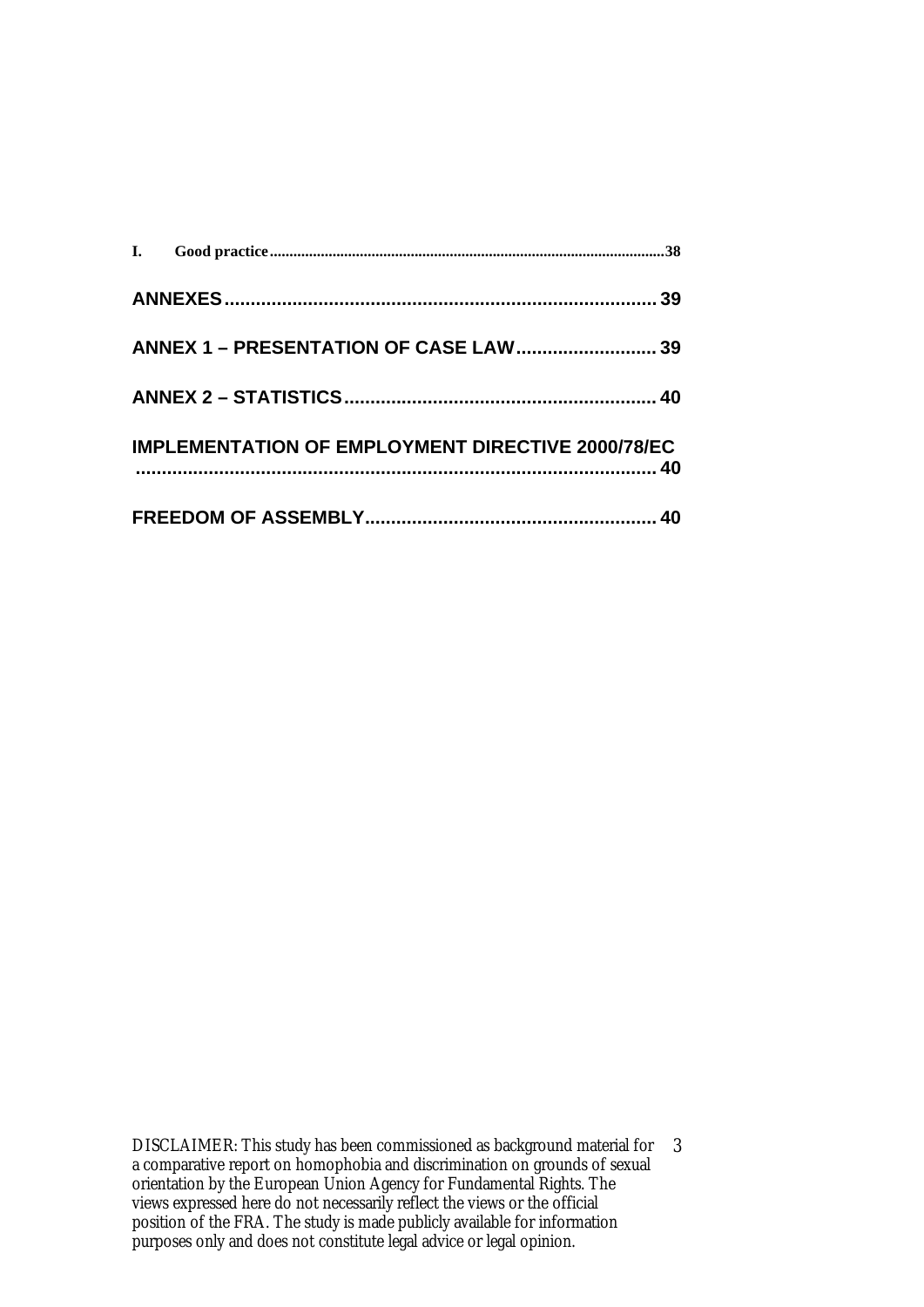## Executive Summary

- [1.] Slovak legislation correctly transposed the provisions of the Council Directive 2000/78/EC (27.11.2000) concerning prohibition of discrimination based on sexual orientation in **employment and occupation**. Later legislation amended the regulations on **education** and **health care**. Sexual orientation was added as an additional explicit ground of non-discrimination also in these two areas. This legislation is quite favourable in the area of employment /occupation, education and health care, however the Directive 2000/78/EC was transposed only formally correctly and there are still provisions (especially in the Labour Code) causing factual discrimination of LGBT individuals.
- [2.] There is no equality body dealing exclusively with discrimination on the ground of sexual orientation. Besides general authorities protecting lawfulness of the state authorities (such as Prosecutors office, Public Defender of Rights) the **Slovak National Centre for Human Rights** deals with all kinds of discrimination; however, this body has no judicial or executive authority and within the field of anti-discrimination it has the competence to, among other things, monitor and assess the observance of human rights; gather and provide upon request information on racism, xenophobia and anti-Semitism; provide legal assistance to the victims of discrimination and represent them in court.
- [3.] According to the Anti-discrimination Act, any person (natural or legal) can claim judgement of the civil court stating breach of rights caused by the discriminatory demeanour. Such a person may, under specific circumstances, plead for compensation of pecuniary damage or non-pecuniary harm. The plaintiff can be represented by a non-governmental organisation or by the Slovak National Centre for Human Rights.
- [4.] **Freedom of movement** is basically regulated by the Act on Residence of Aliens according to which 'family member' only applies to spouses, dependants, including direct relatives and other dependant family members or members of the household.
- [5.] Although Slovak legislation does not recognise registered partnerships or other formalised form of relationship of LGBT individuals there are some provisions granting freedom of movement for LGBT partners of EU citizens, e.g. if such a partner can be considered as member of his/her household.
- [6.] Foreigners with no connection to EU citizens have a different status and do not enjoy the same rights in respect to freedom of movement. Slovak legislation presumes that such a person shall have some kind of relational ties; however, according to some special provisions in the Act on Residence of Aliens, a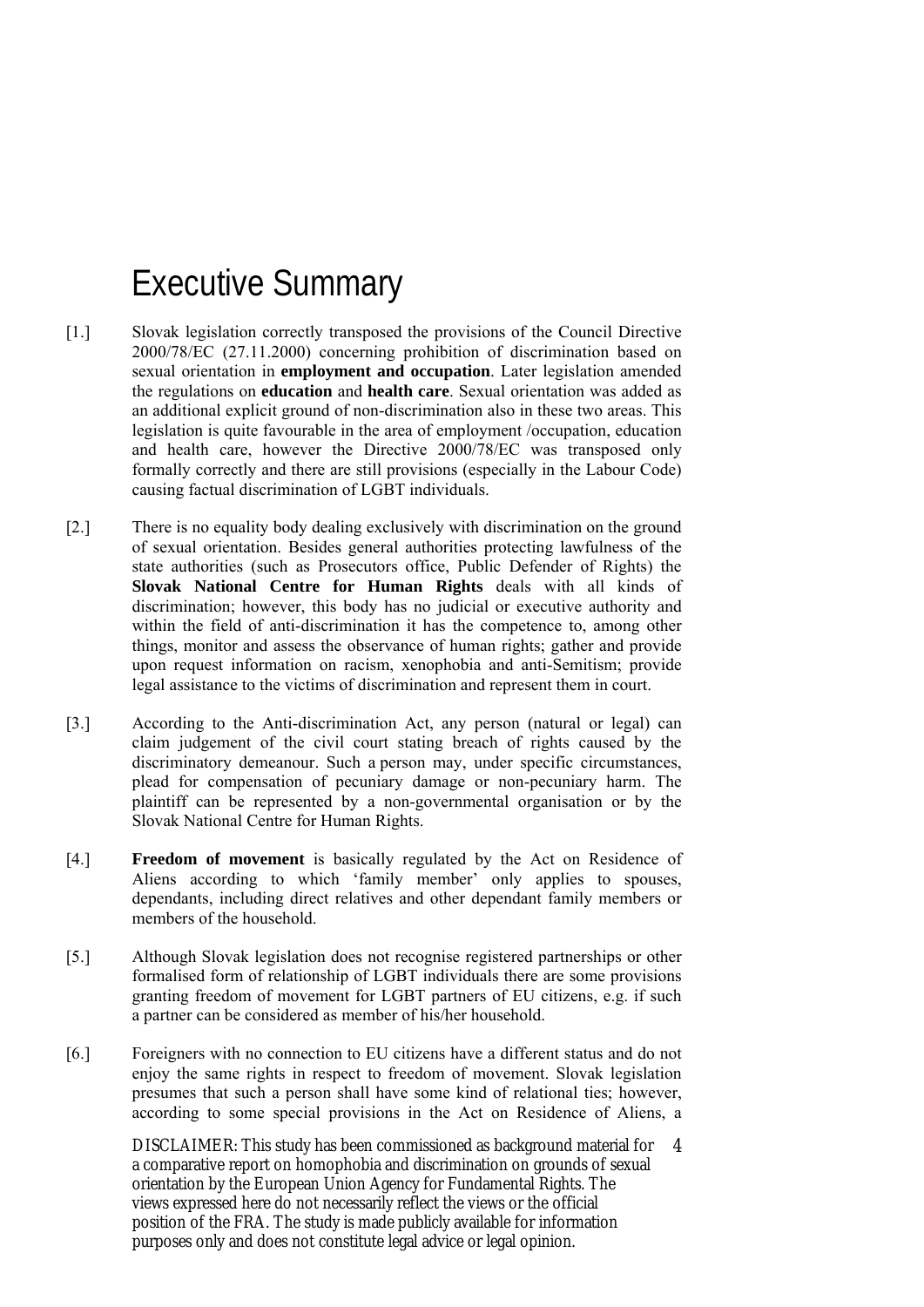permanent residence can be granted if it is **in the interest of the Slovak Republic**.

- [7.] Furthermore, foreigners are subject of so-called '**tolerated residence**', a special and exceptional type of residence within Slovakia which may be granted if it is necessary for foreigners' private or family life, or if there are obstacles for his/her administrative expulsion.
- [8.] **Affiliation to the particular social group** based on the common characteristic of sexual orientation is recognised as a ground for granting **asylum status**. In other words, a person claiming existence of well-founded fear of being persecuted as a member of a particular group may obtain asylum status if due to such fear he/she is unable and/or unwilling to return to the country of origin.
- [9.] However, such a person must fulfill all the relevant conditions as an individual because Slovak legislation does not recognise an LGBT partner of a refugee as a family member. The only way an LGBT partner of a refugee can be granted asylum without being persecuted in his/her country of origin is asylum for **humanitarian reasons**. Otherwise, such a person has to prove his/her marital status or direct kinship.
- [10.] **Family reunification** is not applicable for LGBT partners under Slovak legislation. LGBT partnerships are not recognised as family ties. There are no alternatives (like being a member of household of a person) for an LGBT individual to seek residence based on clause of family reunification.
- [11.] **The Right to freedom of assembly** is granted to LGBT individuals on the same basis as it is to anyone else. Pride parades, marches and demonstrations can be realised under the Act on the Right of Assembly and shall not be subject to any permission proceedings. Public authorities such as police and/or municipalities are obliged (together with the organisers) to provide assistance during the assembly to ensure that the constitutional right to the freedom of assembly is not threatened or infringed upon.
- [12.] Between 2000-2007, only a few public gatherings in favour or tolerance of LGBT individuals took place, but the number of public gatherings has increased slightly in recent years. This is unofficial data gained from interviews with active members of the community and responses to the information request sent to eight county municipalities.
- [13.] LGBT individuals facing **hate speech** are partially protected by the **Criminal Code** or by the **Act on Minor Offence**; however, none of these laws recognise any crime or offence and specifically protect LGBT individuals. There are only general provisions applicable, unlike those applicable to members of national, ethnic or racial minorities; however, LGBT individuals can be considered as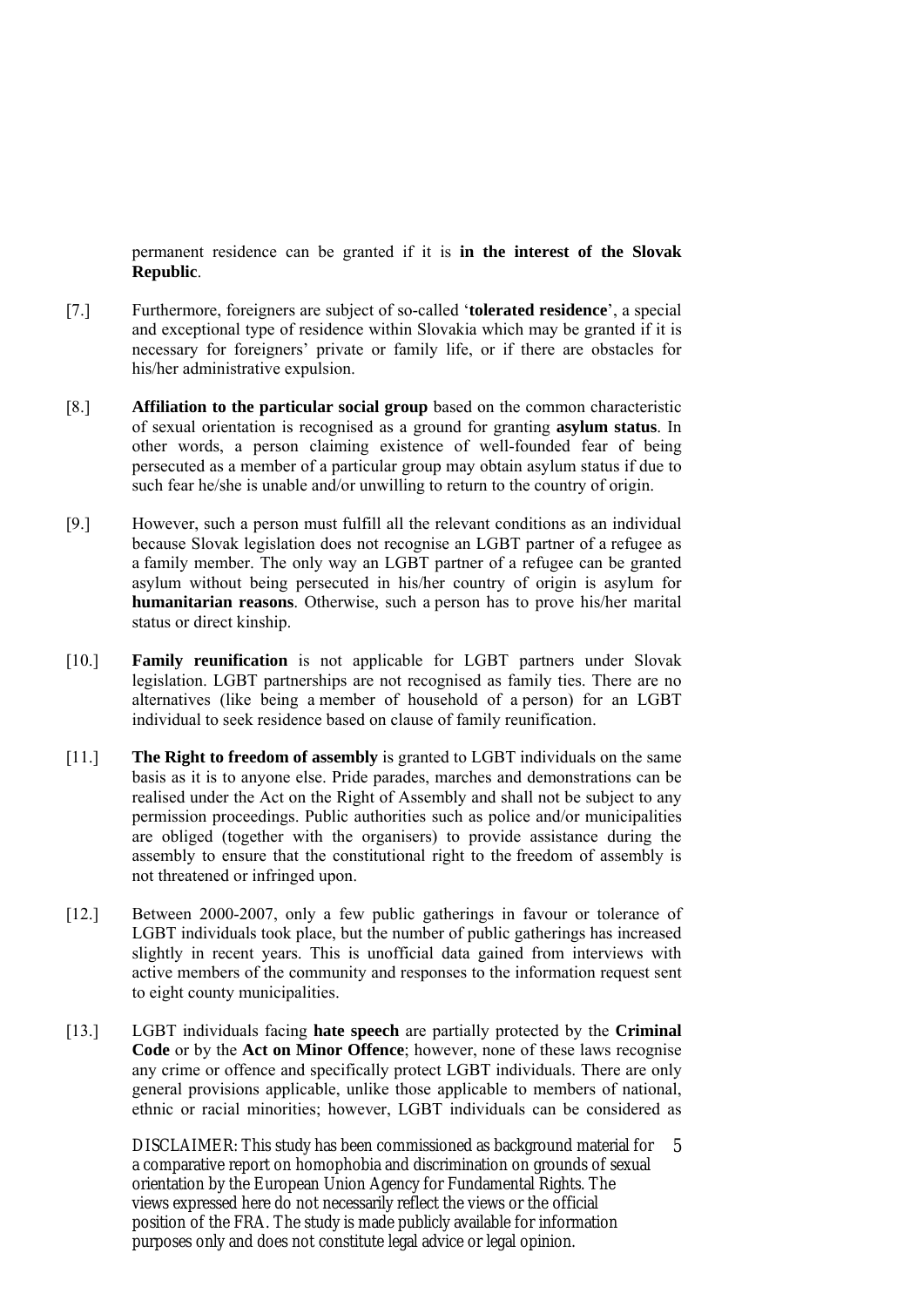members of a specific group and thus object of the criminal act 'Violence against group of people and the individuals'.

- [14.] Provisions concerning defamation and libeling stipulated in **Civil Code** might be more relevant in the case of hate speech of LGBT individuals. According to theoretical statements and general judicial rulings concerning defamation law, **statements which are truthful but which deal with private and intimate life of a person aggrieved, can be published (in general terms) only with consent of such person** (with certain exception to the public persons). Spreading information about sexual orientation of LGBT individual against his/her will can be thus considered illegal under the defamation provisions of the Civil Code.
- [15.] There is no reference about real defamation case of LGBT individual brought to the court; however, there have been many cases of hate speech presented by the **public officials**. These are more or less cases of abuse and/or humiliation and are examples of hostility towards LGBT individuals in Slovakia.
- [16.] Legislation regarding **transgender individuals** stipulates that discrimination due to their sexual or gender identification is considered as **discrimination on the ground of sex**.
- [17.] There are clear legislative provisions relating to the administrative issues concerning the surgical change of sex/gender, like change of name and change of identification number; however, **legislation concerning medical aspects is practically absent**. There is no proper legislative environment regulating changes of sex/gender and this might be one of the reasons why transgender individuals prefer to undergo operations in the Czech Republic.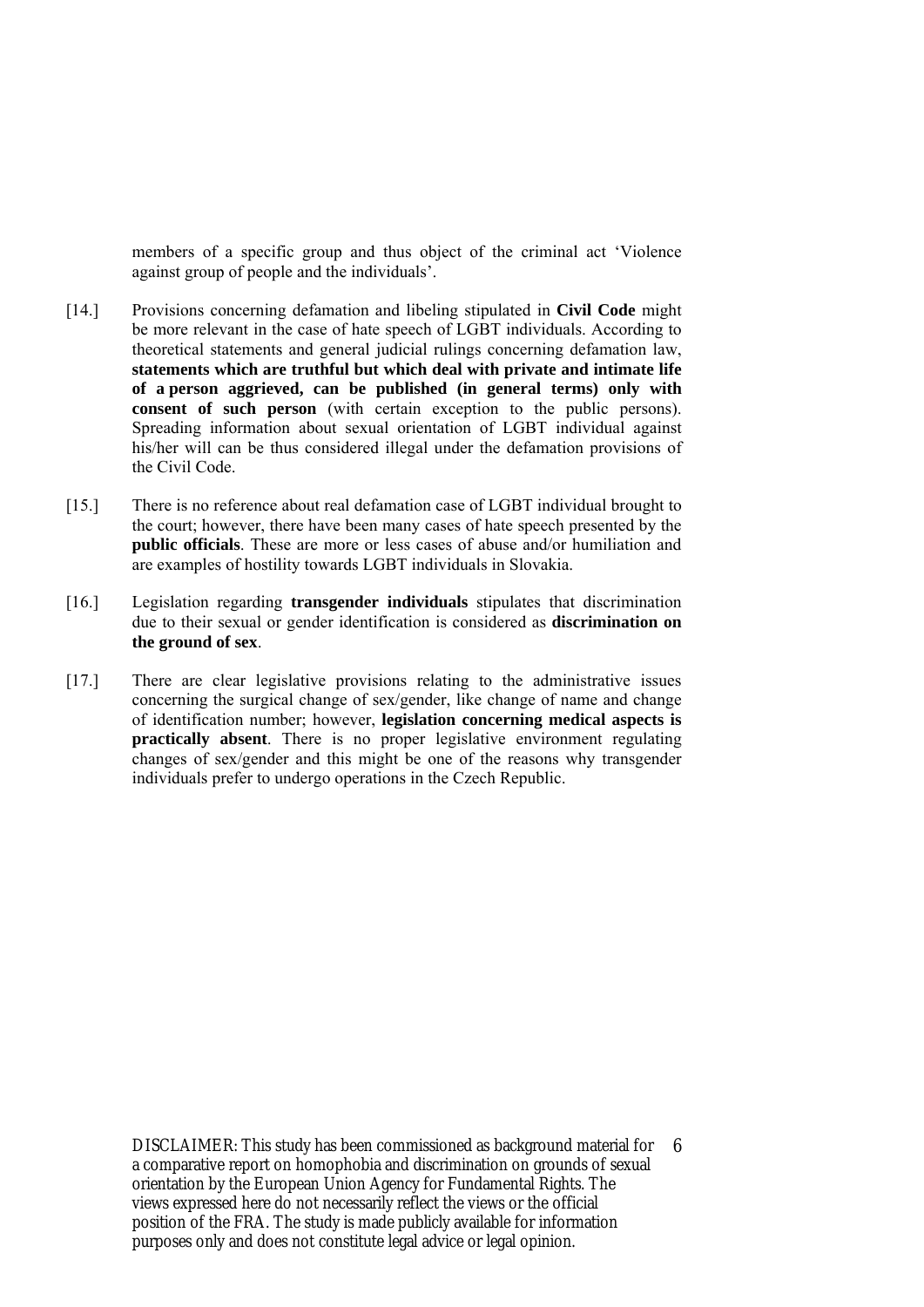### A. Implementation of Employment Directive 2000/78/EC

- [18.] The principle of equal treatment is guaranteed under Article 12 of the Constitution of the Slovak Republic<sup>1</sup>, which states in paragraph 1 that 'people are free and equal in dignity and rights'. Paragraph 2 of Article 12 states that 'fundamental rights and freedoms are guaranteed in the territory of the Slovak Republic to every person regardless of sex, race, skin colour, language, belief, religion, political affiliation or conviction, national or social origin, nationality or ethnic origin, property, lineage or any other status. No person shall be harmed, favoured or discriminated against on any of these grounds'. Sexual orientation as a ground of non-discrimination is not explicitly mentioned in the Constitution, so complaints regarding such discrimination shall be based on'other status' of possible victim.
- [19.] Council Directive 2000/78/EC (27.11.2000) establishing a general framework for equal treatment in employment and occupation was transposed into Slovak legislation primarily by the Act No. 365/2004 Coll. on equal treatment in certain areas and protection against discrimination (Anti-discrimination Act)2 adopted by Národná rada Slovenskej republiky (NRSR) [National Council of the Slovak Republic] (Slovak Parliament) on 20.05.2004 and came into force on 01.07.2004.
- [20.] According to the Anti-discrimination Act, discrimination on the ground of sexual orientation is prohibited in employment relationships, similar legal and related legal relationships. The principle of equal treatment shall apply only in combination with the rights of natural persons provided by law and in the following areas:
	- access to employment, occupation, other profit-making activities or functions, including recruitment requirements and selection criteria and modalities,
	- employment and working conditions of work including remuneration, promotion and dismissal,
	- access to vocational training, professional upgrading and participation in active labour market policy programmes including access to vocational guidance services, or

<u>.</u>

<sup>1</sup> Slovakia/Ústava Slovenskej republiky 460/1992 Zb. (01.09.1992)

<sup>2</sup> Slovakia/ Antidiskriminačný Zákon 365/2004 (20.05.2004).

DISCLAIMER: This study has been commissioned as background material for 7 a comparative report on homophobia and discrimination on grounds of sexual orientation by the European Union Agency for Fundamental Rights. The views expressed here do not necessarily reflect the views or the official position of the FRA. The study is made publicly available for information purposes only and does not constitute legal advice or legal opinion.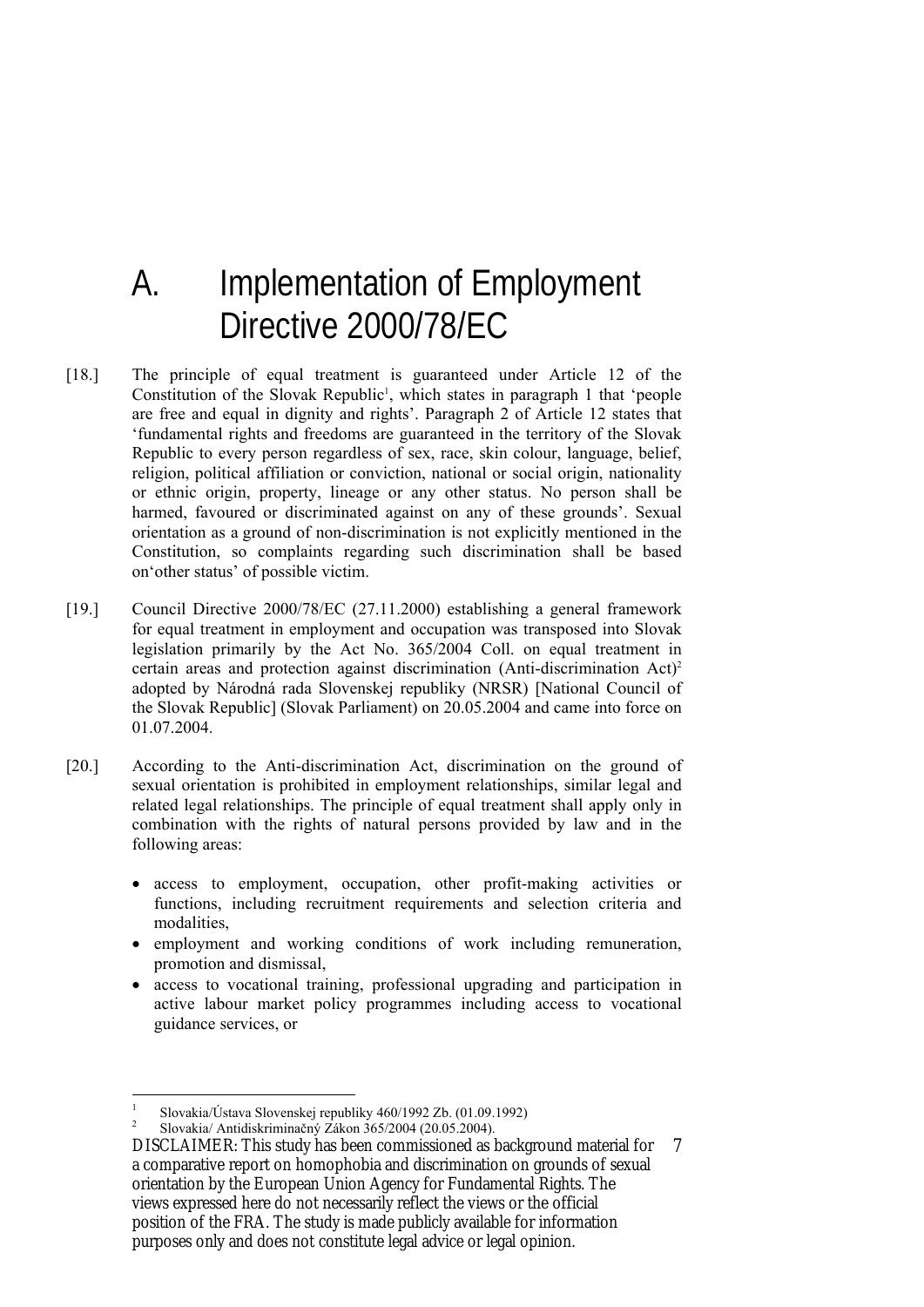- membership and activities in employees´ organisations, employers´ organisations and organisations associating persons of certain occupations, including the benefits that these organisations provide to their members.
- [21.] The Labour Code<sup>3</sup> and other acts in the field of employment within specific areas (such as prosecutors, public services, military services, etc.) were amended accordingly.
- [22.] The Slovak Republic did not explicitly recognise sexual orientation as a matter of discrimination within other areas mentioned in the Racial Equality Directive 2000/43/EC, like social security, education, health care, access to goods and services and housing; however, this has been changed by amending some acts in the area of education. The Act on Higher Education<sup>4</sup> as well as the School Act<sup>5</sup> were amended<sup>6</sup>. Sexual orientation is stipulated as one of the grounds of discrimination explicitly prohibited by these acts.
- [23.] Similarly, the Act on Providers of Health Care<sup>7</sup>, in the Annex 4 Ethical Codex of Medical Servant, states that it is a duty of any medical servant to protect life, support and restore health, prevent from diseases, lighten suffering regardless of nationality, race, belief, **sexual orientation**, political affiliation, social status, moral or intellectual level and reputation of the patient.
- [24.] Slovak Parliament has just approved the amendment of the Anti-discrimination Act on 14.02.2008.<sup>8</sup> According to this amendment discrimination on the ground of sexual orientation is prohibited also within other areas such as **social care**, **medical treatment, access to goods and services and education**.
- [25.] Although the Anti-discrimination Act<sup>9</sup> prohibits any kind of discrimination based on sexual orientation in employment and occupation, there are certain provisions in the Labour Code which can be considered disadvantageous for members of a same sex couple compared to a married couple.<sup>10</sup> Here are the most visible ones:

<u>.</u>

<sup>3</sup> Slovakia/zákon 311/2001 (02.07.2001).

<sup>4</sup> Slovakia/zákon 131/2002 (21.02.2002).

<sup>5</sup> Slovakia/zákon 29/1984 (22.03.1984).

<sup>6</sup> Slovakia/zákon 363/2007 (03.07.2007).

<sup>7</sup> Slovakia/zákon 578/2004 (21.10.2004).

<sup>8</sup> This last amendment did not come into force yet. It was not published in the official journal of the collection of laws. The approved version is available at: http://www.nrsr.sk/exeIT.NRSR.Web.Webclass/Tmp/N%E1vrh%20z%E1kona\_474.doc  $(25.02.2008).$ 

<sup>9</sup> Slovakia/ Zákon 365/2004 (20.05.2004).

There is no legislation on registered partnership or other officially recognised relationship of people of the same sex in Slovakia.

DISCLAIMER: This study has been commissioned as background material for a comparative report on homophobia and discrimination on grounds of sexual orientation by the European Union Agency for Fundamental Rights. The views expressed here do not necessarily reflect the views or the official position of the FRA. The study is made publicly available for information purposes only and does not constitute legal advice or legal opinion. 8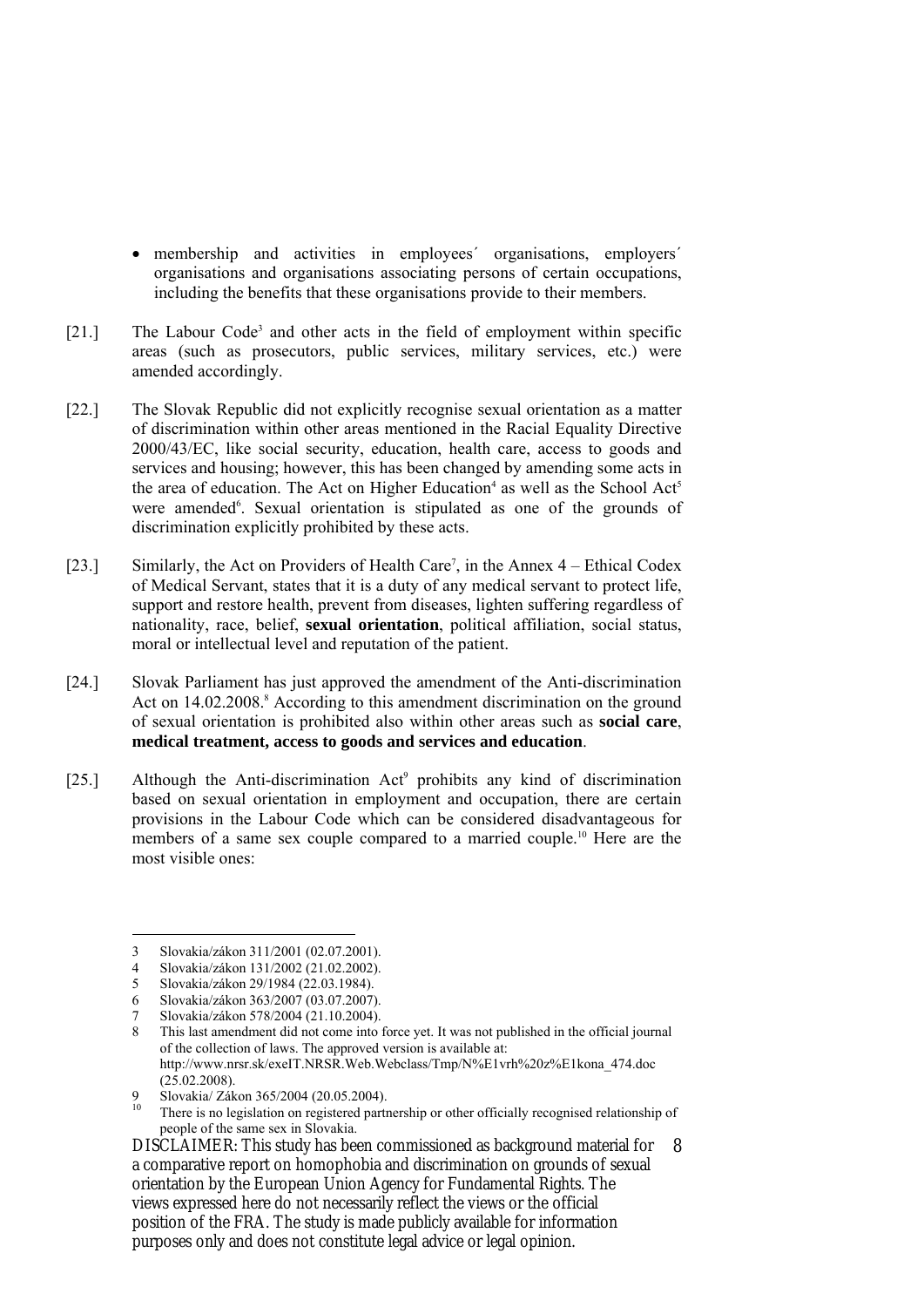- in case of death of the employees' husband or wife the employer is obliged to grant to the employee two days off paid by the employer; however, in case of death of a person who lived with the employee in the same household the employer is obliged to grant to the employee only the minimum necessary amount of time, maximum one day off paid by the employer.<sup>11</sup> Moreover, it can be more unpleasant for such a partner to prove their relationship.
- in case of childbirth, the employee (husband) is guaranteed necessary amount of time to transport his wife to hospital and back paid by the employer. This benefit is guaranteed only to husband of a wife.<sup>12</sup>
- [26.] However, no official or non-official data is available to support whether the above mentioned provisions caused some kind of discriminatory performance. There is no case law related to alleged discrimination based on sexual orientation within labour law either.

### A.1. Equality body dealing with discrimination on the ground of sexual orientation

- [27.] There is no equality body or other authority in Slovakia dealing solely or primarily with discrimination, not to mention discrimination on the ground of sexual orientation. Apart from general authorities protecting legality (general courts, constitutional court, prosecutors offices), there is also an Ombudsman office so called Verejný ochranca práv [Public Defender of Rights], dealing with breach of law conducted by the public authorities.
- [28.] The only body which can be considered an equality body dealing with all kinds and forms of discrimination is Slovenské národné stredisko pre ľudské práva (SNSĽP) [the Slovak National Centre for Human Rights (SNCHR)]. SNCHR was founded by the agreement between the United Nations and the government of the Slovak Republic. The SNCHR is a legal entity engaged in activities relating to the promotion and protection of human rights in Slovakia.
- [29.] Established by the Act on Establishment of the Slovak National Centre for Human Rights,<sup>13</sup> it has no arbitrament competencies. It is more a supervising authority with advisory competence.
- [30.] The duties of SNCHR were extended by the Anti-discrimination Act<sup>14</sup> to include monitoring and assessment of the observance of the principle of equal

 $11$ <sup>11</sup> Art. 141, paragraph 2(d) of the Labour Code.

<sup>&</sup>lt;sup>12</sup> Art. 141, paragraph 2(b) of the Labour Code.

<sup>&</sup>lt;sup>13</sup> Slovakia/zákon 308/1993 (15.12.1993).<br><sup>14</sup> Slovakia/Zákon 365/2004 (20.05.2004)

<sup>14</sup> Slovakia/ Zákon 365/2004 (20.05.2004).

DISCLAIMER: This study has been commissioned as background material for a comparative report on homophobia and discrimination on grounds of sexual orientation by the European Union Agency for Fundamental Rights. The views expressed here do not necessarily reflect the views or the official position of the FRA. The study is made publicly available for information purposes only and does not constitute legal advice or legal opinion. 9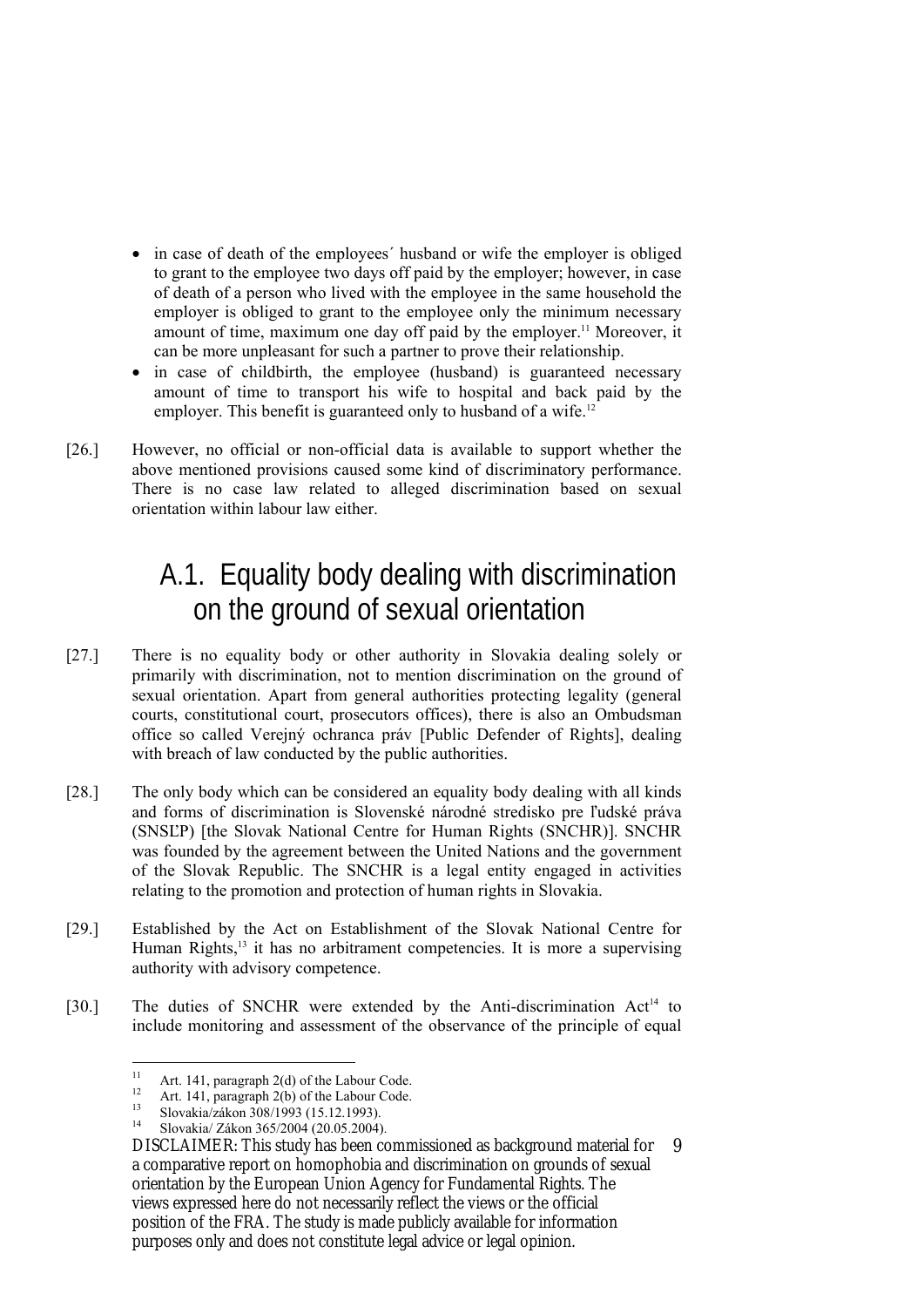treatment. SNCHR has become the specialised body for the promotion of equal treatment for all grounds of discrimination.

- [31.] The Competences of SNCHR are defined quite broadly and in quite unspecified general language. SNCHR shall monitor and assess the observance of human rights and the observance of the principle of equal treatment according to a separate law, gather and provide upon request information on racism, xenophobia and anti-Semitism in the Slovak Republic, carry out research and surveys on the provision of information in the area of human rights, and to gather and disseminate information in this area, provide educational activities, take part in public information campaigns, provide library services and other services in the field of human rights. SNCHR publishes an annual report on the respect for human rights in Slovakia.
- [32.] Within the field of anti-discrimination activities SNCHR shall:
	- provide for legal assistance for victims of discrimination and expressions of intolerance,
	- prepare expert opinions on compliance with the principle of equal treatment<sup>15</sup>
- [33.] According to the newest amendment<sup>16</sup> of the Act on Slovak National Centre for Human Rights<sup>17</sup> approved on 14.02.2008 by the Parliament, SNCHR shall also:
	- execute independent ascertainment regarding discrimination,
	- develop and publish reports and recommendations in matters regarding discrimination.
- [34.] It is not clear, however, how to interpret the provision "providing for legal assistance to victims of discrimination". This competence can cover legal counselling to the victims, representation of them in the court proceedings or cooperation with attorneys and/or with non-governmental organisations providing legal aid in the field of equal treatment.
- [35.] SNCHR is also authorised to represent parties free of charge in the proceedings concerning discrimination on any ground.<sup>18</sup> There is no data available on which forms of discrimination were claimed; however, from existing activities of the SNCHR it seems that the Centre provides consultations rather than legal

 $15$ <sup>15</sup> Art 1, paragraph 2. Slovakia/zákon 308/1993 (15.12.1993).

This amendment did not come into force yet. It was not published in the official journal of the collection of laws. The approved version is available at: http://www.nrsr.sk/exeIT.NRSR.Web.Webclass/Tmp/N%E1vrh%20z%E1kona\_474.doc  $(25.02.2008)$ <br>
Slovakia/Zákon 308/1993 (15.12.1993)<br>
Art 1 september 2 Slovakia/zákon 208

<sup>18</sup> Art. 1, paragraph 3. Slovakia/zákon 308/1993 (15.12.1993).

DISCLAIMER: This study has been commissioned as background material for 10 a comparative report on homophobia and discrimination on grounds of sexual orientation by the European Union Agency for Fundamental Rights. The views expressed here do not necessarily reflect the views or the official position of the FRA. The study is made publicly available for information purposes only and does not constitute legal advice or legal opinion.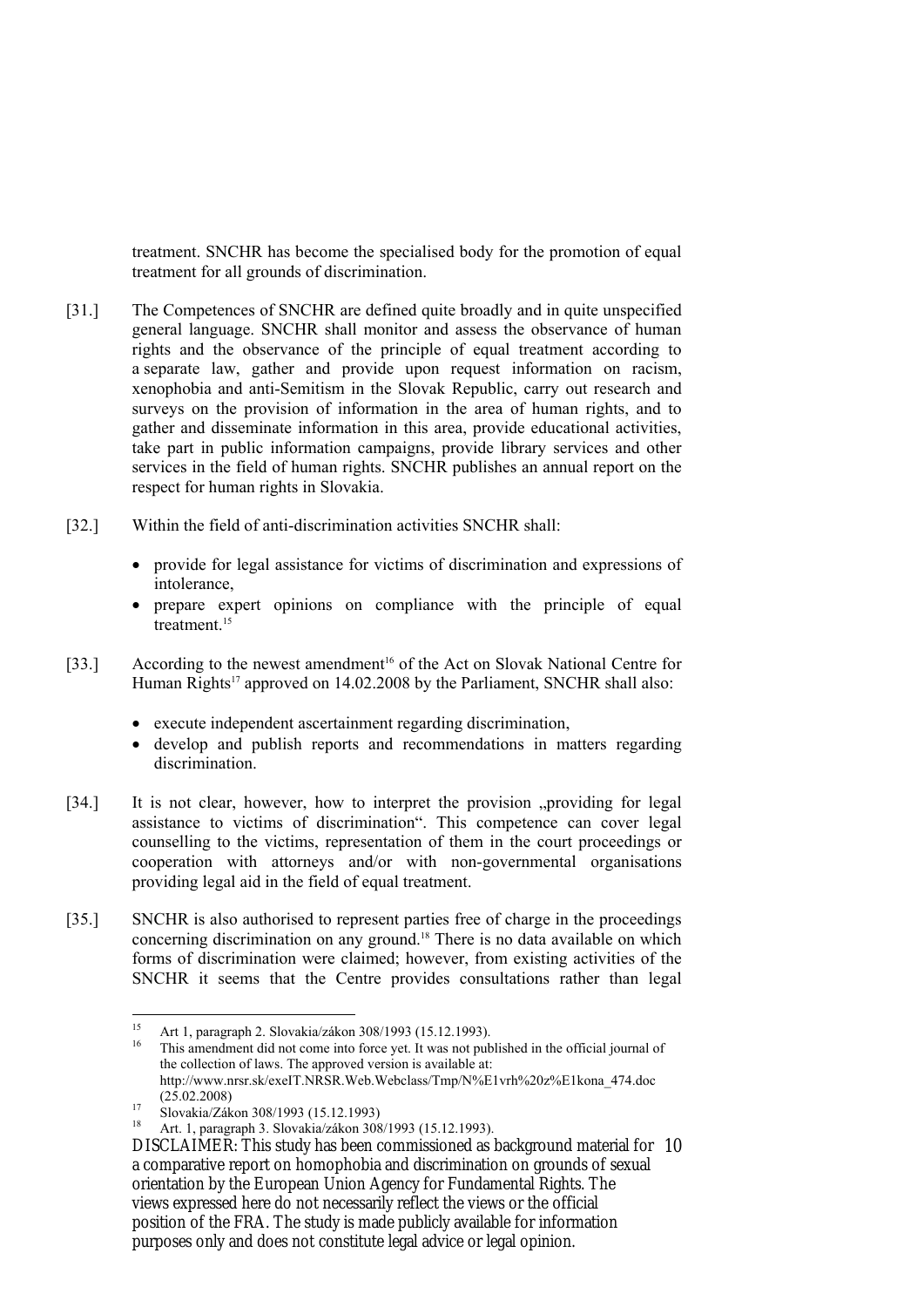representation of victims. These are only assumptions of the author of this study since there are no official reports, evaluations or other data providing with thorough information concerning their activities. SNCHR publishes reports on observance of human rights annually.19 These reports, however, deal with selected examples on the state of human rights in Slovakia, including activities of SNCHR in the field, but do not provide a comprehensive picture of the activities of SNCHR or of the state of human rights in the field of equal treatment.

- [36.] Apart from above mentioned reports, SNCHR publishes annual reports on its activities, which do not provide comprehensive list of activities concerning discrimination either.<sup>20</sup> According to the Annual report for year 2006, SNCHR dealt with 198 written petitions claiming violation of equal treatment and provided 630 individuals with telephone assistance in this field. Most of the petitions were complaints about discrimination related to employment and based on grounds of lineage and age. Three complainants claimed violation of equal treatment in employment based on their sexual orientation.
- [37.] No complaints objecting to discrimination based on sexual orientation were mentioned in the annual reports for the years 2004 and 2005. The data for the previous years is not available at all.

### A.2. Judicial review and implementation of Article 9(2) of the Directive 2000/78/EC

[38.] According to the Anti-discrimination Act, any natural person or legal entity can be considered a victim if claiming that his/her rights and interests protected by law were harmed because the principle of equal treatment was not applied to him/her. The victim can file a lawsuit in civil court (district court) claiming that the discriminator shall refrain from discriminating activities, and if possible the victim can require the rectification of the illegal situation and an adequate compensation. When the violation of the principle of equal treatment has considerably impaired the dignity, social status or social achievement of the

<sup>19</sup> These reports are available in English only for years 2004 and 2005 at: http://www.snslp.sk/rs/snslp\_rs.nsf/0/CBDA5EC6B49A84E0C125718E004036EC?OpenDo cument&ID=PAR012395760467&TYPE=S&LANGUAGE=E&LENGTH=S (13.02.2008). Reports in Slovak for years 2004-2006 are available at: http://www.snslp.sk/rs/snslp\_rs.nsf/0/F048C56CB73E748BC1256FC600380C2F?OpenDocu

ment (13.02.2008). 20 The annual reports 2004 and 2005 on activities of SNCHR are available in english at: http://www.snslp.sk/rs/snslp\_rs.nsf/0/B76DD2FB0C07822CC1257237004D9666?OpenDoc ument (17.02.2008). Reports in Slovak for years 2004-2006 are available at: http://www.snslp.sk/rs/snslp\_rs.nsf/0/DAD33B76D16AFB2FC1256FEF00491B8E?OpenDo cument (17.02.2008).

DISCLAIMER: This study has been commissioned as background material for 11 a comparative report on homophobia and discrimination on grounds of sexual orientation by the European Union Agency for Fundamental Rights. The views expressed here do not necessarily reflect the views or the official position of the FRA. The study is made publicly available for information purposes only and does not constitute legal advice or legal opinion.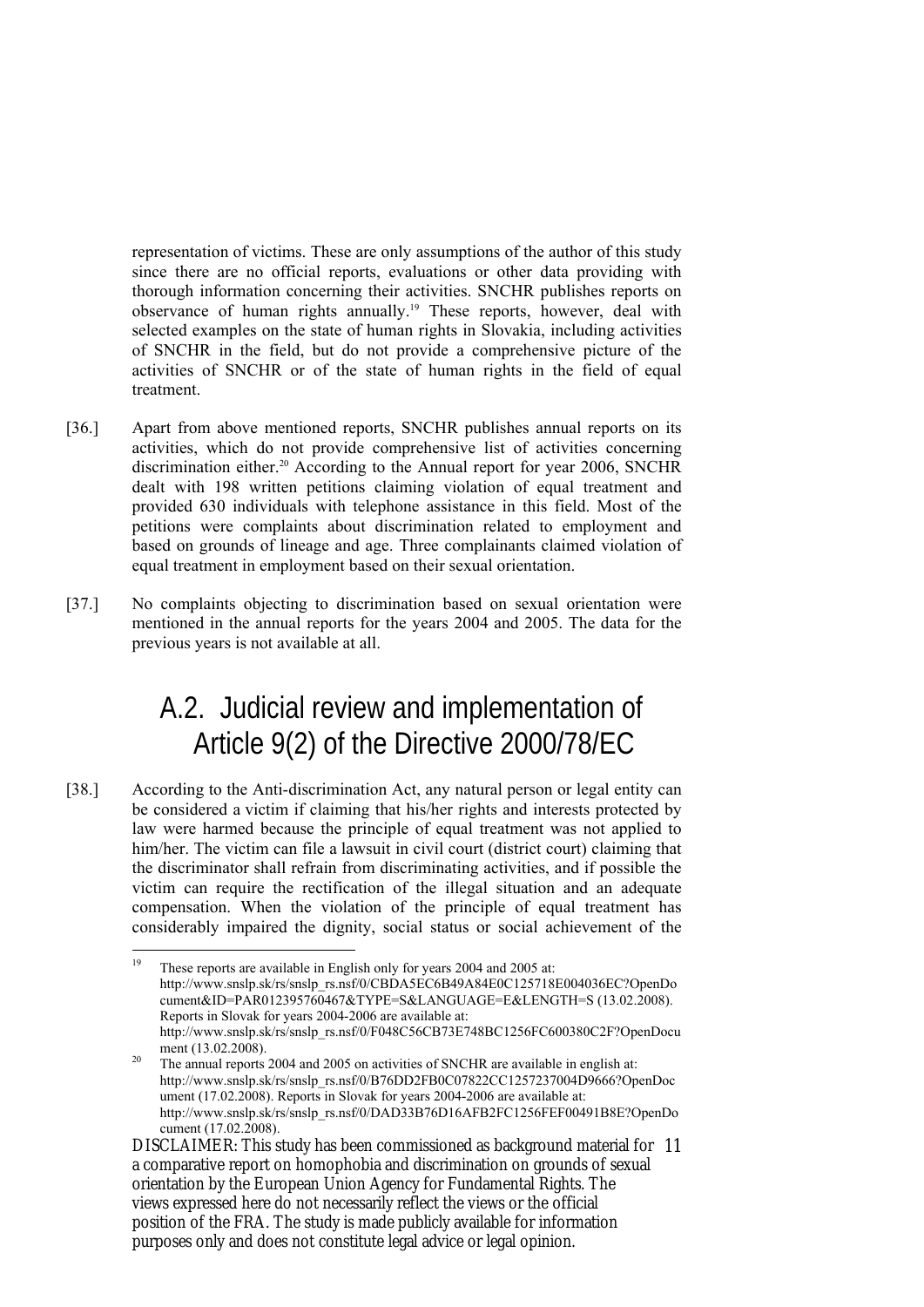victim, the victim may also seek non-pecuniary damages in cash. The amount of non-pecuniary damage shall be determined by the court, taking into account seriousness of non-pecuniary damage and all related circumstances. The total amount of compensation is not limited and besides the legal conditions it is dependant mostly upon discretion of the court.

- [39.] The Anti-discrimination Act introduced also the possibility for a victim (plaintiff) to be represented in a judicial proceeding concerning equal treatment by a legal entity which is authorised by a separate law, $21$  or which goal or object of activities is protection against discrimination. There are no restrictions as to the number of claimants (plaintiffs) represented by the association. If such an NGO takes up representation of a victim/victims, it shall authorise one of its members or employees to act on behalf of the person represented.
- [40.] As far as the author of this study is concerned, there was no case before judicial bodies objecting discrimination on ground of sexual orientation, not to mention such plaintiff represented by a legal entity in terms of Art. 9(2) of the Directive 2000/78/EC; however, there are a few active NGOs within the LGBT community in Slovakia which fulfill the conditions and can represent victims at the court trials:
	- Civic association Altera in Bratislava, $^{22}$
	- Civic association Ganymedes based in Bratislava, Kosice, Prievidza,<sup>23</sup>
	- Civic association Iniciativa Inakosť [Initative Difference] based in Trnava,<sup>24</sup>
	- Civic association MUSEION združenie lesbických žien a sympatizujúcich občanov [MUSEION – association of lesbian women and sympathising citizens] based in Bratislava.<sup>25</sup>
- [41.] There are more non-governmental organisations operating within the LGBT community, but in their statutes it is not explicitly stated that their goal/object is protection against discrimination as stated in the Anti-discrimination Act.
- [42.] The law does not provide any details on how the aim or content of activities of a non-governmental organisation shall be proved. It can only be assumed that the court will examine the statutes of such legal entity to search for its goal, aim or mission.

### A.3. Other remedies and sanctions

 $21$ 21 According to the Act No. 311/2001 SNCHR is authorised by law to represent the plaintiff in the proceedings concerning violation of the principle of equal treatment.<br>  $\frac{22}{23}$ 

 $\frac{23}{24}$  www.ganymedes.info

<sup>&</sup>lt;sup>24</sup> http://www.spatrick.info/phprs/index.php<br> $\frac{25}{25}$  http://www.spatrick.info/phprs/index.php

<sup>25</sup> http://www.lesba.sk/design/showpage.php?name=musesion

DISCLAIMER: This study has been commissioned as background material for 12 a comparative report on homophobia and discrimination on grounds of sexual orientation by the European Union Agency for Fundamental Rights. The views expressed here do not necessarily reflect the views or the official position of the FRA. The study is made publicly available for information purposes only and does not constitute legal advice or legal opinion.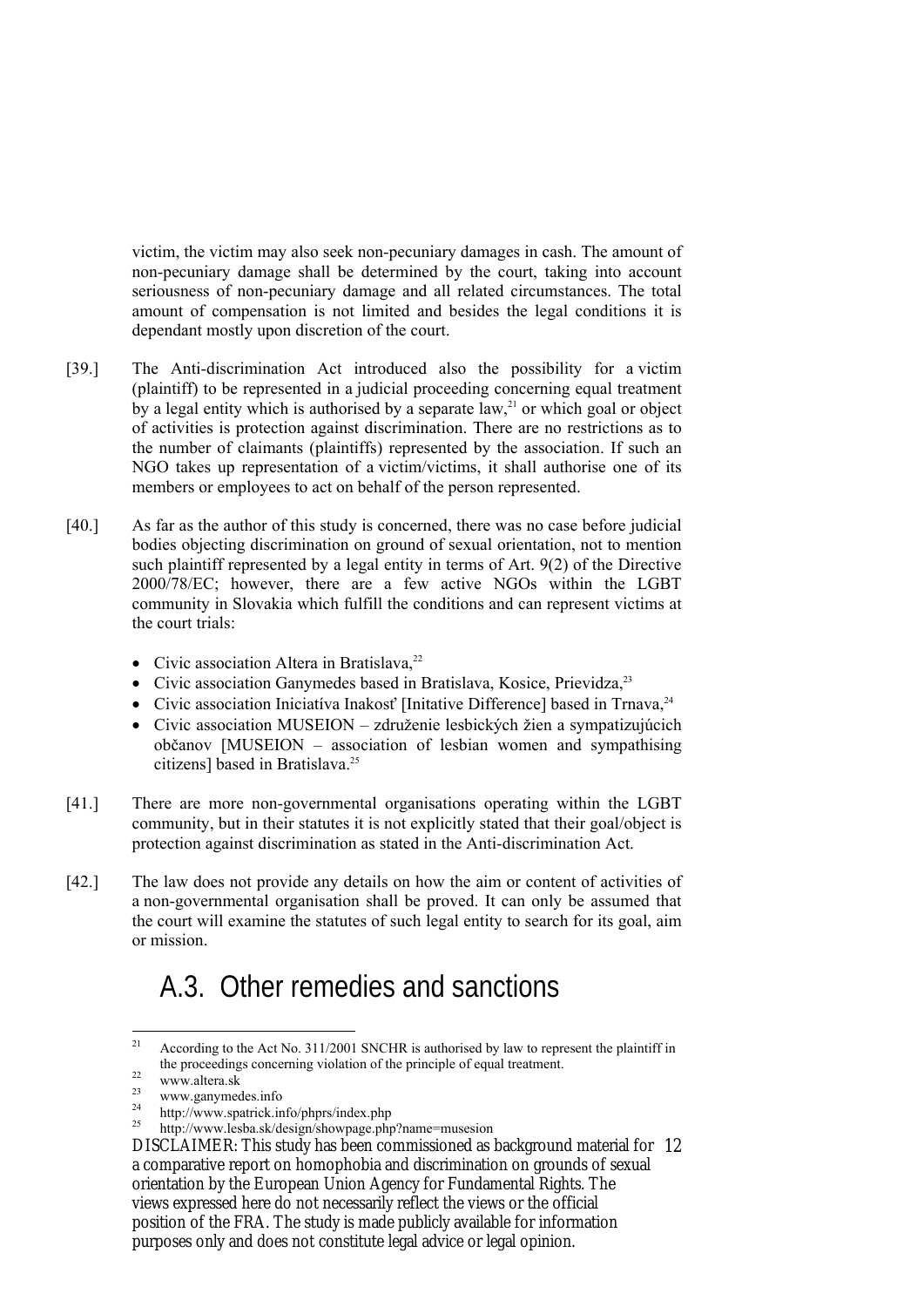[43.] Besides civil court procedure in the area of private employment there are also other remedies available. Concerning private employment, bodies exercising control over the observance of the employment legislation (Labour Code<sup>26</sup>) have the authority to impose a fine of up to 1.000.000 SKK (approximately 30.300 EUR). Relevant controlling bodies are Národný inšpektorát práce [National Labour Inspectorate] and Inšpektoráty práce [District Labour Inspectorates].<sup>27</sup> Similar conrolling entities are established also for some other areas providing with education - Štátna školská inšpekcia [State School Inspection]<sup>28</sup>, goods and services - Slovenská obchodná inšpekcia [Slovak Trade Inspection].

<sup>26</sup> <sup>26</sup> Slovakia/zákon 311/2001 (02.07.2001).

<sup>&</sup>lt;sup>27</sup> Slovakia/zákon 125/2006 (02.02.2006).<br><sup>28</sup> Slovakia/zákon 506/2002 (05.11.2002).

<sup>28</sup> Slovakia/zákon 596/2003 (05.11.2003).

DISCLAIMER: This study has been commissioned as background material for 13 a comparative report on homophobia and discrimination on grounds of sexual orientation by the European Union Agency for Fundamental Rights. The views expressed here do not necessarily reflect the views or the official position of the FRA. The study is made publicly available for information purposes only and does not constitute legal advice or legal opinion.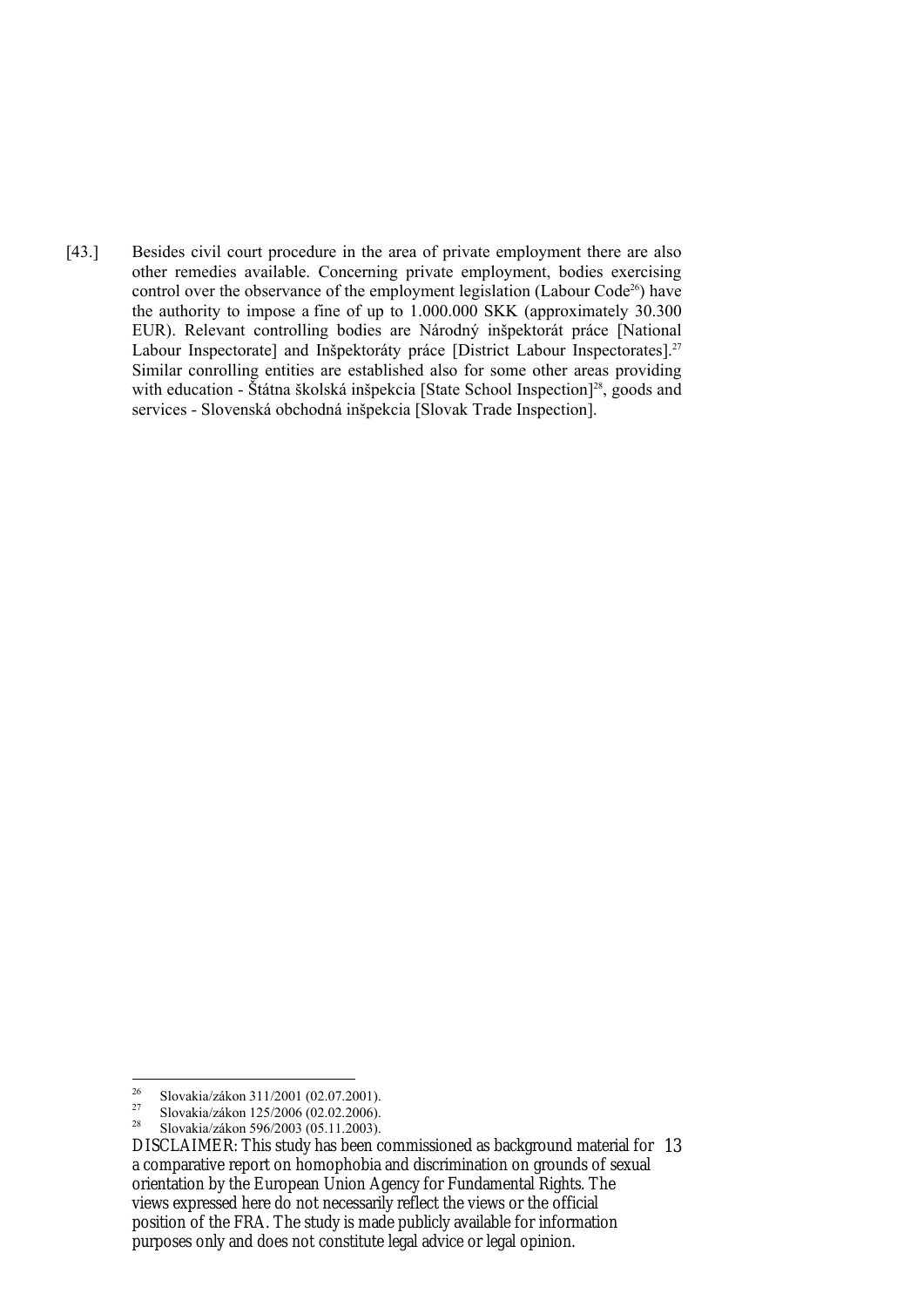# B. Freedom of movement

[44.] Directive 2004/38/EC (29.04.2004) on the right of citizens of the Union and their family members to move and reside freely within the territory of the Member States was transposed into Slovak legislation primarily by the Act on Residence of Aliens<sup>29</sup>.

### B.1. Right to entry

- [45.] Family members of EU citizens who are not EU citizens are not required to present valid visa when entering the Slovak Republic if they can identify themselves with a valid residence card which clearly states their family tie.
- [46.] EU citizens and family members can be denied from entry to Slovakia only if:
	- he/she is an undesirable person,
	- there is reasonable suspicion that such a person shall threaten state security, public order or public health, or
	- he/she cannot provide passport or visa, if required.
- [47.] When a n EU citizen or a family member does not have the necessary travel documents, such a person shall be allowed to, during reasonable time period, acquire travel documents or prove by other means that he/she has the right of free movement and residence.
- [48.] Pursuant to Act on Residence of Aliens a '**family member'** of EU citizen means:
	- the spouse<sup>30</sup> and his/her child under the age of 21 or the dependants,
	- the child under the age of 21 or the dependants,
	- dependant direct relatives,
	- dependant direct relatives of the spouse,
	- other dependant family members or members of his/her household.<sup>31</sup>

 $29$ <sup>29</sup> Slovakia/zákon 48/2002 (13.12.2001).

<sup>30</sup> According to Family Law (Slovakia/zákon 36/2005 (19.01.2005)) only a man and a woman can be married. The term "spouse" shall be interpreted in these terms as a marital partner of opposite sex. And vice versa: a couple of the same sex cannot be married and  $\alpha$  a spouse" cannot be a partner of the same sex. Same sex spouses cannot be thus qualified as family members.<br><sup>31</sup> Art 45b(2). Slovakia/zákon 48/2002 (13.12.2001).

DISCLAIMER: This study has been commissioned as background material for 14 a comparative report on homophobia and discrimination on grounds of sexual orientation by the European Union Agency for Fundamental Rights. The views expressed here do not necessarily reflect the views or the official position of the FRA. The study is made publicly available for information purposes only and does not constitute legal advice or legal opinion.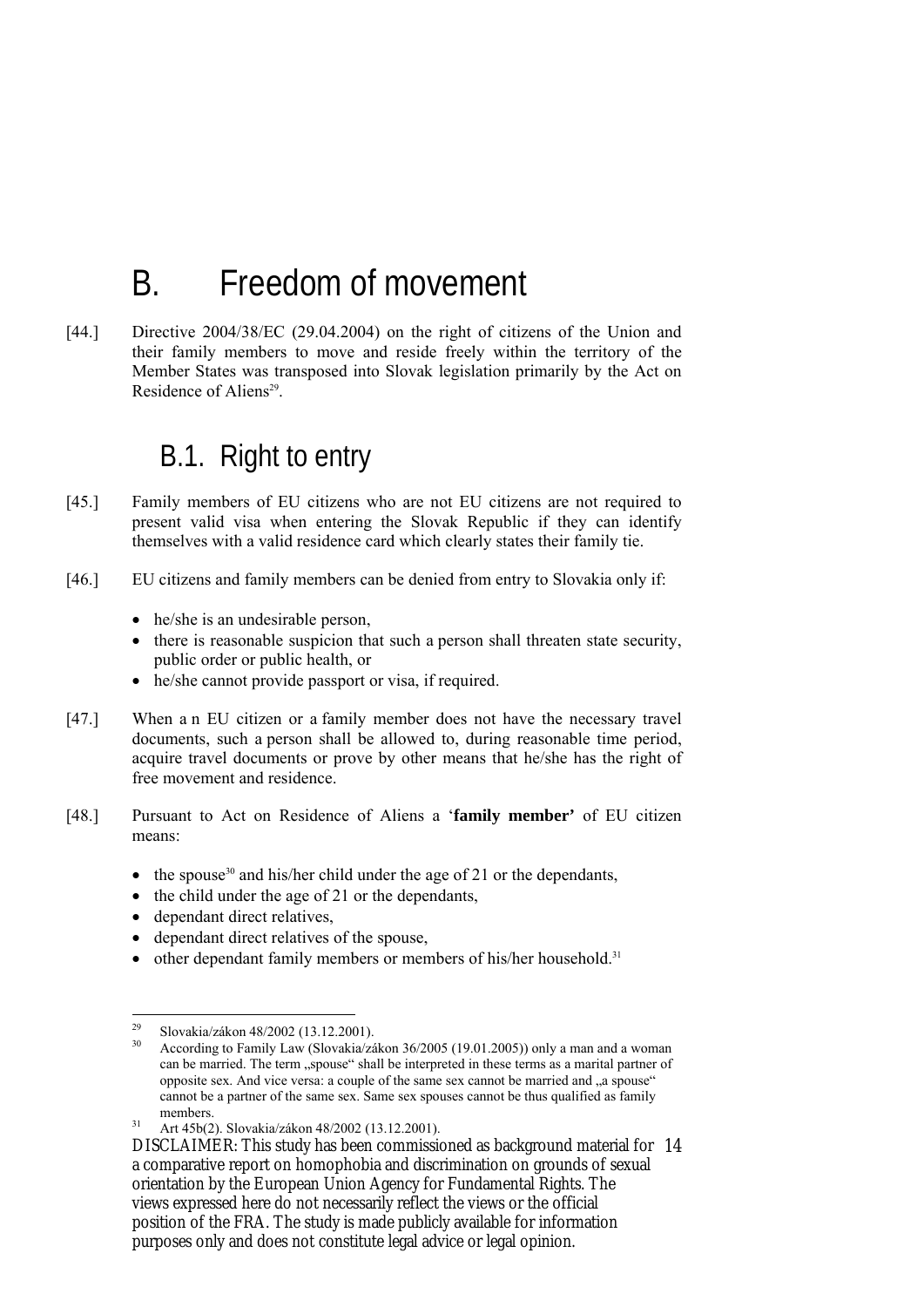- [49.] The Act on Residence of Aliens does not distinguish between family members who are EU citizens and those who are third country nationals.
- [50.] The Slovak definition of a 'family member' is equivalent to the wording of the Directive 2004/38/EC (29.04.2004)<sup>32</sup>; however, Slovak legislation does not recognise same sex couples nor registered partners as family members. Slovak legislation does not constitute registered partnership nor other form of registered cohabitation of the partners of the same sex, neither it provides partners living in such partnership (arranged in another country) with similar rights as marital couples. For this reason, LGBT partners cannot claim to be family members based on a marital relationship.
- [51.] However LGBT partners of EU citizens can claim to be considered 'family members' on the basis of being '**other dependant family members**' or '**members of his/her household**'. There are no details stating how this relationship can be proved. The Act on Residence of Aliens provides analogous provisions regarding special provisions for EU citizens. According to these provisions, the declared relationship can be proved by a certificate or by 'honest statement' confirming that the person is a dependant family member or member of the household of the relevant person<sup>33</sup>. Neither relevant data nor findings demonstrating the application of the quoted provisions in practice are available, however.

### B.2. Temporary residence

- [52.] Temporary residence permission<sup>34</sup> allows a foreigner to stay within Slovakia and travel abroad and return. Temporary residence permission is granted for certain purposes like business, employment, studies, special activities (lecturing, arts, sports, etc.), family reunification, or civil units of armed forces services.
- [53.] Detailed conditions and provisions dealing with family reunification are described further in this study, under item D on Family reunification. Apart from provisions regulating family reunification, there is no other relevant legislation regarding temporary residence in relation to LGBT partners.
- [54.] Slovak law does not explicitly stipulate any specific legal status permitting LGBT partners of Slovak citizens freedom of movement in other EU countries. According to the Residence of Aliens Act, any individual who is not a Slovak citizen shall be considered an alien. If an alien (including the LGBT partner of a

 $32$ <sup>32</sup> Art. 2 and 3 of the Directive 2004/38/EC (29.04.2004).

<sup>&</sup>lt;sup>33</sup> Art. 45b(3)c of the Act No. 48/2002 Coll.<br><sup>34</sup> Art. 17.20 of the Act No. 48/2002 Coll.

Art. 17-29 of the Act No. 48/2002 Coll.

DISCLAIMER: This study has been commissioned as background material for 15 a comparative report on homophobia and discrimination on grounds of sexual orientation by the European Union Agency for Fundamental Rights. The views expressed here do not necessarily reflect the views or the official position of the FRA. The study is made publicly available for information purposes only and does not constitute legal advice or legal opinion.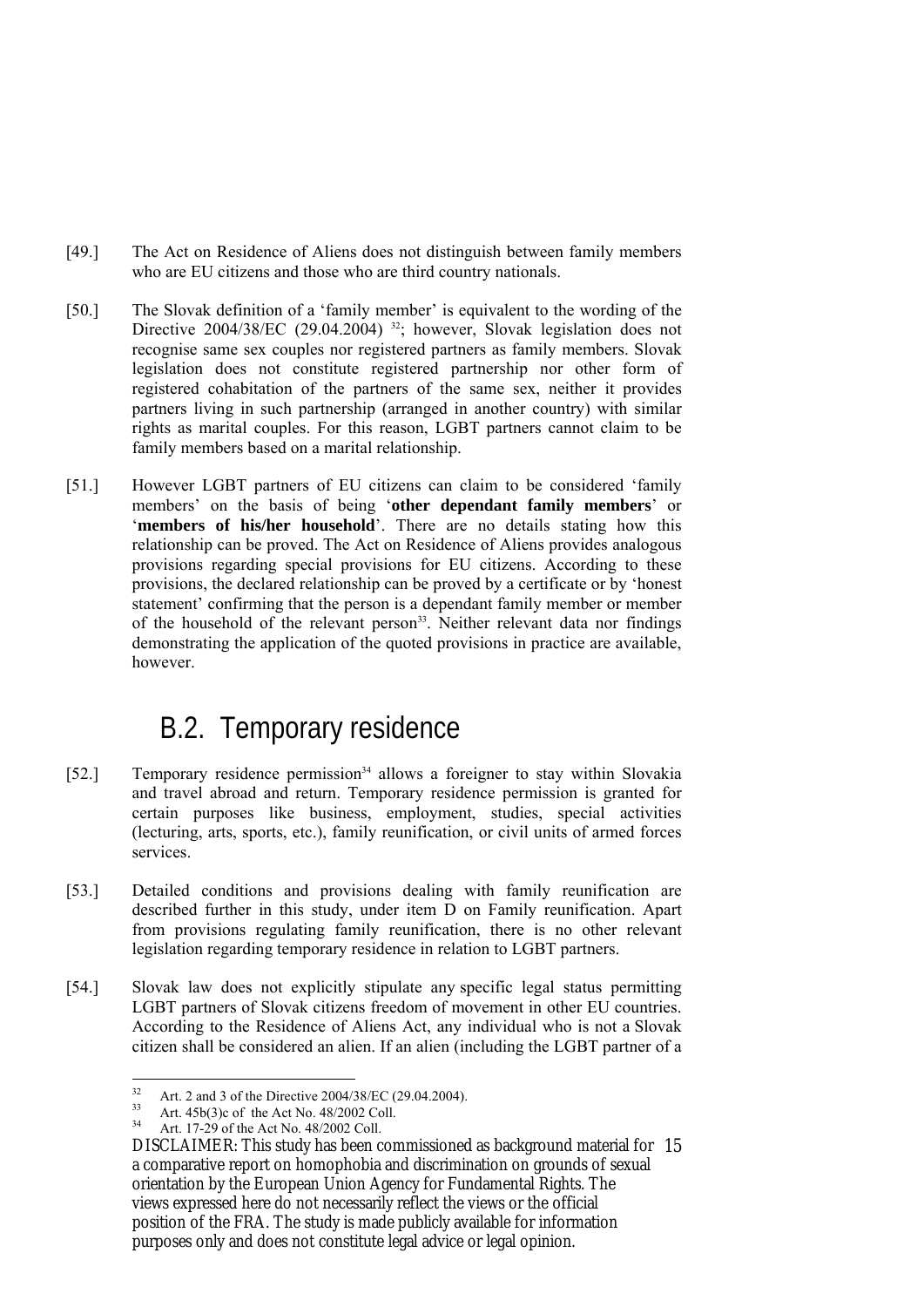Slovak citizen) acquires any kind of residence permit, he/she can enjoy freedom of movement outside of Slovakia based on this permission; however, without permission to reside in Slovakia (temporary or permanent) each alien is considered to be present in Slovakia either on short-term residence (less than three months), or without required permission.

### B.3. Permanent residence

- [55.] Permanent residence permission shall entitle foreigners to stay within the territory of Slovakia and to travel abroad and return for a time limit granted by the police. Permanent residence permission is issued in two stages:
	- 'first permission' for five years, and
	- 'further permission' for an unlimited period.

#### B.3.1.'First permission'

- [56.] The Act on Residence of Aliens<sup>35</sup> distinguishes between the residence of foreigners-EU citizens and their family members, and of foreigners-third country nationals.
- [57.] A foreigner (third country national with no ties to the EU) shall be granted first permission for permanent residence, if he/she is:
	- the spouse of a Slovak citizen with permanent residence in Slovakia,
	- a dependant direct relative of the Slovak citizen with permanent residence in Slovakia,
	- an unmarried child under the age of 18 in personal care of a foreigner, who is married with a Slovak citizen with permanent residence in Slovakia,
	- an unmarried child under the age of 18 years of a foreigner with permanent residence in Slovakia,
	- a child under the age of 18 in personal care of a foreigner with permanent residence in Slovakia,
	- a dependant above the age of 18 of a foreigner with permanent residence in Slovakia, or
	- if granting permanent residence permission is in the interest of the Slovak Republic.36

 $35$ <sup>35</sup> Slovakia/zákon 48/2002 (13.12.2001)

<sup>36</sup> Art. 35. Slovakia/zákon 48/2002 (13.12.2001).

DISCLAIMER: This study has been commissioned as background material for 16 a comparative report on homophobia and discrimination on grounds of sexual orientation by the European Union Agency for Fundamental Rights. The views expressed here do not necessarily reflect the views or the official position of the FRA. The study is made publicly available for information purposes only and does not constitute legal advice or legal opinion.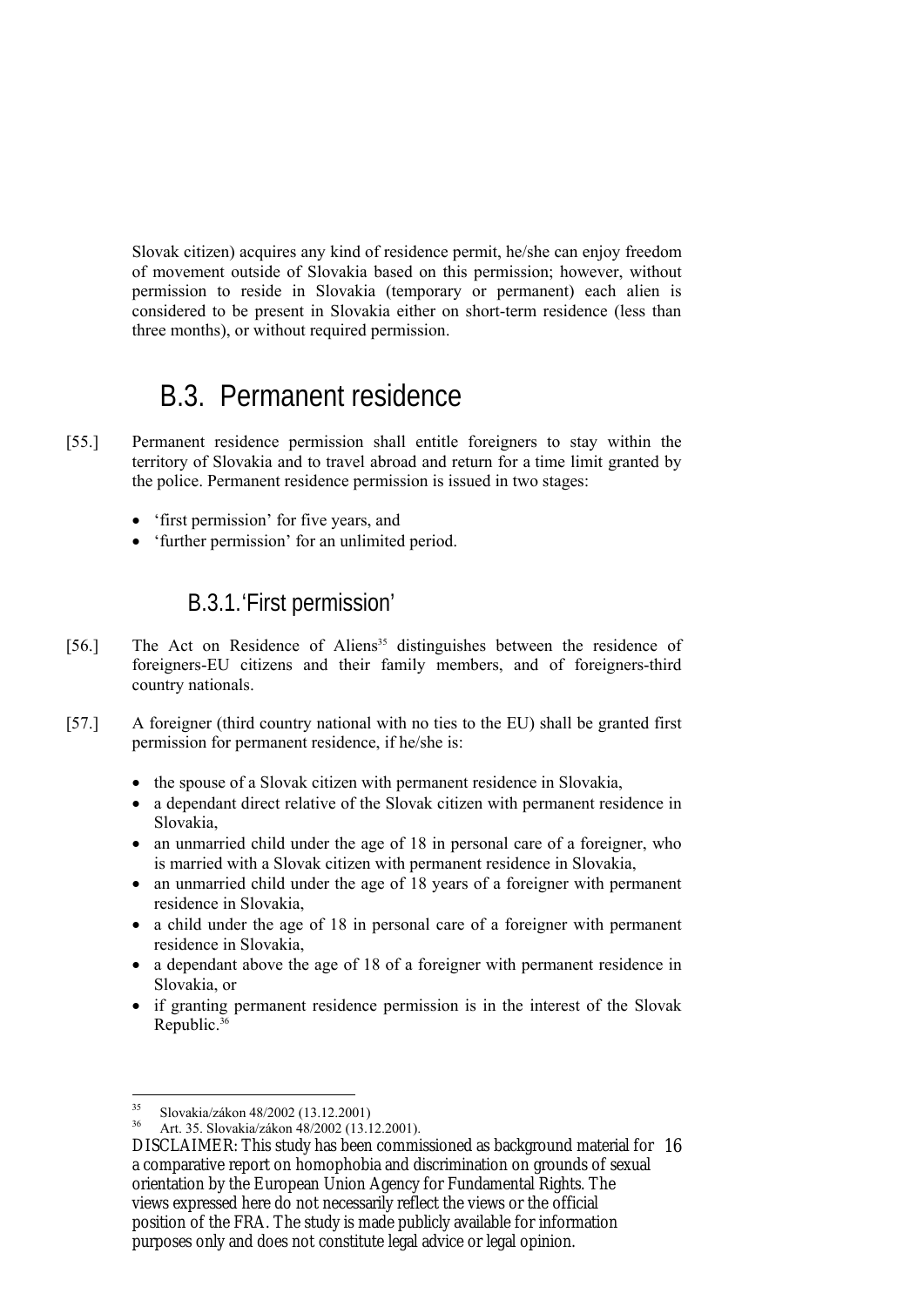- [58.] A foreigner shall be granted a first permission if he/she is a **family member of an EU citizen** with first permission and will not become a burden for the health-care or social system. As stated above, a family member is also a person to be '**other dependant family member**' or a'**member of his/her household**'. This provision can apply also to LGBT partners of EU citizens.
- [59.] The right to a 'first permission' for such a person then shall be granted also when the foreigner is economically safe (is entrepreneur, employee or has sufficient amount of finance to cover his/her stay), and:
	- his/her residence had lasted at least one year before the EU citizen's death
	- his/her marriage was terminated and had lasted for at least three years including at least one year of residence, or out of which a dependant child was in his/her personal care, or due to special regards, or this foreigner has the right to contact the dependant child within the territory of the Slovak Republic,
	- is studying and his/her parent, an EU citizen, has died or has terminated his/her residence in Slovakia.<sup>37</sup>
- [60.] The first residence permission for a family member of an EU citizen cannot be terminated if consequences of such termination would be inappropriate with regards to his/her private and family life.

#### B.3.2.'Further permission'

[61.] A foreigner shall be granted futher permission if he/she was granted the first permission and his/her temporary residence has lasted for at least five years. Such a person is called an 'advantaged alien'. His/her residence rights are connected to rights of EU citizens, members of his/her family. In other words, when a person can prove that he/she is member of household of an EU citizen and is fulfilling other conditions (duration of stay in Slovakia, ...), can obtain a further permission.

#### B.3.3.Tolerated residence

- [62.] The Slovak Act on Residence of Aliens<sup>38</sup> also recognises so called 'tolerated residence'. A person shall be granted status of tolerated residence, if:
	- there is an obstacle to his administrative expulsion (alien cannot be expelled to the country where his life or freedom could be in danger on the ground of

 $37$ <sup>37</sup> Art. 45b. Slovakia/zákon 48/2002 (13.12.2001)..

<sup>38</sup> Slovakia/zákon 48/2002 (13.12.2001)

DISCLAIMER: This study has been commissioned as background material for 17 a comparative report on homophobia and discrimination on grounds of sexual orientation by the European Union Agency for Fundamental Rights. The views expressed here do not necessarily reflect the views or the official position of the FRA. The study is made publicly available for information purposes only and does not constitute legal advice or legal opinion.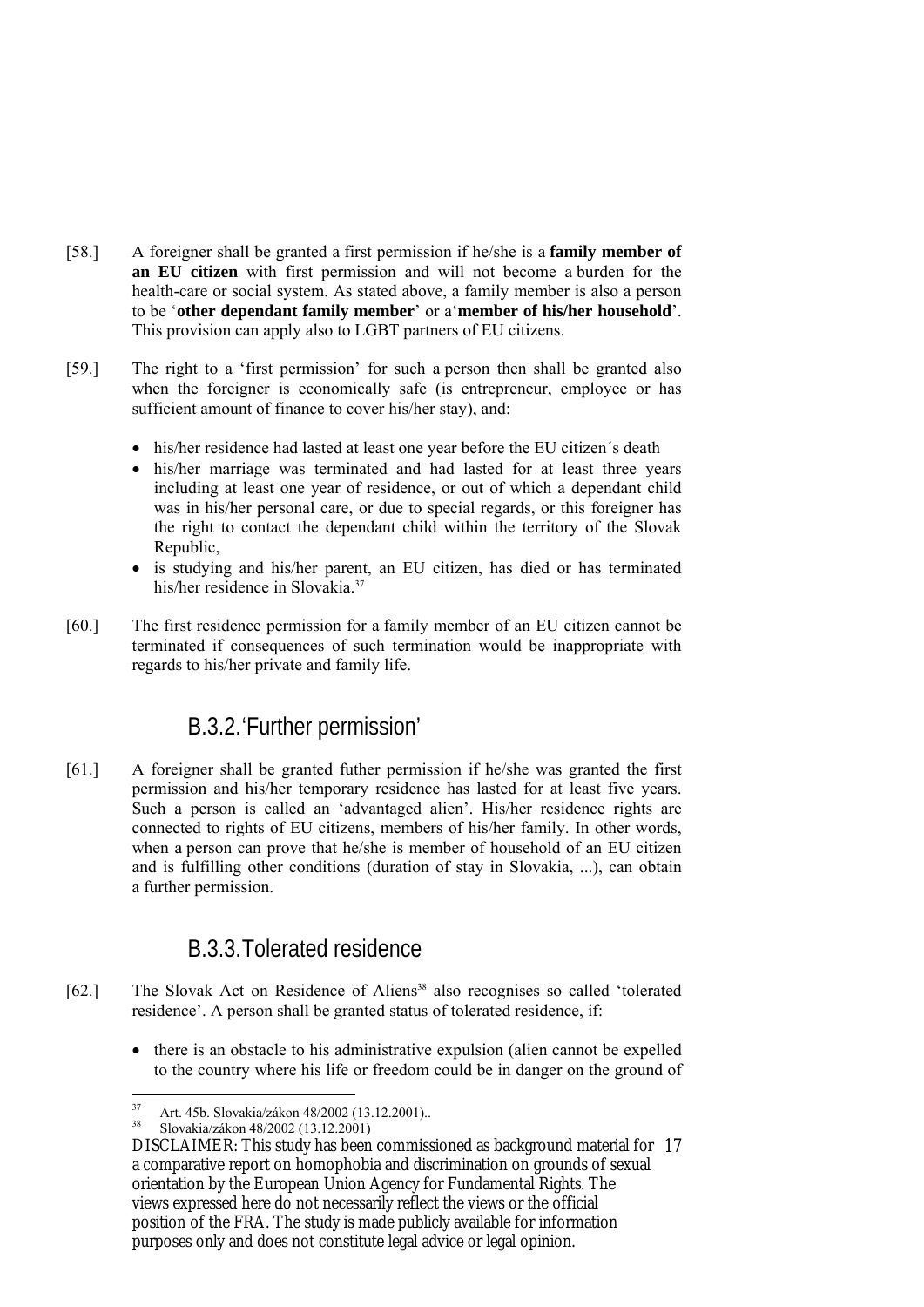his/her race, nationality, religion, affiliation to a certain social group or for political persuasion),

- he/she was granted temporary refuge according to the Act on Asylum<sup>39</sup>,
- departure is impossible (and his/her detention is inexpedient),
- he/she is an underage child found within the territory of the Slovak Republic,
- he/she is a victim of human trafficking,
- $\bullet$  it is necessary for his/her private and family life.<sup>40</sup>
- [63.] Tolerated residence is an exceptional provision covering unexpected situations where it is impossible to expel the alien concerned. This provision, expecially its last section relating to private and family life or a person, can also be used for cases of LGBT partners of EU citizens living within the territory of the Slovak Republic; however, the situation for LGBT partners would be easier and clearer if the Slovak legislation would recognise their status (registered or non) as a member of family of an EU citizen.

### B.4. Statistics and case law

- [64.] There are no relevant statistical data available, since the Migration Office of the Ministry of Interior does not keep such statistics. Neither relevant data nor findings demonstrating the application of the quoted provisions in practice are available.
- [65.] The same applies to case law. Several efforts were made in order to obtain such information however, as it is explained in Annex I, according to the response of the Ministry of Justice of the Slovak Republic to an information request, $41$ judicial statistics do not provide specific data on the type of discrimination claimed. Slovak courts are obliged to publish certain judicial decisions through internet; however, this court cases register is limited only to some civil cases and trade law cases. Another official source of information concerning case law were replies of the county courts and some district courts to the information requests filed by the author of this study; however, since the courts do not keep detailed statistics concerning parties of the proceedings and/or comprehensive information regarding the merits of the dispute, county court officers were unable to track any cases related to LGBT individuals. Members of the LGBT community were interviewed and they also confirmed that during the years 2000-2007, there were no judicial proceedings claiming protection against discrimination based on sexual orientation.

 $39$ 39 Slovakia/zákon 480/2002 (20.06.2002).

<sup>40</sup> Art. 43. Slovakia/zákon 48/2002 (13.12.2001).

Personal communication via e-mail on 08.02.2008.

DISCLAIMER: This study has been commissioned as background material for 18 a comparative report on homophobia and discrimination on grounds of sexual orientation by the European Union Agency for Fundamental Rights. The views expressed here do not necessarily reflect the views or the official position of the FRA. The study is made publicly available for information purposes only and does not constitute legal advice or legal opinion.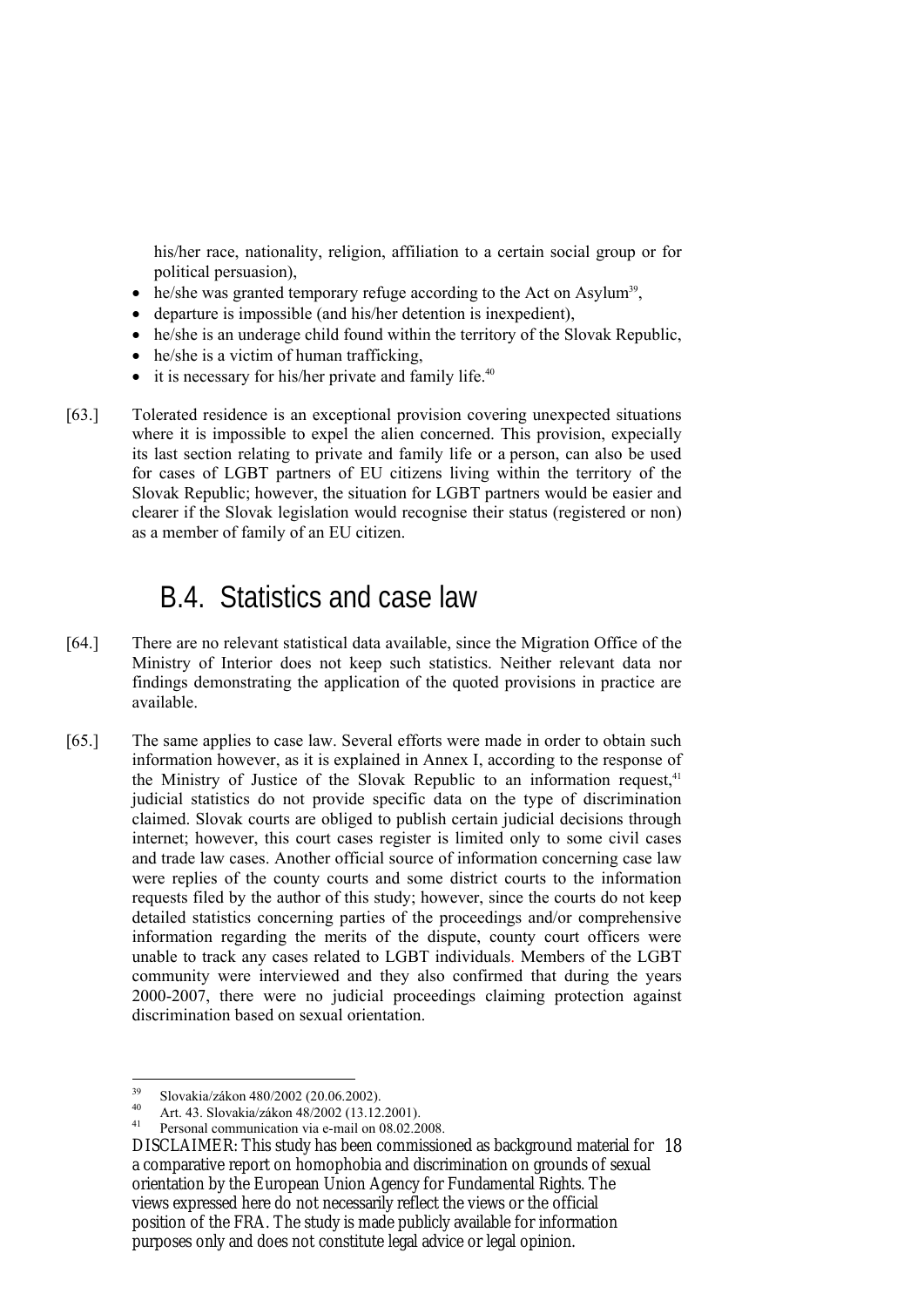# C. Asylum and subsidiary protection

### C.1. Persecution of LGBT individuals as a ground for asylum

- [66.] Asylum procedure is regulated by the Act on Asylum<sup>42</sup>. Pursuant to this act a person is granted asylum, if:
	- the applicant has well-founded fear of being persecuted for reasons of race, nationality, religion, political opinion or membership of a particular social group, and is unable or unwilling to return to his/her country of origin due to such fear, or
	- is being persecuted for claiming his/her political rights and freedoms in the country of origin.43
- [67.] Besides these conditions, the Ministry of Interior can grant asylum for **humanitarian reasons** without proving existence of any reason stated above.<sup>44</sup> This is an exception from the asylum procedure and its conditions and the Act on Asylum does not provide more detailed information about granting asylum for humanitarian reasons.
- [68.] When assessing the reasons for persecution, a '**group'** shall be understood as a particular social group whose group members share innate features or common background which cannot be changed, or share characteristic or belief which are so significant for their identity or conscience that such a person should not be forced to repudiate it and is perceived by surrounding society as being different; depending on the circumstances in the country of origin, a particular social group **can also include a group based on the common characteristic of sexual orientation. Such** orientation cannot include criminal acts as stated by a special law.<sup>45</sup>
- [69.] The Asylum Act almost literally implemented relevant provisions of the Directive 2004/38/EC considering the definition of reasons for asylum. On this

 $42$ <sup>42</sup> Slovakia/zákon 480/2002 (20.06.2002).

<sup>43</sup> Art. 8, Slovakia/zákon 480/2002 (20.06.2002).

<sup>44</sup> Art. 9. Slovakia/zákon 480/2002 (20.06.2002).

<sup>45</sup> Art. 19a (4). Slovakia/zákon 480/2002 (20.06.2002).

DISCLAIMER: This study has been commissioned as background material for 19 a comparative report on homophobia and discrimination on grounds of sexual orientation by the European Union Agency for Fundamental Rights. The views expressed here do not necessarily reflect the views or the official position of the FRA. The study is made publicly available for information purposes only and does not constitute legal advice or legal opinion.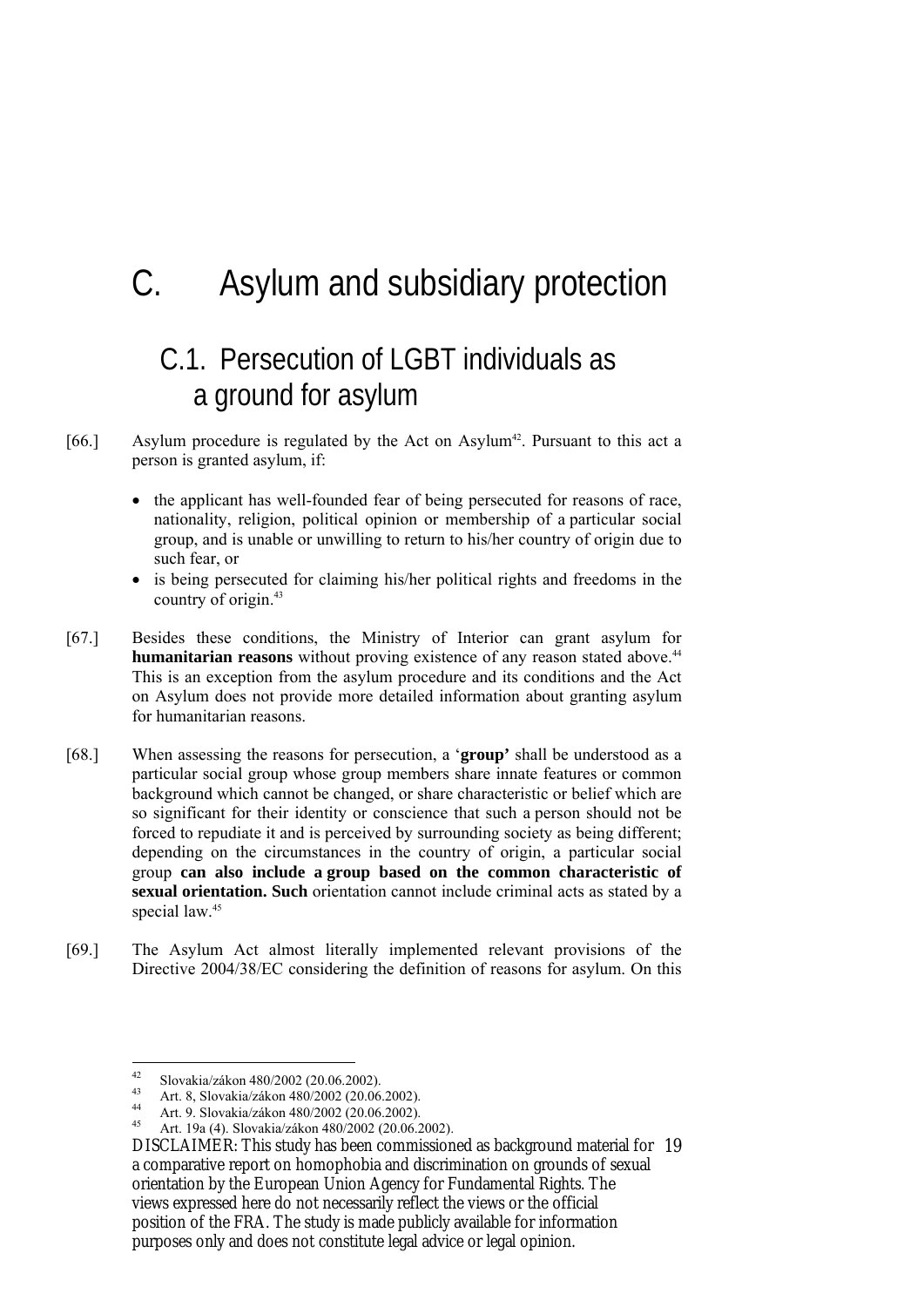basis, asylum seekers objecting to persecution due to their sexual orientation can be granted asylum status.<sup>46</sup>

[70.] It cannot be proved by any relevant statistics or other information, neither official or non-official, whether such applicant was ever granted asylum. Neither the Ministry of Interior of Slovak Republic nor other relevant authorities (such as Migračný úrad [Migration Office]) gather such data. The available statistics considering asylum seekers and refugees monitor only number of asylum seekers per month, based on their nationality, country of origin, gender, age, the outcome of the procedure and separate data concerning number of juveniles coming without guide.<sup>47</sup> None of the respective authorities monitor the **reasons** for asylum seeking by the applicants.

### C.2. Family members in the context of asylum procedure

- [71.] The Asylum Act does not provide definition of 'family member' as such. The act stipulates the eligibility scope of family reunification as follows:
	- the spouse of a refugee, if their marital status is still existing and was existing in time when the refugee left his/her country of origin,
	- unmarried children of a refugee or his/her spouse under the age of 18, or
	- parents of an unmarried refugee under the age or 18.
- [72.] "Spouse" of a refugee is meant to be a marital partner of opposite sex. This interpretation is based on Family Law<sup>48</sup> according to which spouses are marital partners while marriage is relationship between a man and a woman. Same-sex spouses do not qualify as family members according to Slovak law.
- [73.] Another form of protection for aliens is '**temporary refuge'**. For its purpose, the Ministry of Interior of the Slovak Republic shall grant refuge to:
	- the spouse of a person with temporary refuge status, if the two parties are still married and were married at the time when the foreigner left his/her country of origin,

 $46$ 46 However, according to the response to an information request filed by the author of this study, the Migration Office of the Ministry of Interior stated, that well-founded fear of being persecuted for different sexual orientation is not considered as a separate reason for granting asylum. (The decision of Migration Office, Ministry of Interior of Slovak Republic, on nondisclosure of requested information (06.03.2008))<br><sup>47</sup> Statistics of Migration Office of Ministry of Interior are available at:

http://www.minv.sk/mumvsr/STAT/statistika.htm 48 Slovakia/zákon 36/2005 (19.01.2005)

DISCLAIMER: This study has been commissioned as background material for 20 a comparative report on homophobia and discrimination on grounds of sexual orientation by the European Union Agency for Fundamental Rights. The views expressed here do not necessarily reflect the views or the official position of the FRA. The study is made publicly available for information purposes only and does not constitute legal advice or legal opinion.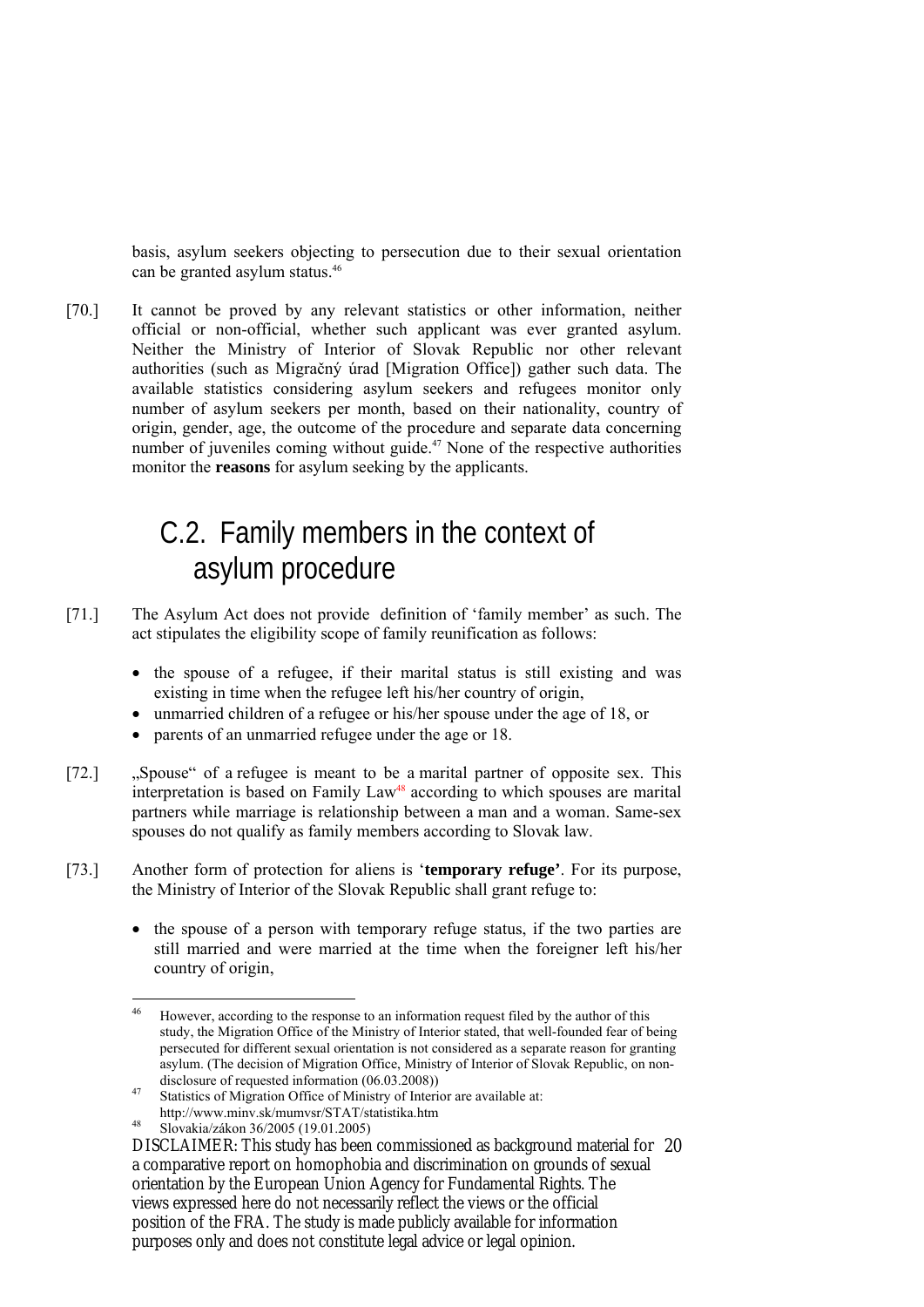- unmarried children or persons with temporary refuge status and unmarried children of a spouse of such a person under the age of 18, or
- other close relatives of persons listed above, if they were living in the same household with a person with temporary refuge status and were fully or partly dependant on him/her.<sup>49</sup>
- [74.] Based on quoted relevant provisions of the Asylum Act, it is evident that LGBT partners are not recognised as family members in the context of asylum and/or subsidiary protection. Slovak legislation recognises only persons who have contracted marriage or who have direct kinship (ascending or descending) as family members. LGBT partners of the refugees or asylum seekers can be granted asylum only based on humanitarian reasons.

### C.3. Statistics and case law

- [75.] The Migration Office does not keep statistics of the refugees including the reasons of asylum seeking; however, based on the reply of the Migration office provided to the author of this study there were no cases of asylum granted for the reason of persecution based on sexual orientation of applicant.
- [76.] The same applies to case law. Several efforts were made in order to obtain such information however, as it is furhter explained in Annex I however no case law was assessed by the aouthor of this study.

<sup>&</sup>lt;u>.</u> 49 Art. 31a. Slovakia/zákon 480/2002 (20.06.2002).

DISCLAIMER: This study has been commissioned as background material for 21 a comparative report on homophobia and discrimination on grounds of sexual orientation by the European Union Agency for Fundamental Rights. The views expressed here do not necessarily reflect the views or the official position of the FRA. The study is made publicly available for information purposes only and does not constitute legal advice or legal opinion.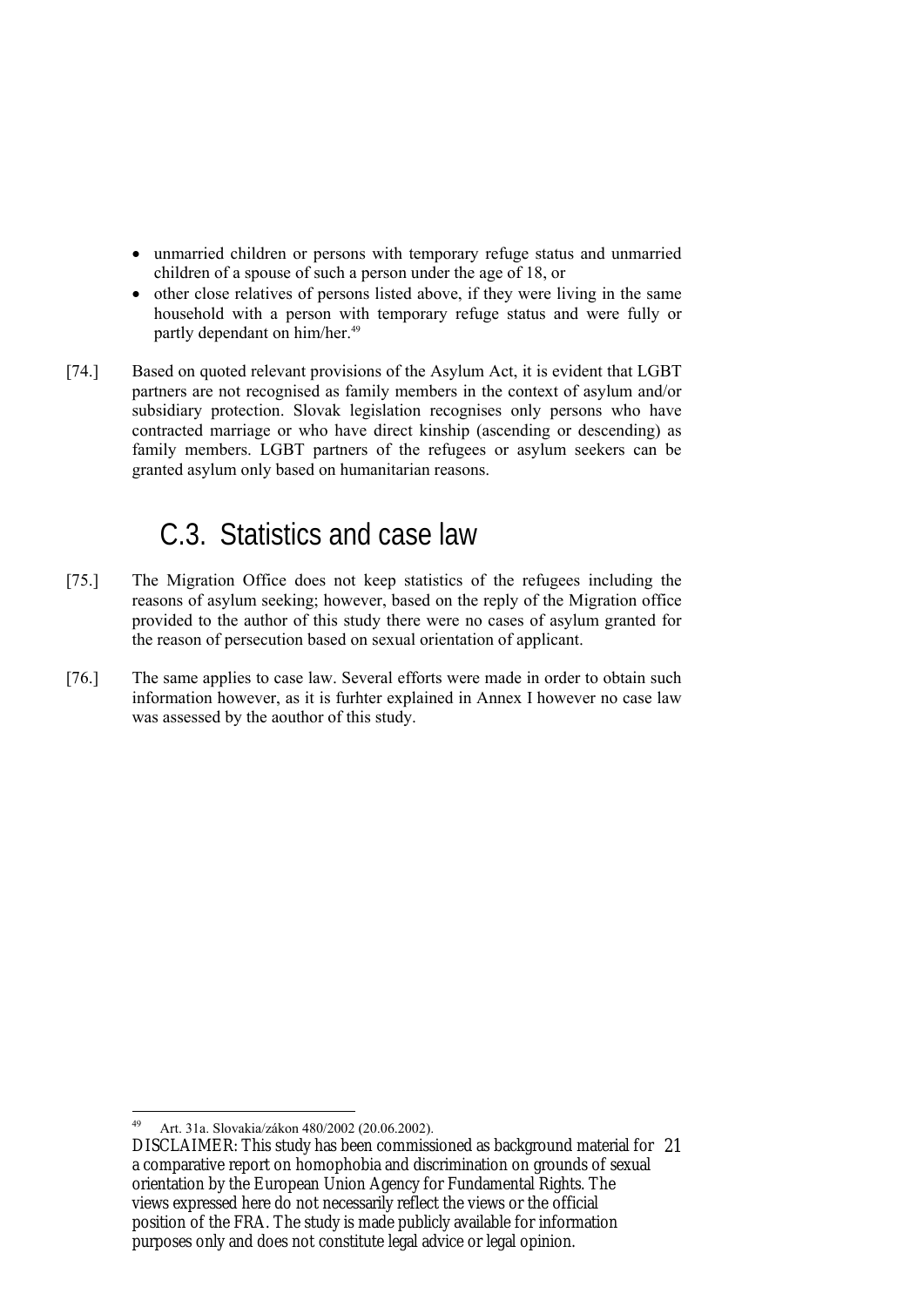# D. Family reunification

[77.] Family reunification is regulated principally by legislation dealing with aliens and with refugees.

#### D.1. Aliens

- [78.] According to the Act on Residence of Aliens<sup>50</sup> a temporary residence permit is granted for the sake of family reunification to:
	- the spouse of a foreigner with temporary residence permit or permanent residence permit, if both of them are above the age of 18,
	- an unmarried child under the age of 18 of foreigner/foreigners with temporary residence permit, the spouse of such foreigner or refugee, or the spouse of a refugee who personally cares for this child due to special law or decision of a relevant authority,
	- a dependant child above the age of 18 of a foreigner with temporary residence permit or his/her spouse,
	- a relative in direct ascending line of the refugee above the age of 18,
	- a single parent dependant on a foreigner with temporary residence permit or with permanent residence permit, or
	- a dependant according to an international treaty.<sup>51</sup>
- [79.] Such a treaty is for example the agreement among parties of North Atlantic Treaty Organization (NATO) and other countries participating in the partnership for peace related to state of their armed forces<sup>52</sup>. In terms of this treaty, a 'dependant person' is to be understood as spouse of a member of the armed forces or civil units, or child of such member dependant on his/her support.
- [80.] A ..spouse significant is to be understood as a married partner of the opposite sex. It is clear that partners of LGBT individuals are not covered by the above quoted legal provisions; only children of LGBT individuals can enjoy advantages of temporary residence in Slovakia.

<sup>50</sup>  $^{50}$  Slovakia/zákon 48/2002 (13.12.2001).

 $51$  Art. 23. Slovakia/zákon 48/2002 (13.12.2001) .

The NATO treaty became part of Slovak legislation by Notice of Ministry of Foreign Affairs of Slovak Republic. Slovakia/oznámenie 324/1997 (13.01.1996).

DISCLAIMER: This study has been commissioned as background material for 22 a comparative report on homophobia and discrimination on grounds of sexual orientation by the European Union Agency for Fundamental Rights. The views expressed here do not necessarily reflect the views or the official position of the FRA. The study is made publicly available for information purposes only and does not constitute legal advice or legal opinion.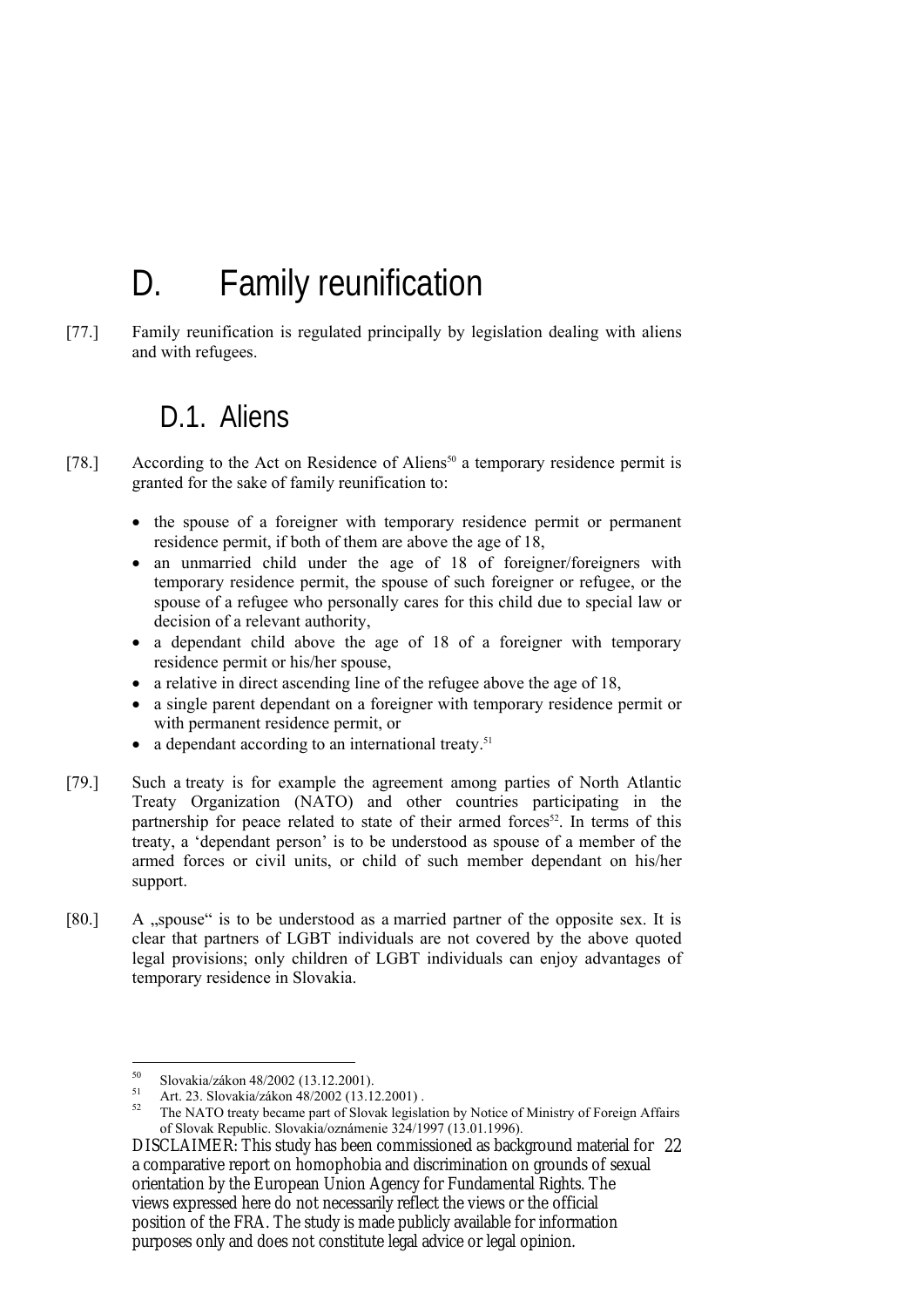### D.2. Refugees

- [81.] Pursuant to the Asylum Act<sup>53</sup> the Ministry of Interior of the Slovak Republic shall grant asylum for the purpose of family reunification to:
	- a spouse of a refugee, if their marital status still exists and did exist at the time when the refugee left his/her country of origin,
	- unmarried children of a refugee or his/her spouse under the age of 18, or
	- the parents of an unmarried refugee under the age or 18.
- [82.] For the purpose of temporary refuge the Ministry of Interior of the Slovak Republic shall grant refuge to:
	- a spouse of a person with temporary refuge status, if their marital still exists and did exist at the time when the foreigner left his/her country of origin,
	- an unmarried child or a person with temporary refuge status and the unmarried children of a spouse of such a person under the age of 18, or
	- other close relatives of persons above listed, if they were living in the same household with the person with temporary refuge status and were fully or partly dependant on him/her.<sup>54</sup>
- [83.] It can be noted that the Slovak Republic did not adopt the provisions enabling the entry and residence of the unmarried partner being a third country national, with whom the sponsor is in a duly attested stable long-term relationship or of a third country national who is bound to the sponsor by a registered partnership. As stated above, Slovak legislation does not regulate registered partnership of people of the same sex and does not grant legal status to them. In these terms, the right to family reunification is granted only to spouses of the opposite sex (whose relationship is based upon marital status) or to direct relatives in ascending or descending line. The same applies also to refugees and asylum seekers.
- [84.] There is only one possibility for people outside of direct relative kin or marital status to gain entry and residence in Slovakia based on right to family reunification. This applies to a single parent dependant on a foreigner with temporary or permanent residence permit. The conditions that must be fulfilled under this provision are as follows:
	- such person must be single in terms of Slovak legislation: i.e. since Slovakia does not recognise registered partnership as legal relationship, this can apply

 $53$  $^{53}$  Slovakia/zákon 480/2002 (20.06.2002).

Art. 31a. Slovakia/zákon 480/2002 (20.06.2002).

DISCLAIMER: This study has been commissioned as background material for 23 a comparative report on homophobia and discrimination on grounds of sexual orientation by the European Union Agency for Fundamental Rights. The views expressed here do not necessarily reflect the views or the official position of the FRA. The study is made publicly available for information purposes only and does not constitute legal advice or legal opinion.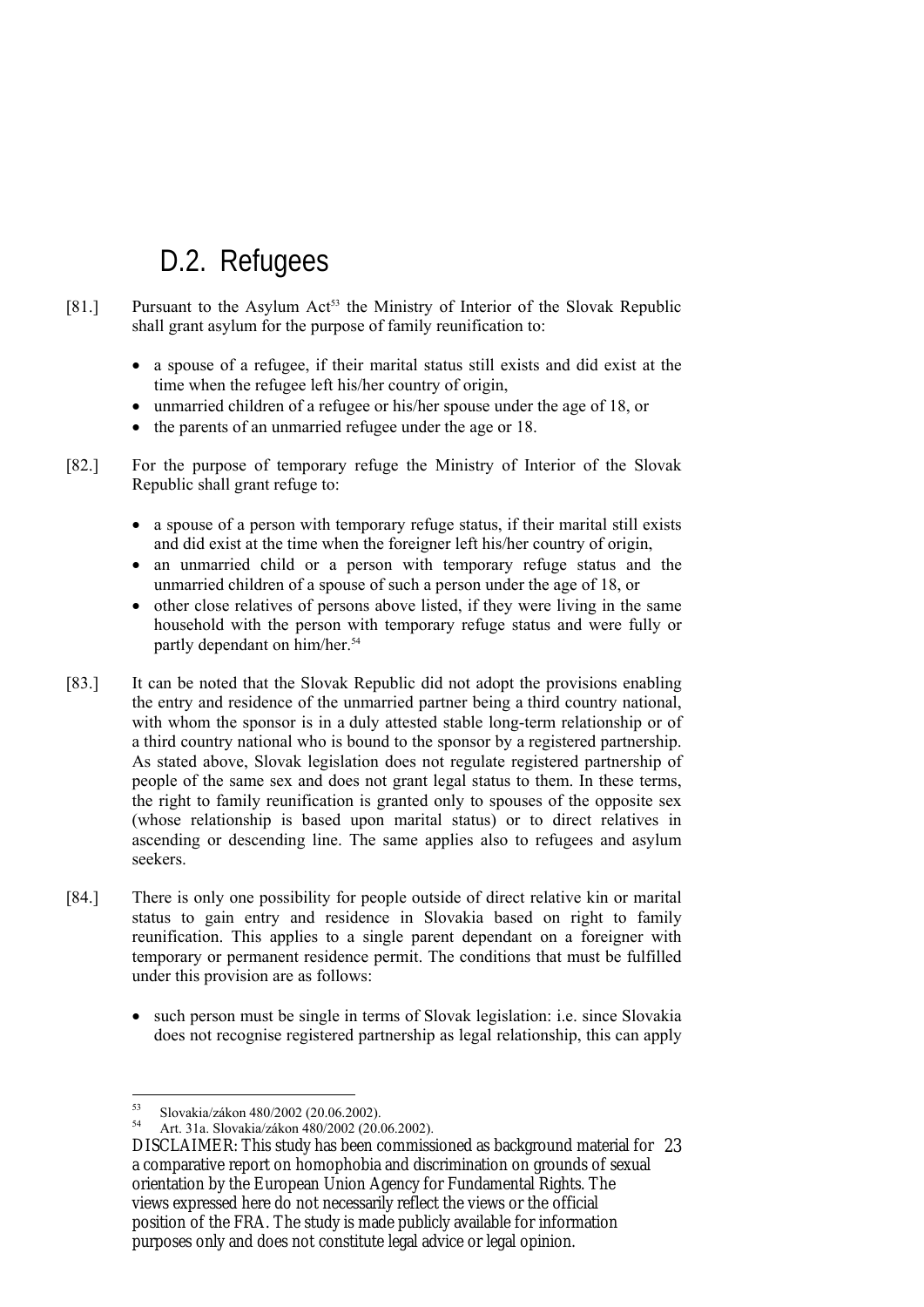to a single LGBT individual as well as to a person living in a registered partnership,

- such person must have a child/children: this excludes large number of possible applicants of LGBT individuals without descendants,
- such person must be dependant (economically, socially) on another alien with temporary or permanent residence permit: this might be difficult to prove for people of the same sex – it can be assumed that the original provision was meant for a person taking care of a single parent and his/her child, e.g. single parents taking care of each other and of their child/children; however, it can be difficult for a LGBT individual to prove that he/she is dependant on a person of the same sex.
- [85.] None of these assumptions can be confirmed by statistical or other data since there is no official or unofficial source. Based upon restrictive legislation, it can be presumed that there are no LBGT partners of third country nationals residing in the Slovak Republic who have benefitted from family reunification.

### D.3. Statistics and case law

[86.] There are no relevant statistical data available, since the Migration Office of the Ministry of Interior does not keep such statistics. The same applies to case law. Efforts to obtain case law is further explained in Annex I.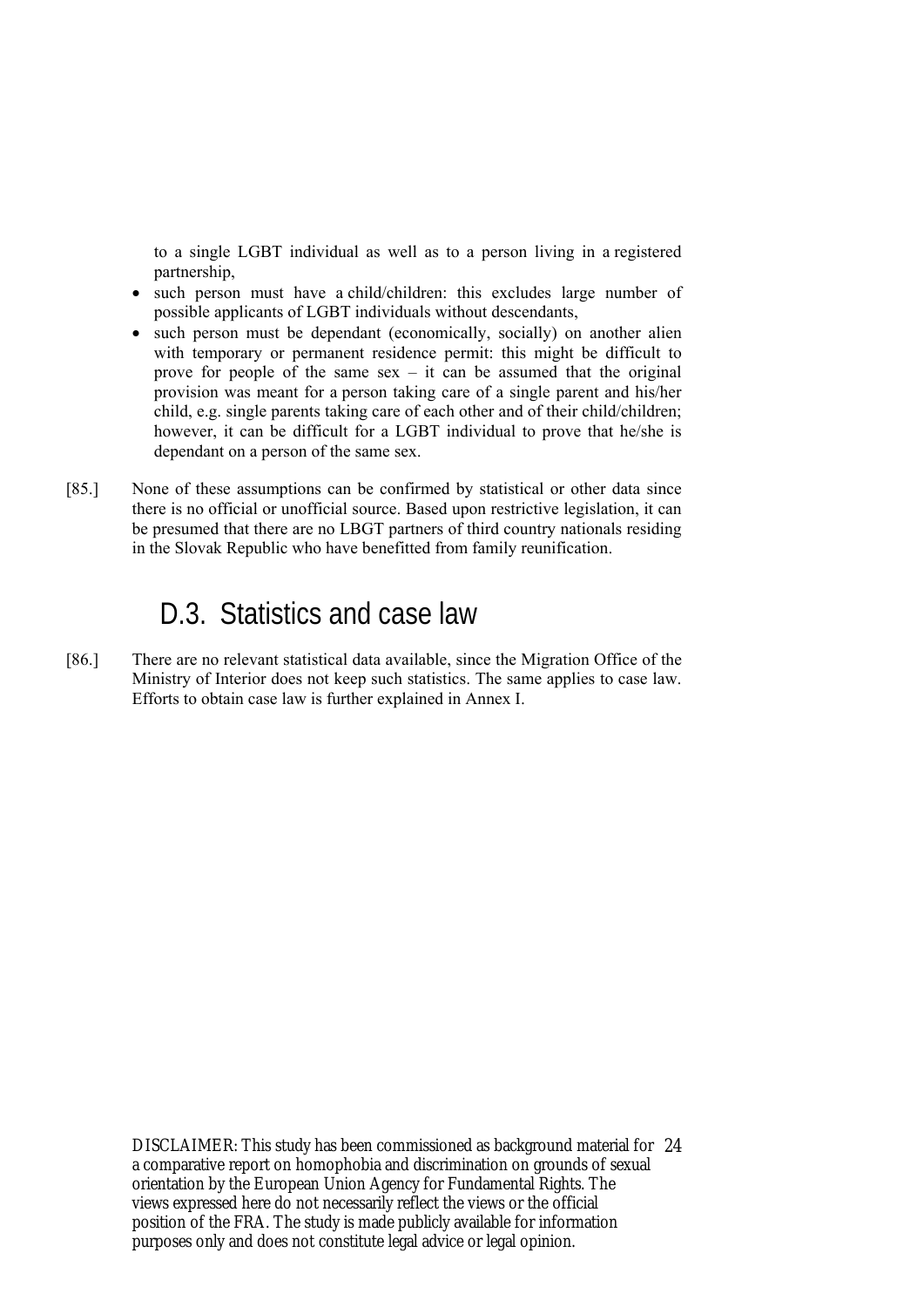# E. Freedom of assembly

- [87.] The right to freedom of assembly is guaranteed by Article 28 of the Constitution of the Slovak Republic.55 Conditions for exercising this right are set out in the Act on Right of Assembling.<sup>56</sup> Parades, marches and demonstrations are also considered assemblies.
- [88.] Assemblies may not be conditioned by the permission of public administrative authority. The organiser of an assembly shall only notify the respective municipality about time and place of assembly, its purpose, estimated number of people, estimated ending time of gathering and relevant precautions to ensure that the assembly will be conducted within legal limits. If a parade or march is in question, starting point, itinerary and ending point shall be communicated. The municipality shall be notified five days prior to assembly.
- [89.] The municipality **shall ban** the assembly if the notified purpose of the assembly would mean:
	- repudiating or restricting personal, political or other citizens' rights due to their nationality, gender, race, origin, political or other persuasion, religious belief and social status, or evoking hatred and intolerance due to these reasons,
	- violence or offensive incivility, or
	- any other violation of constitutional or other legal provisions.
- [90.] The municipality shall ban the assembly also in case of conflict of other interests (conflict with other assembly at the same time and place, danger to participants' health).<sup>57</sup> The assembly can be halted if it becomes clear during the gathering that the assembly has violated any of the above points.
- [91.] The person calling for assembly is responsible to assign a sufficient number of organisers. If there is well-founded fear that the assembly might be interrupted or otherwise bothered, the organiser of a meeting can ask the municipality or respective police unit to assist during the assembly. The same applies to the unexpected interruption of the assembly, in which case organisers can also ask for necessary police assistance or help of the municipality.<sup>58</sup>
- [92.] Any person violating a legally called assembly can face minor offence procedure according to the Act on Assembling. If any person shall infringe

 $55$  $^{55}$  Slovakia/ústava 460/1992 (01.09.1992).

<sup>&</sup>lt;sup>56</sup> Slovakia/zákon 83/1990 (27.03.1990).

 $57$  Art. 10. Slovakia/zákon 83/1990 (27.03.1990).

<sup>58</sup> Art. 6. Slovakia/zákon 83/1990 (27.03.1990).

DISCLAIMER: This study has been commissioned as background material for 25 a comparative report on homophobia and discrimination on grounds of sexual orientation by the European Union Agency for Fundamental Rights. The views expressed here do not necessarily reflect the views or the official position of the FRA. The study is made publicly available for information purposes only and does not constitute legal advice or legal opinion.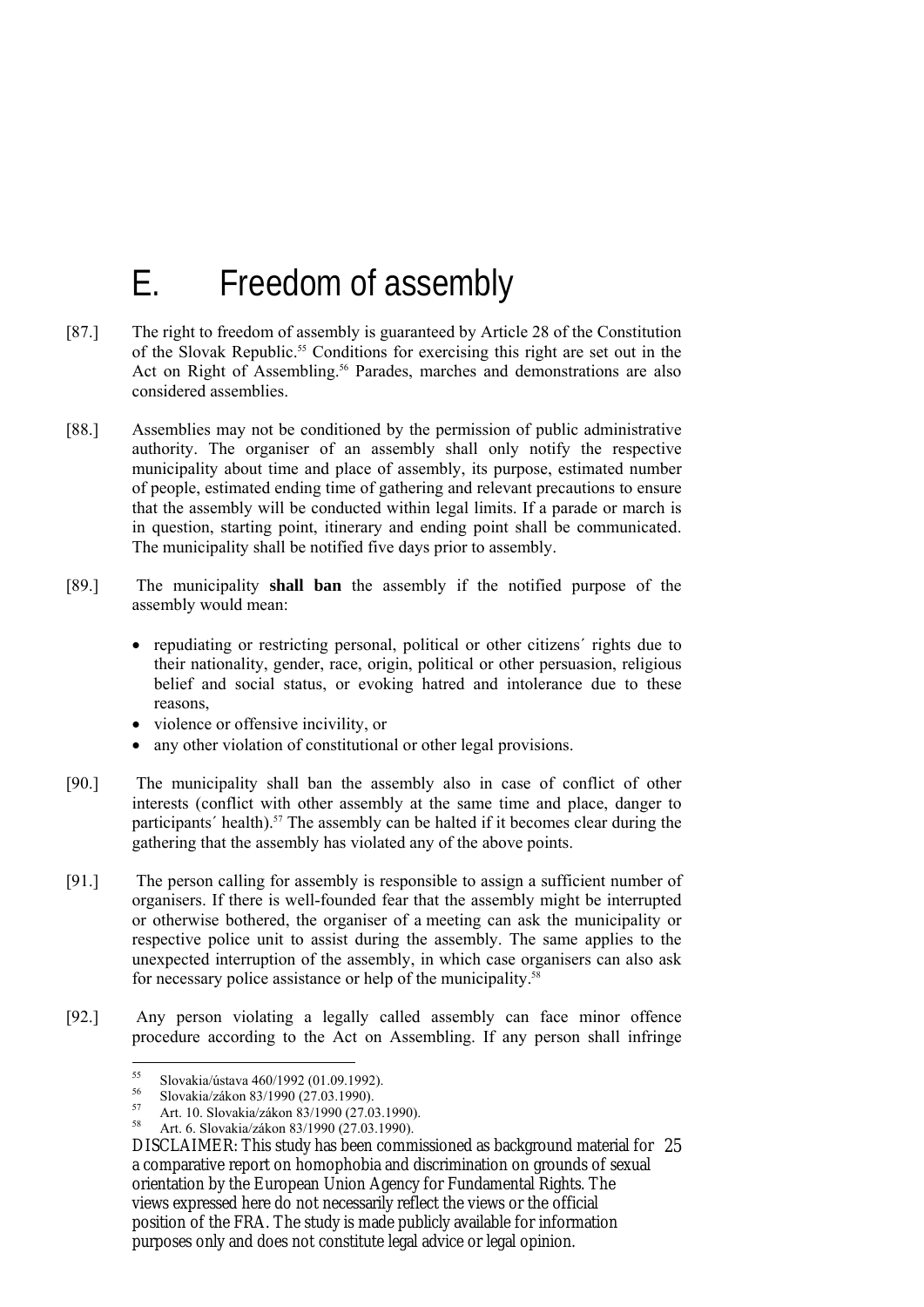somebody else's right to free assembly by violence or by threat of violence, such person can be held responsible for crime. The same applies to a person who resists to measures of the organisers of the assembly.<sup>59</sup>

- [93.] There are no special provisions concerning assembling of LGBT individuals. Any meetings, gay pride parades or demonstrations in favour of tolerance of LGBT individuals are subject of general legal regulations which generally do not put up any obstacles for LGBT individuals to execute their right to freedom of assembly. As stated above, the assembly cannot be in any case the subject of permission proceedings, so public authorities have no power to ban such event unless it is subject of any of the exemptions mentioned above.
- [94.] Moreover, public authorities such as police and/or municipalities are obliged (together with the organisers) to provide necessary assistance during the assembly to ensure that the right to freedom of assembly is not threatened or infringed upon.
- [95.] There were just a few meetings or other public gatherings over the years 2000- 2007 in favour of tolerance of LGBT individuals. Slovakia is not a traditional locality of gay pride parades and, according to unofficial sources, there was only one mini-gay pride parade in 1993 in Bratislava.<sup>60</sup> Among other activities there were 'marches of difference' in three county cities in 2000 (Bratislava, Banska Bystrica, Kosice), a few petition campaigns (over the years 2006-2007), information spots in summer open-air music festivals (over the years 2005- 2007) and public expositions on occasion of the year of equal opportunities in 2007 (Bratislava, Banska Bystrica, Kosice).
- [96.] Official statistical data on assemblies is missing. The author of this study submitted a request for information to the responsible authorities of municipalities of eight county cities. These requests are so far the only data on this issue. Out of eight county cities (plus three city areas of Bratislava, the capital of Slovakia) only one county city did not reply to the request.
- [97.] There is even less information and data available concerning demonstrations against tolerance of LGBT individuals. The Act on the Right of Assembly prohibits violent, offensive meetings, as well as assemblies restricting or denying personal and other citizens´ rights due to their specific status (gender, race, origin, political or other persuasion, social status). Calling for an assembly to deny or restrict an individual's rights would be illegal and an assembly would be prohibited; however, agendas hostile towards LGBT individuals can be found on programmes of illegal or semi-legal meetings of ultra-rightwing extremists. Activists of such groups organised also a march against registered partnership of LGBT individuals which took place in Nitra. The municipality

<u>.</u>

 $59$  Art. 195 of the Criminal Code

Interview with Hana Fabry.

DISCLAIMER: This study has been commissioned as background material for 26 a comparative report on homophobia and discrimination on grounds of sexual orientation by the European Union Agency for Fundamental Rights. The views expressed here do not necessarily reflect the views or the official position of the FRA. The study is made publicly available for information purposes only and does not constitute legal advice or legal opinion.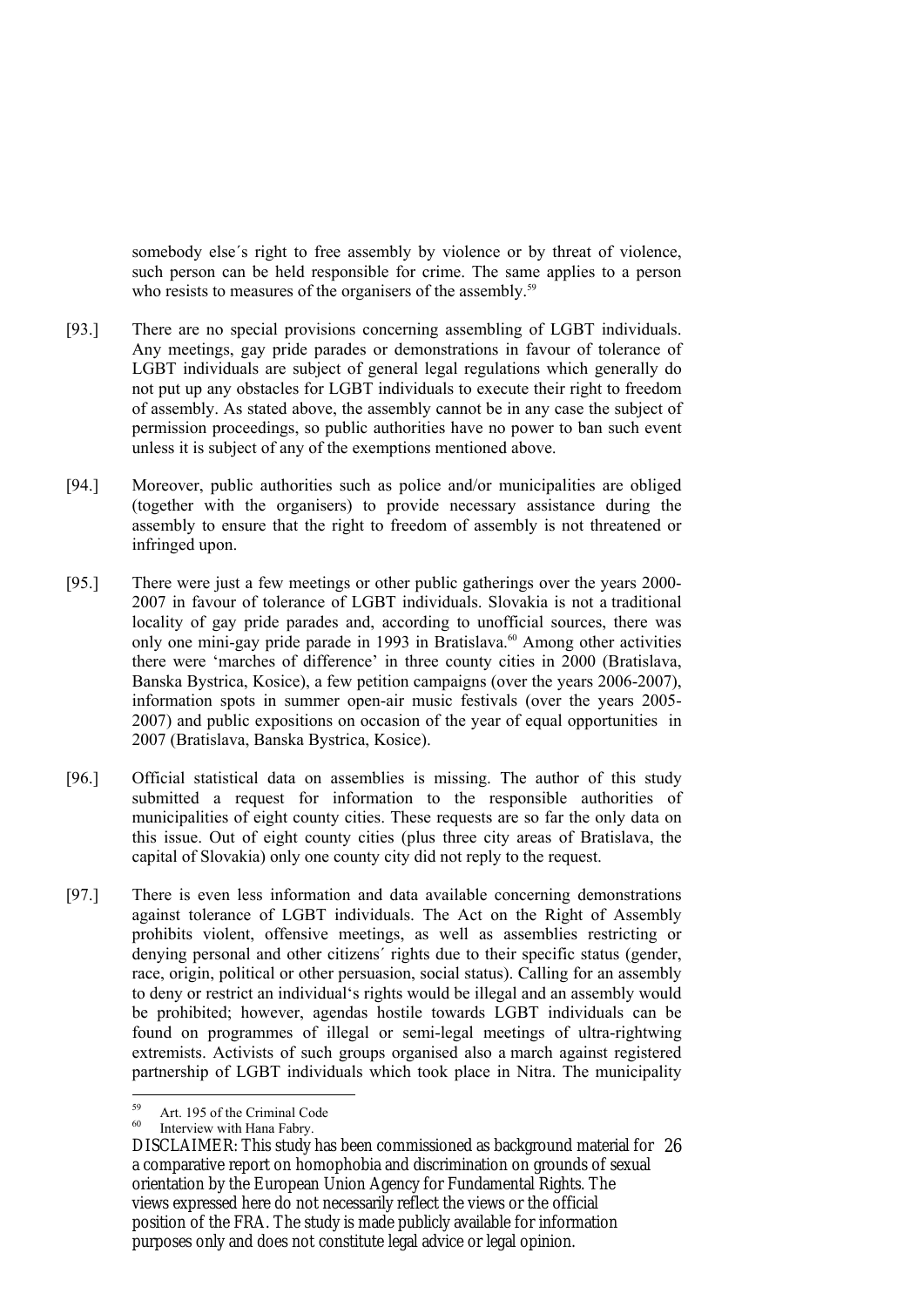was duly informed about this march and it was monitored by the police.<sup>61</sup> Despite posters stating that "homosexuals have no rights", this march was not banned.

[98.] There are no official reports of violence during LGBT marches known. This does not mean, however, that such antagonistic performance would not occur.

#### E.1. Statistics and case law

- [99.] There are no available statistics on number of demonstrations in favour or against tolerance of LGBT individuals. Statistics of the number of demonstration is based on an interview conducted with members of the LGBT community and subsequently on responses of eight county cities to requests of information filed by the author of this study.
- [100.] Moreover, there are no official information on the existence of case law in what concerns the freedom of assembly and the rights of LGBT individuals. Several efforts were made in order to obtain such information however, as it is explained in Annex I, according to the response of the Ministry of Justice of the Slovak Republic to an information request,<sup>62</sup> judicial statistics do not provide specific data on the type of discrimination claimed. Furhtermore, slovak courts are obliged to publish certain judicial decisions through internet; however, this court cases register is limited only to some civil cases and trade law cases.

<sup>61</sup> Information available at: http://www.sme.sk/c/3303573/Protestny-pochod-proti-<br>homosexualom-bol-riadne-ohlaseny.html

<sup>&</sup>lt;sup>62</sup> Personal communication via e-mail on 08.02.2008.

DISCLAIMER: This study has been commissioned as background material for 27 a comparative report on homophobia and discrimination on grounds of sexual orientation by the European Union Agency for Fundamental Rights. The views expressed here do not necessarily reflect the views or the official position of the FRA. The study is made publicly available for information purposes only and does not constitute legal advice or legal opinion.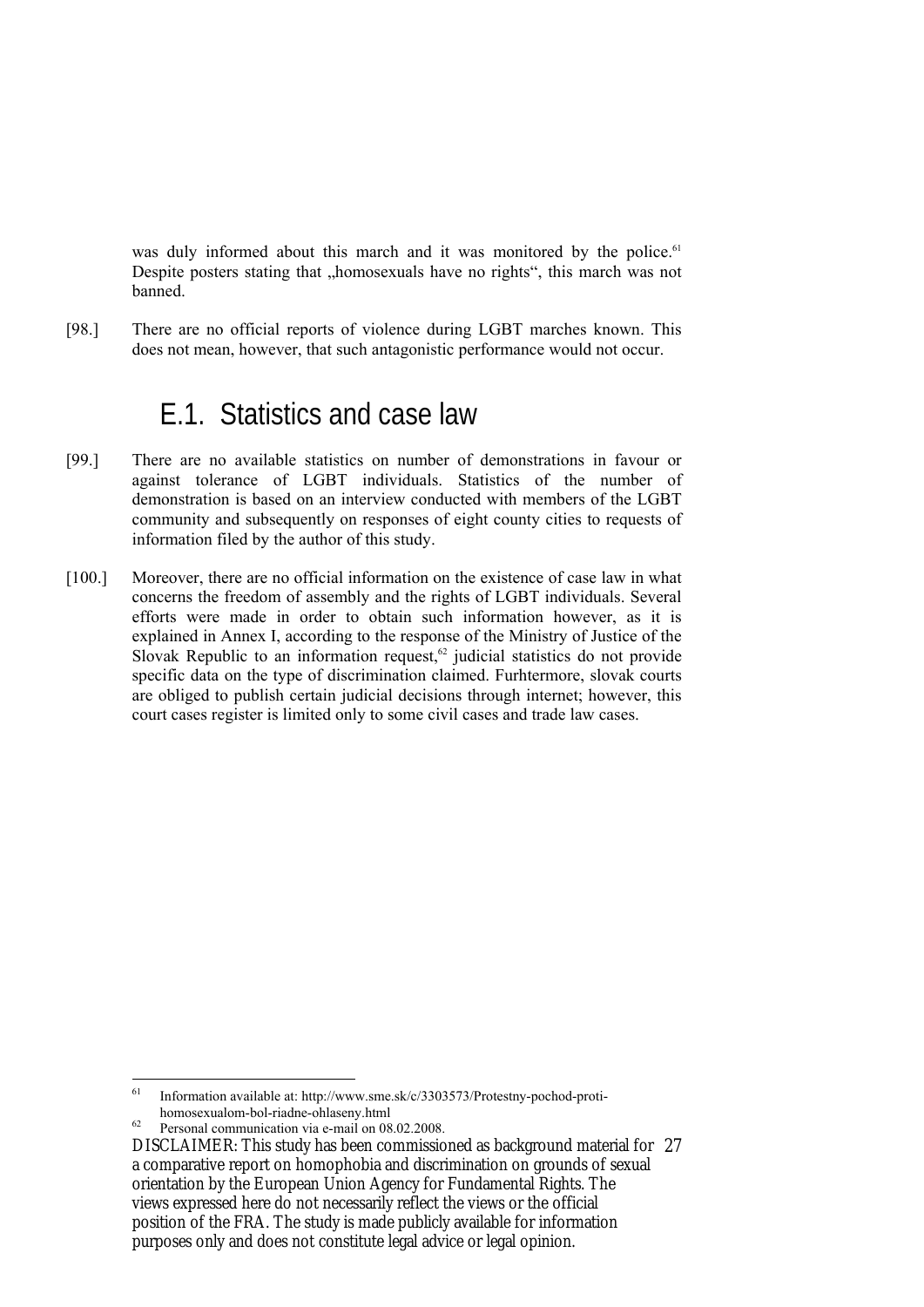# F. Criminal law, hate speech

#### F.1. Hate speech

- [101.] The Slovak Constitution guarantees the right to dignity and private life: 'Everybody shall have the right to maintain his/her dignity, personal honour, reputation and good name. Everyone shall have the right to be protected from unjustified interference with his/her private and family life.' (Art. 19, Section 1 and 2 of the Constitution). This is a baseline for protection from hate speech on any ground. These general provisions are then reflected in certain provisions of criminal and civil law.
- [102.] There are no verbal crimes refering explicitly to LGBT individuals stipulated by the Criminal Code<sup>63</sup>. If any hate speech against LGBT individuals occurs and can be considered a crime, it shall be assessed under the general provisions of the Code.
- [103.] Art. 423 of Criminal Code states that 'Any individual who calumniates in public
- [104.] any nation, its language, any race or ethnic group, or
- [105.] a group of people due to its confession or due to its lack of confession,
- [106.] shall be liable to imprisonment up to one year.'
- [107.] Art. 424 of Criminal Code states: 'Any individual who publicly:
	- menaces a person or a group of persons due to its affiliation to a nation, nationality, race or ethnic group or for their skin colour, by suppressing his/her rights and freedoms, or who conducted such suppress, or
	- aggravates to suppress rights and freedoms of some nation, nationality, race or ethnic group,
	- shall be liable to imprisonment up to three years. '
- [108.] Criminal Code in Art. 359 'Violence against a group of people and individuals' states: 'Any individual who shall threaten with death, severe harm to health or other severe harm, or by causing damage of great extent, or who shall use violence against a group of people is liable to imprisonment up to two years.'
- [109.] Similarly, factual substance of 'Supporting and promoting of the groups tending to suppress fundamental rights and freedoms' (Art. 421 of Criminal Code) is

<u>.</u>

<sup>63</sup> Slovakia/zákon 300/2005 (20.05.2005).

DISCLAIMER: This study has been commissioned as background material for 28 a comparative report on homophobia and discrimination on grounds of sexual orientation by the European Union Agency for Fundamental Rights. The views expressed here do not necessarily reflect the views or the official position of the FRA. The study is made publicly available for information purposes only and does not constitute legal advice or legal opinion.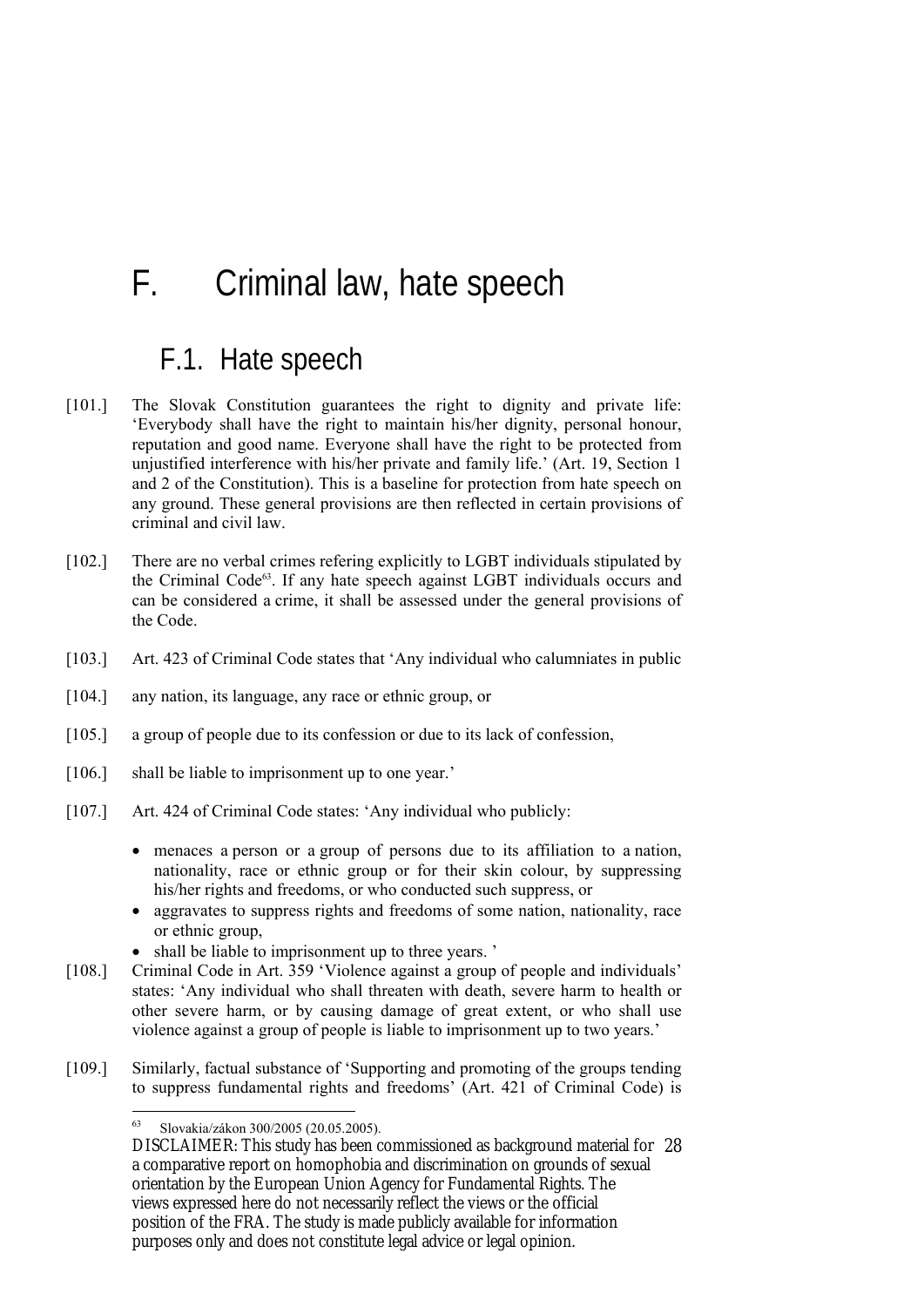specified as follows: 'Anybody who shall support or promote a group of people, which by violence, threat of violence or threat of other severe harm tends to suppress fundamental righs and freedoms of people is liable to imprisonment from one to five years.'

- [110.] There are no special provisions protecting LGBT individuals from hate speech. Thus LGBT individuals can be protected only by general provisions of Criminal Code (as stated in Art. 421 or Art. 359).
- [111.] The most frequent tool to protect an individual from verbal attacks is the Civil Code.<sup>64</sup> Pursuant to the Civil Code, a 'natural person has the right to protect his/her personality, in particular life and health, civil honour and human dignity, as well as privacy, good name and expressions of personal nature' (Art.11). Art. 13 of Civil Code provides a remedy in case of breach of these personal rights: 'Natural persons have, in particular, rights to request that any unlawful interference with their personality rights shall be discontinued, that the consequences of such interference shall be eliminated, and they also have the right to adequate satisfaction'. If another form of satisfaction is not sufficient (like apology), notably due to serious degrading of dignity and/or respect in society, a natural person can seek also pecuniary satisfaction. The amount of pecuniary satisfaction shall be determined by the court, taking into account the seriousness of the damage and circumstances of the relevant situation.
- [112.] Good will and/or name of a legal entity is protected by Civil Code accordingly.
- [113.] A victim of defamation can seek protection at civil court not only in case of false statements, but also in case of offending, or unfounded, unsubstantive critique. Moreover, such a person can successfully bring an action against the perpetrator also if published statements were truthful but were related to private life of a person. In other words, information from private, intimate life cannot be published or publicly released without the consent of a respective person. Also if a person has a justified interest that some information is not spread, and this interest prevails upon the interest of releasing it, such information cannot be published.<sup>65</sup>
- [114.] It can be assumed that (depending on the circumstances) spreading information about a person's sexual orientation, if such a person is not willing to make this information public, could be judged as illegal in civil proceedings. Unfortunately, due to a lack of defamation cases brought by LGBT individuals this assumption cannot be proved by case law.

<sup>64</sup> 64 Slovakia/zákon 40/1964 (26.02.1964)

<sup>65</sup> K. Knap, J. Švestka, O. Jehliška, P. Pavlík, V. Plecitý (1996) Ochrana osobnosti podle občanského práva, Praha: Linde, pp. 265-266.

DISCLAIMER: This study has been commissioned as background material for 29 a comparative report on homophobia and discrimination on grounds of sexual orientation by the European Union Agency for Fundamental Rights. The views expressed here do not necessarily reflect the views or the official position of the FRA. The study is made publicly available for information purposes only and does not constitute legal advice or legal opinion.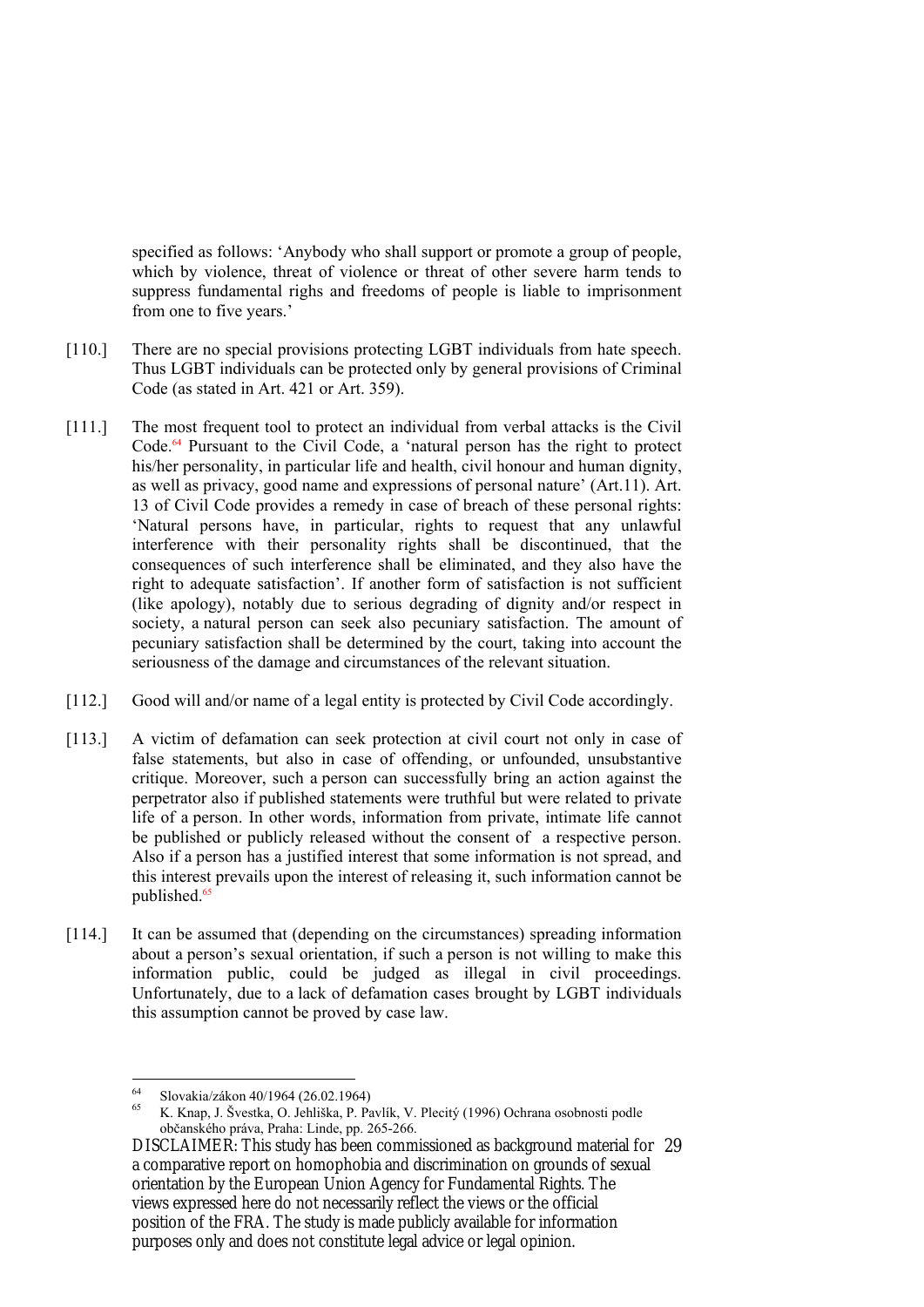### F.2. Homophobic motivation of crime

- [115.] The Criminal Code does not explicitly mention LGBT individuals in any of its provisions. Crimes against LGBT individuals (based on their sexual orientation) can be covered only by general provisions. Affiliation to the group of LGBT individuals is not explicitly covered by aggravating circumstances, albeit prohibiting or hindering the enforcement of an individual's fundamental rights and freedoms is considered as one of them (Art. 37 of Criminal Code).
- [116.] The Criminal Code recognises also so called 'special motives', which are used to define more serious acting of relevant crimes. Among them there are also national, ethnic or racial hatred and hatred due to skin colour (Art. 140 of Criminal Code); however, hatred due to affiliation with a certain social group, like the group of LGBT individuals, is not covered by special motives either.
- [117.] Affiliation to LGBT individuals can be recognised only as a motivation of a crime.
- [118.] Crimes against LGBT individuals are covered mostly by general provisions of the Criminal Code. There might be certain circumstances when attacks due to sexual orientation might be considered as more severe, especially if they can be considered as an attack against the enforcement of fundamental rights and freedoms or if the offence is assaulting the group of LGBT individuals. The use of only general provisions would make it more difficult to seek fair satisfaction and remedy for a victim of such crime.
- [119.] It is very difficult to assess how such an act would be judged in reality due to total absence of such cases. According to a statement by Generálna prokuratúra Slovenskej republiky [the General Prosecution Office of the Slovak Republic], there is no relevant statistical data concerning convictions regarding homophobic hate speach, nor number of criminal court cases concerning this issue filed by the General Prosecution Office. Hence, it can be presumed that there have been no such cases. This conclusion is supported by the expression of members of the LGBT community who confirmed that LGBT individuals tend not to report such cases to the police due to a hostile social environment in Slovakia.
- [120.] Some of the attacks against LGBT individuals might be judged as minoroffences in accordance with the Act on Minor Offences, $66$  like harm to honour by insulting or ridiculing, threat to health, or threat by harm to health. Similarly like in criminal law there are no special provisions explicitly protecting LGBT individuals.

<u>.</u>

<sup>66</sup> Slovakia/zákon 372/1990 (28.08.1990) (Zákon č. 372/1990 Zb. o priestupkoch v znení neskorších predpisov).

DISCLAIMER: This study has been commissioned as background material for 30 a comparative report on homophobia and discrimination on grounds of sexual orientation by the European Union Agency for Fundamental Rights. The views expressed here do not necessarily reflect the views or the official position of the FRA. The study is made publicly available for information purposes only and does not constitute legal advice or legal opinion.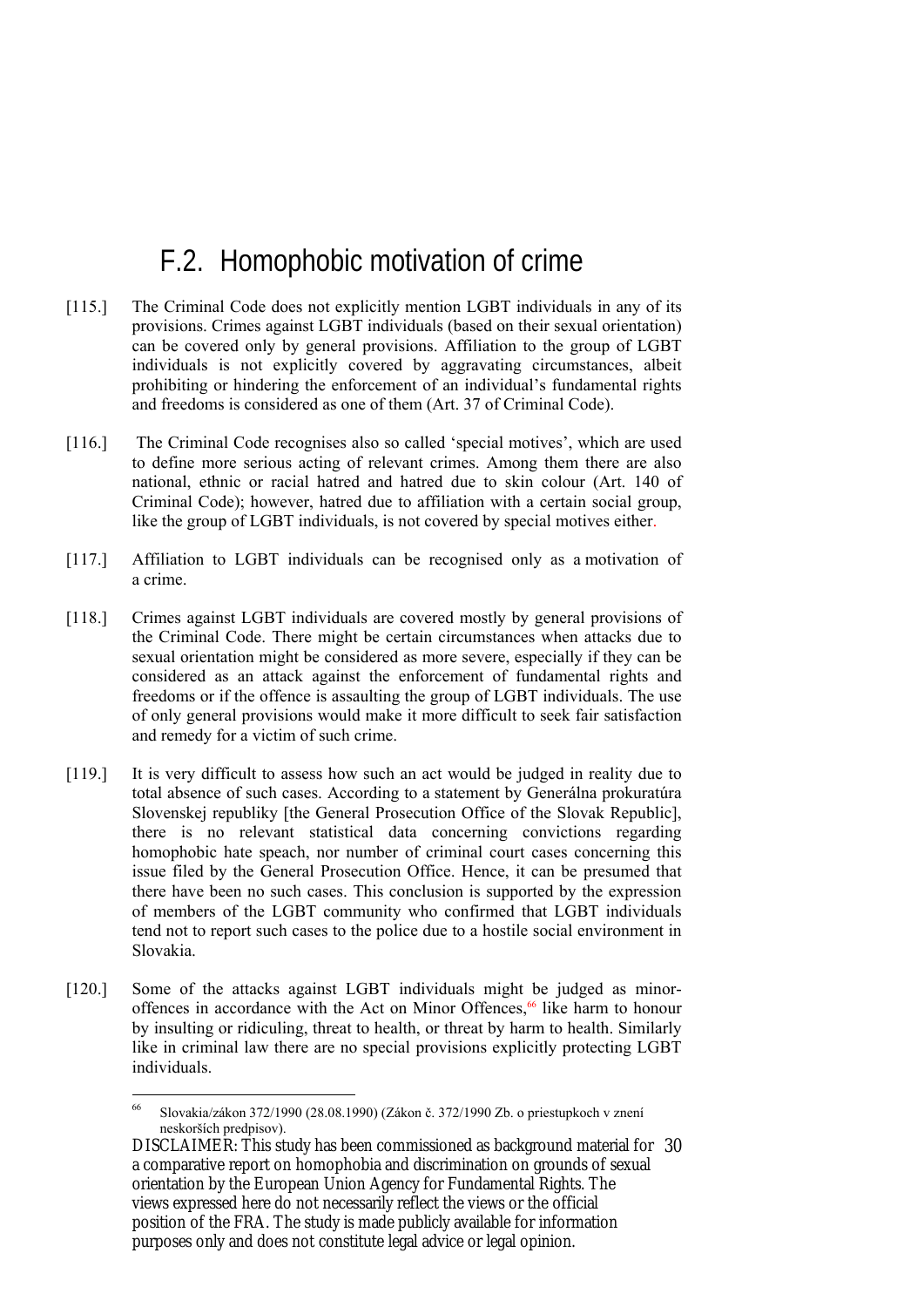### F.3. Hate speech by public officials

- [121.] As mentioned above, there are no court cases concerning hate speech against LGBT individuals. This does not mean, however, that there have been no hate speech cases. On the contrary, there are many hostile public expressions humiliating LGBT individuals, expressed in particular by politicians or Christian representatives.
- [122.] Such politicians are generally either members of Christian parties or of the Slovak Nationalistic Party. Some of them state that homosexuality is a disease: 'An increasing number of homosexuals in society is detrimental because they do not have an easy life. It [homosexuality] is at least a defect, if not a disease' (Jan Carnogursky, former Minister of Justice, representative of Kresťanskodemokratické hnutie (KDH) [Christian-democratic Movement (CDM)]<sup>67</sup>. Similarly, according to Alojz Rakús, physician, member of CDM, homosexuality is a mental defect which can be cured; 'many psychological studies prove 52 per cent success in treatment of homosexuals'.<sup>68</sup> Another member of CDM, Peter Muransky (Member of Parliament) stated: 'In my opinion, homosexuality is social exhibitionism'.69
- [123.] Generally, the worst statements have been made by Jan Slota, the leader of Slovenská Národná Strana [Slovak Nationalist Party]. There are many hateful and degrading statements made by Slota in the media, where he declares to consider homosexuals abnormal, deviants akin to pedophiles. He has also mentioned a 'disgusting sexual orgy' when talking about LGBT individuals.
- [124.] None of his statements were subject to criminal prosecution or civil court trial yet; however, in 2007 the association Iniciatíva Inakost [Initiative Difference] has turned to the Slovak National Centre for Human Rights asking for a statement on the speech of another Member of Parliament, Peter Gabura (CDM). In January 2007 Gabura was supposed to say that homosexuals are 'perverse and sick people'.70 SNCHR has issued a statement (12.03.2007) observing that the statement of Gabura does not represent a violation of the Anti-discrimination  $Act^{71}$  because his words were neither addressed nor related to identifiable persons. SNCHR has stated that it respects the freedom of

<sup>67</sup> 67 Praca (18.08.2000), http://www.ganymedes.info/qarchiv\_2002/blackbox/vyroky.html (07.02.2008). (68 (07.02.2008). http://www.ganymedes.info/qarchiv 2002/blackbox/vyroky.html

 $(07.02.2008)$ .<br><sup>69</sup> Praca (01.03.2001), http://www.ganymedes.info/qarchiv\_2002/blackbox/vyroky.html

<sup>(07.02.2008). 70</sup> Available at http://diskriminacia.altera.sk/view.php?cisloclanku=2007020201 (15.02.2008) 71 Slovakia/ Antidiskriminačný Zákon 365/2004 (20.05.2004).

DISCLAIMER: This study has been commissioned as background material for 31 a comparative report on homophobia and discrimination on grounds of sexual orientation by the European Union Agency for Fundamental Rights. The views expressed here do not necessarily reflect the views or the official position of the FRA. The study is made publicly available for information purposes only and does not constitute legal advice or legal opinion.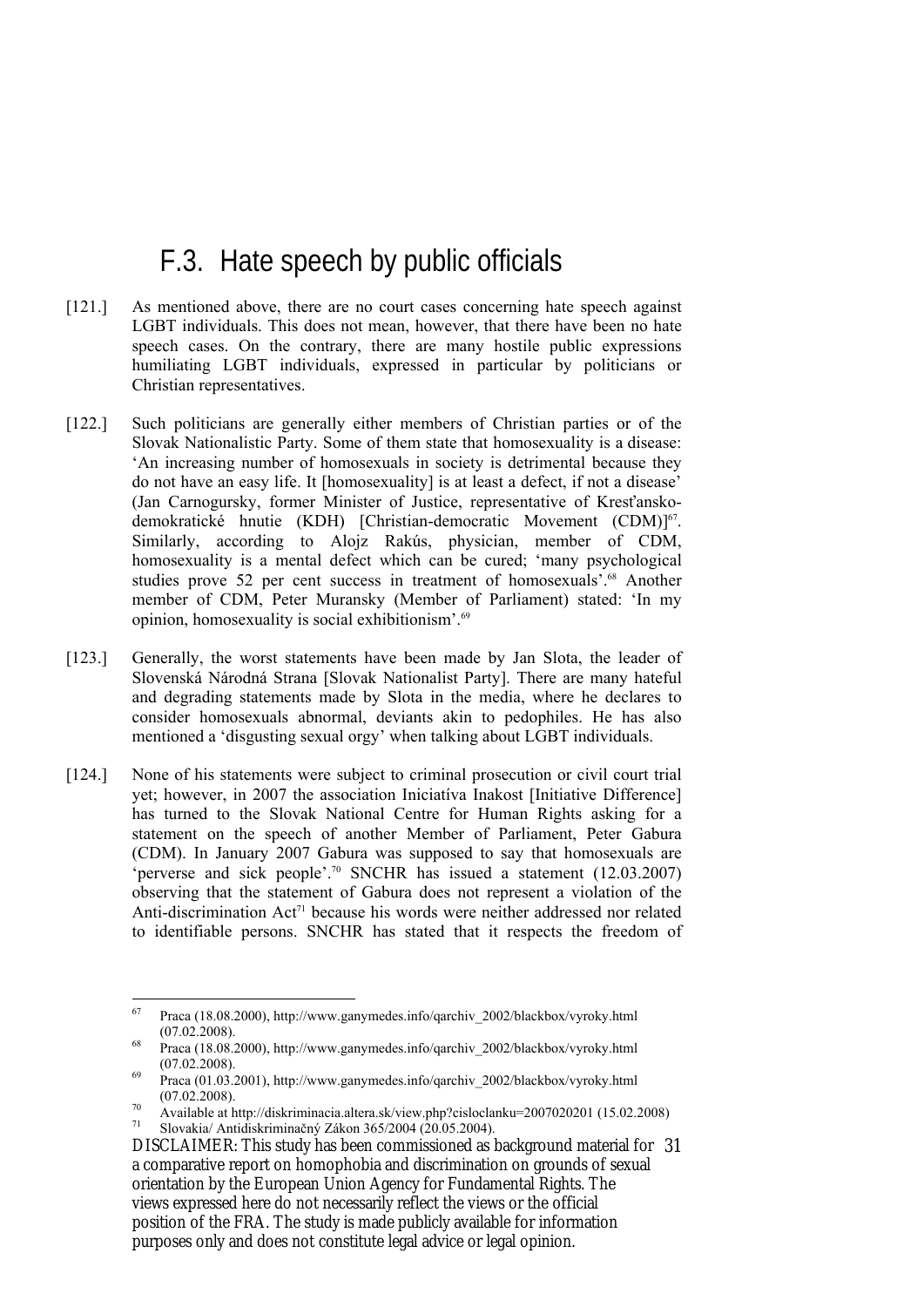expression of Mr. Gabura, but considers him an example of a person with prejudices who insults and degrades groups of people.72

#### F.4. Statistics and case law

- [125.] There are no relevant statistics available. None of the relevant authorities (courts, Ministry of Justice) keep statistics on case law distinguishing cases of hate speech against LGBT individuals.
- [126.] The same applies to case law. Several efforts were made in order to obtain such information however, as it is explained in Annex I, according to the response of the Ministry of Justice of the Slovak Republic to an information request,<sup>73</sup> judicial statistics do not provide specific data on the type of discrimination claimed. Mopreover, Slovak courts are obliged to publish certain judicial decisions through internet; however, criminal law cases are not obligatorily published.

<sup>72</sup> Available at http://www.snslp.sk/rs/snslp\_rs.nsf/0/DF1B208B1C6DCB2CC125729C002DA608?OpenDo

 $\frac{12.026 \times 10^{13} \text{J}}{2008 \times 10^{13} \text{J}}$  Personal communication via e-mail on 08.02.2008.

DISCLAIMER: This study has been commissioned as background material for 32 a comparative report on homophobia and discrimination on grounds of sexual orientation by the European Union Agency for Fundamental Rights. The views expressed here do not necessarily reflect the views or the official position of the FRA. The study is made publicly available for information purposes only and does not constitute legal advice or legal opinion.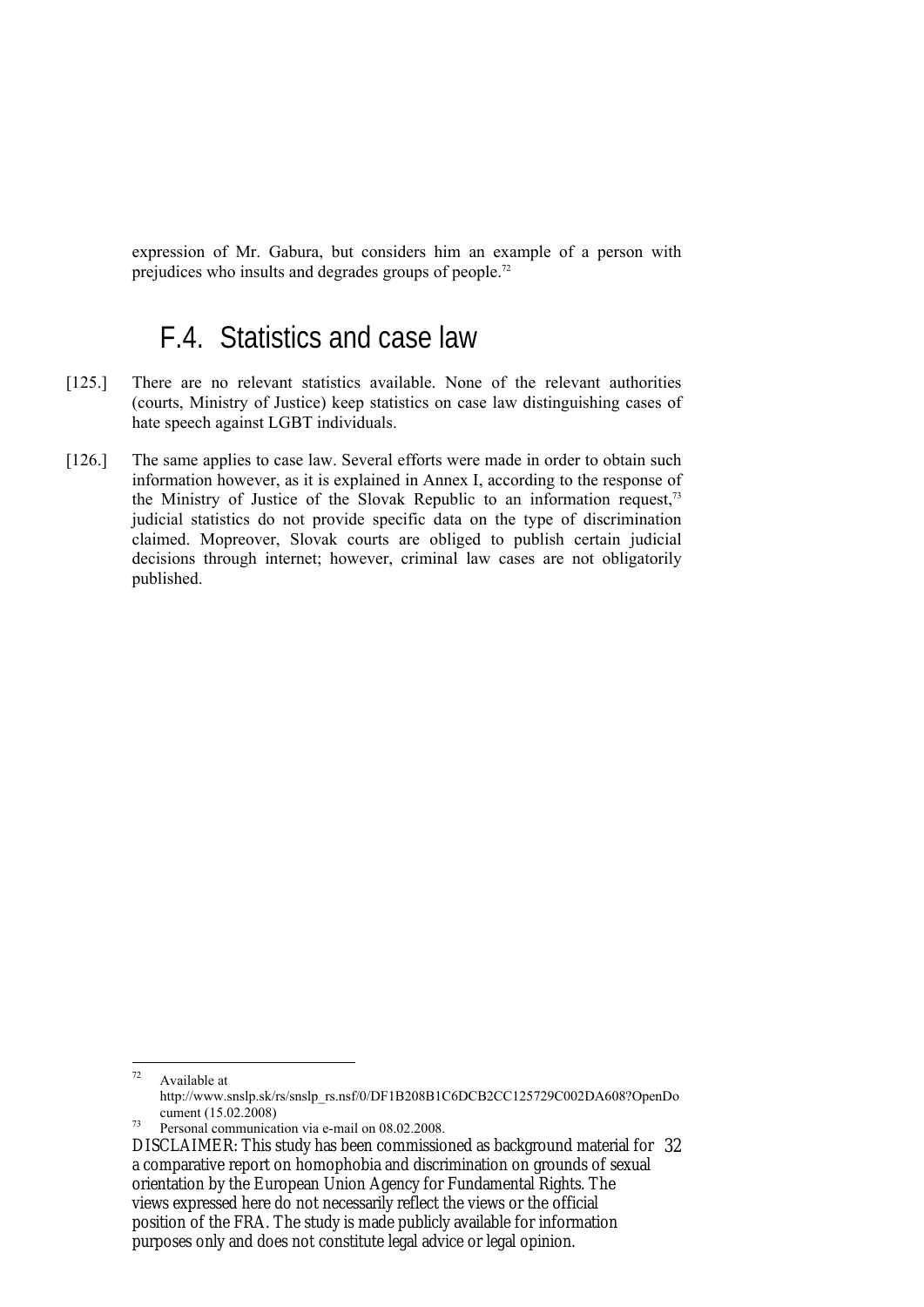# G. Transgender issues

- [127.] The Slovak legal system does not recognise transgender individuals as a special group which should be granted specific protection.
- [128.] Apart from laws regarding name and surname, registry office and identification number, only the Anti-discrimination Act<sup>74</sup> partly touches on the issue of transgender individuals. The Anti-discrimination Act stipulates that discrimination in employment matters on the ground of sexual or gender identification is to be understood as discrimination on the ground of sex.<sup>75</sup> This is also a guideline on how to deal with discrimination of transgender individuals.

### G.1. Change of name

[129.] The Procedure concerning changes of name and surname after genital change is regulated by the Act on Name and Surname,<sup>76</sup> according to which a change of name and/or surname is usually conditioned by a permission procedure; however, there are a few exceptions when permission is not needed, like in case of the change of name and/or surname due to change of gender.<sup>77</sup> Such change is made by the registry office and it is based on written declaration of the person concerned or his/her legitimate substitute. A medical statement shall be presented by the transgender person also. According to the Act on Administrative Fees, this administrative change is free of charge. 78

### G.2. Change of identification number

- [130.] According to the Act on Identification Number<sup>79</sup>, each person born in Slovakia must acquire an identification number. Each number is unique and different for male and female.
- [131.] The Ministry of interior shall change the identification number of a transgender person upon receipt of a relevant medical statement. Such change is free of administrative charges.<sup>80</sup>

 $74$ 

<sup>&</sup>lt;sup>74</sup> Slovakia/ Antidiskriminačný Zákon 365/2004 (20.05.2004).<br>
<sup>75</sup> Art. 6 (3)a. Slovakia/ Antidiskriminačný Zákon 365/2004 (20.05.2004).<br>
<sup>76</sup> Slovakia/zákon 300/1993 (24.09.1993).

 $^{77}$  Art. 7. Slovakia/zákon 300/1993 (24.09.1993).

<sup>&</sup>lt;sup>78</sup> Annex, Item 19. Slovakia/zákon 145/1995 (22.06.1995).<br><sup>79</sup> Slovakia/zákon 301/1995 (14.12.1995).

DISCLAIMER: This study has been commissioned as background material for 33 a comparative report on homophobia and discrimination on grounds of sexual orientation by the European Union Agency for Fundamental Rights. The views expressed here do not necessarily reflect the views or the official position of the FRA. The study is made publicly available for information purposes only and does not constitute legal advice or legal opinion.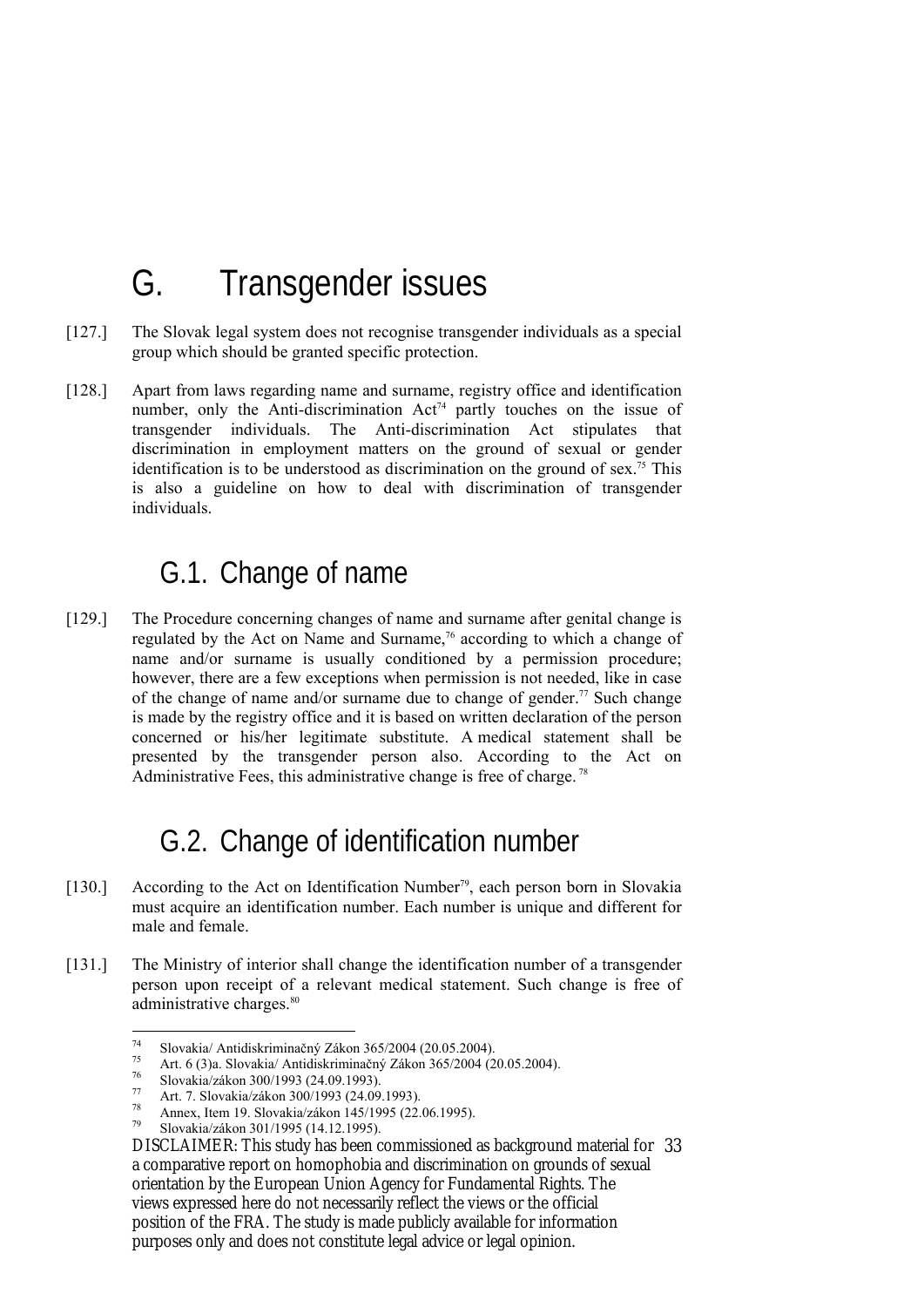[132.] Subsequently, transgender persons shall change (due to change of identification number) his/her birth certificate, ID, travel document, and change information in other public registers (Social insurance register, Health insurance register...).

#### G.3. Other legislative issues

- [133.] The legislation regarding practical medical issues of transgender individuals in Slovakia is basically non-existent. There are missing laws or legislative provisions concerning surgery of transgender individuals. According to Slovak sexologists, new types of operations (including change of gender) have decreased since the 1990s. As a result, fewer workplaces provide comprehensive medical assistance and doctors tend to send their patients to the Czech Republic for operations. There is also a problem with the expense of such surgeries, since they are not covered by health insurance. Due to this fact there are fewer surgical operations on transgender individuals.<sup>81</sup>
- [134.] The same applies to legislation dealt with in remainder of this study. Apart from the Anti-discrimination  $Act^{82}$ , transgender individuals are, in principle, not mentioned in the respective legislation at all. As stated above, only the Antidiscrimination act transposing provisions of the employment directive deals specifically with transgender individuals. If any kind of discrimination occurs in the field of employment it should be considered (according to the Antidiscrimination Act) discrimination based on sex.
- [135.] Slovak law is silent concerning consequences of gender operation leading towards change of sex of a person. For example, the Slovak Family Act<sup>83</sup> stipulates that marriage is a relationship between man and woman, it does not allow marriage between people of the same sex; however, there are no provisions regulating the situation if one of the marital partner undergoes change of his/her gender. According to Slovak law, such couple should be divorced. The Family Act states that a marriage can be terminated by divorce only if the relationship is seriously damaged and broken in perpetuity, marriage cannot fulfill its role and it is inconceivable to expect renewal of the marital relationship. Based on these legal prerequisites, a transgender person who is still married (since it can take a few months for court to decide on divorce) shall be considered a family member in terms of freedom of movement, asylum protection or family reunification issues.

<sup>80</sup> 80 Art. 9. Slovakia/zákon 301/1995 (14.12.1995).

<sup>&</sup>lt;sup>81</sup> http://www.translide.cz/transsexuali-ako-si-zmenit-pohlavie (19.02.2008).<br>
Slovakia/zákon 365/2004 (20.05.2004).<br>
<sup>83</sup> Slovakia/zákon 365/2006 (10.01.2005).

<sup>83</sup> Slovakia/zákon 36/2005 (19.01.2005)

DISCLAIMER: This study has been commissioned as background material for 34 a comparative report on homophobia and discrimination on grounds of sexual orientation by the European Union Agency for Fundamental Rights. The views expressed here do not necessarily reflect the views or the official position of the FRA. The study is made publicly available for information purposes only and does not constitute legal advice or legal opinion.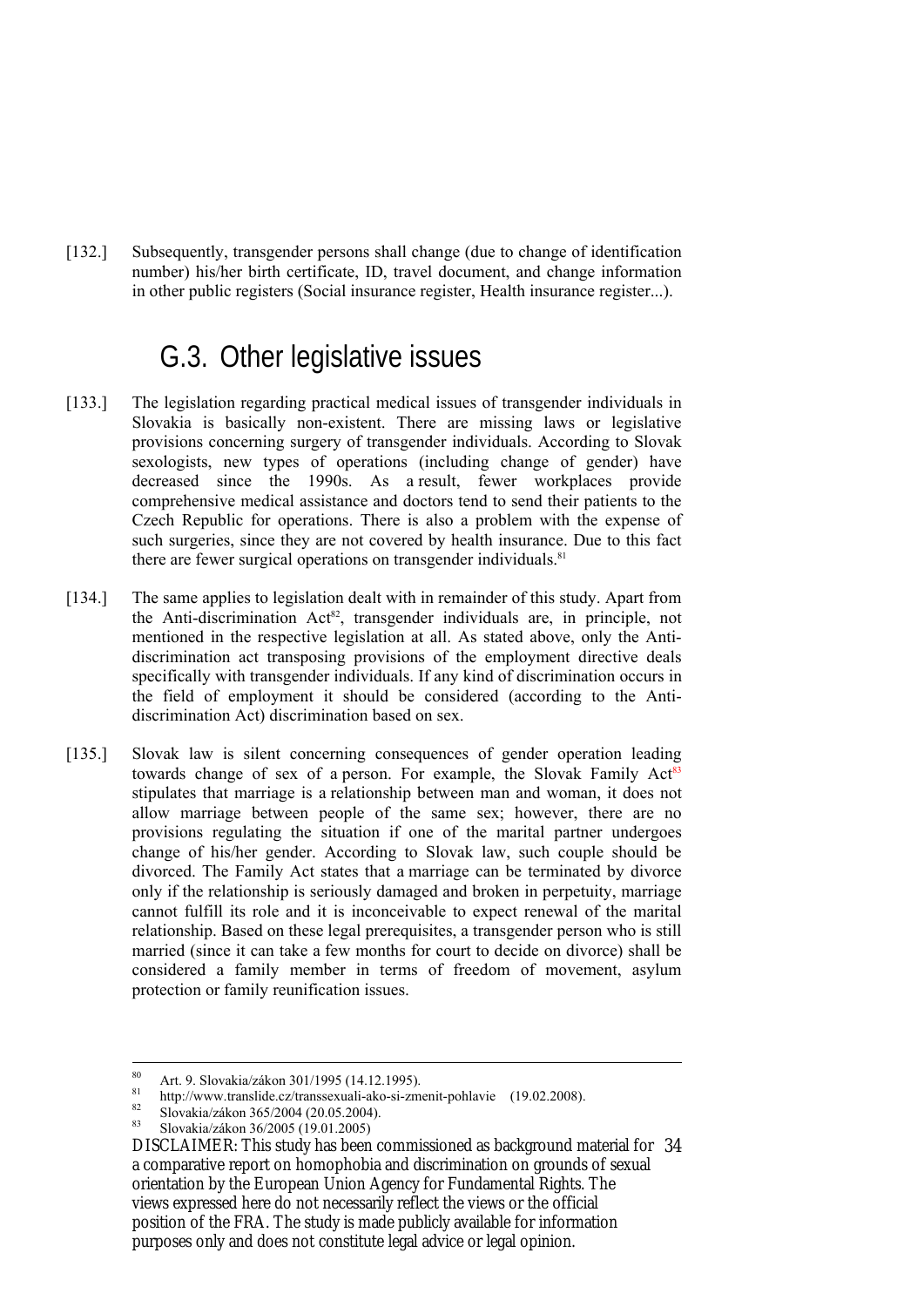- [136.] However, it is more likely that a transgender person is not living in a marriage anymore and his/her position is then comparable with the position of LGB individuals in regard to family reunification, or freedom of movement and asylum protection. There are no special provisions protecting transgender individuals or providing them with a more favourable position. Such absence of legal regulation can lead to discriminatory proceedings concerning transgender individuals.
- [137.] As far as the author of this study is concerned, there were no marches or assemblies of transgender individuals in the observed period. Otherwise concerning freedom of assembly transgender individuals are in the same legal position as LGB individuals.
- [138.] From a legal point of view, transgender individuals have the same position as LGB individuals in regard to criminal law and hate speech. There are no special provisions protecting transgender individuals in the Criminal Code. Each hate speech against transgender individuals shall be considered by general provisions of the Civil Code; however, as stated above, information regarding intimate life of a person revealed in public can be considered as defamation and this applies also to transgender individuals.
- [139.] If sexual orientation is discussed only marginally in today´s Slovak society, transgender issues are practically taboo. There is no statistic information available concerning neither name changes nor number of persons who changed their sex. According to an official employee of the registry office (the Department of General Internal Administration in Bratislava), there might be a maximum of 10 cases a year.<sup>84</sup>

### G.4. Statistics and case law

[140.] There are no relevant statistics available. The author of this study filed requests for information to the Statistic Office of the Slovak Republic, to the Ministry of Public Health of the Slovak Republic as well as to National Centre Medical Information. None of these institutions had any information concerning transgender issues at their disposal. The same aaplies to case law, as further explained in Annex I

<sup>&</sup>lt;u>.</u> 84 L. Sobotová (2007) 'Zmena mena', in: SME ženy (02.01.2007). Available at: http://zena.sme.sk/c/3076717/Zmena-mena.html (19.02.2008).

DISCLAIMER: This study has been commissioned as background material for 35 a comparative report on homophobia and discrimination on grounds of sexual orientation by the European Union Agency for Fundamental Rights. The views expressed here do not necessarily reflect the views or the official position of the FRA. The study is made publicly available for information purposes only and does not constitute legal advice or legal opinion.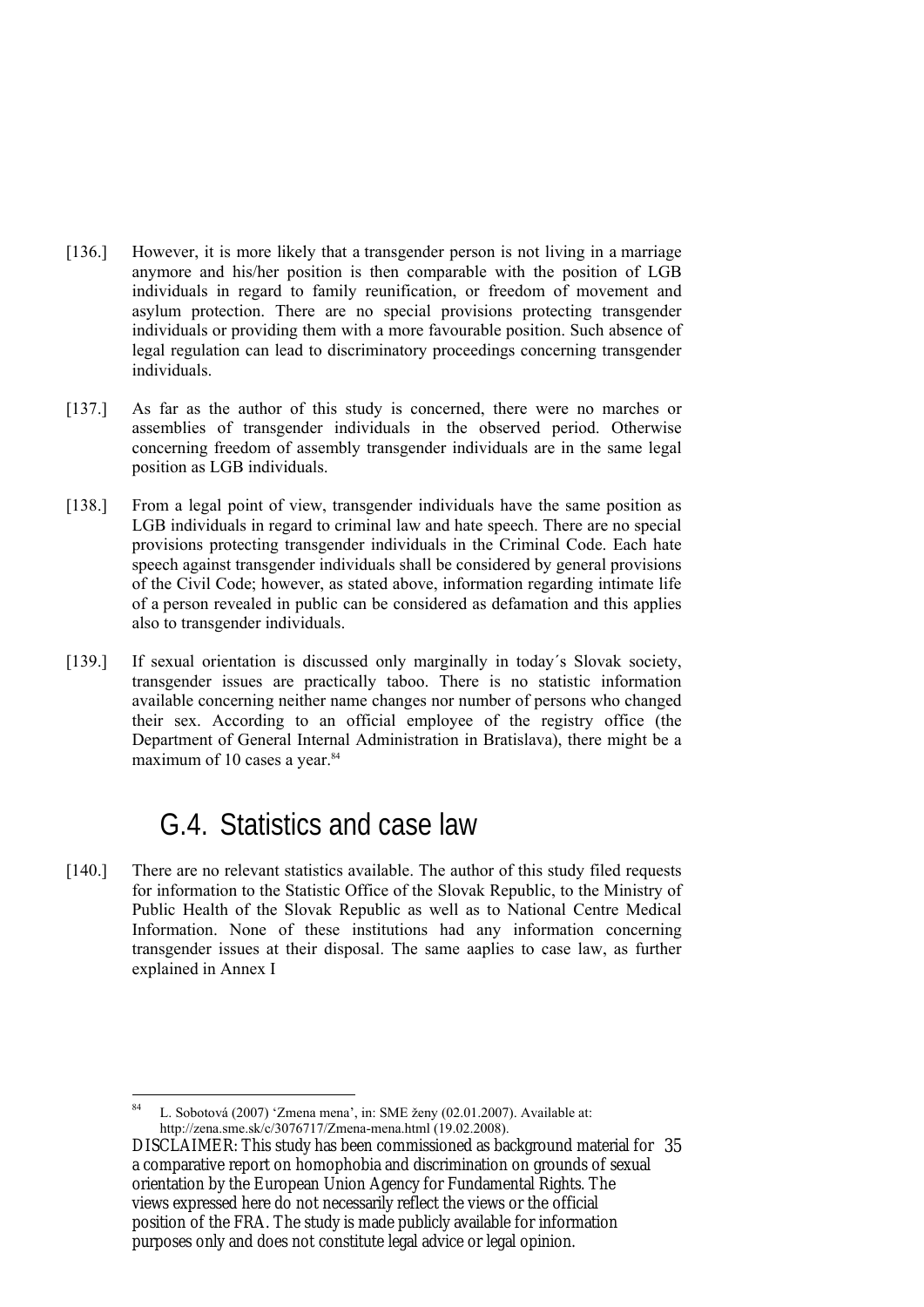# H. Miscellaneous

- [141.] Legislative and judicial research showed that there are few provisions or good practices towards LGBT individuals. Not only law provisions, but also social attitude, are frequentely unfavorable toward LGBT individuals. Society has a tendency toward hostile practices against LGBT individuals and politicians either openly oppose their rights or, in the best case, pay no attention at all. As a matter of fact, no political party has incorporated the promotion of rights of LGTB people into their political programmes. $85$
- [142.] There is no official statistical data and almost no unofficial statistical data on discrimination on the grounds of sexual orientation available. This does not necessarily prove the absence of discrimination based on sexual orientation, but rather, indicates a low rate of reported cases.
- [143.] The first extensive research on discrimination within the gay and lesbian community was carried out in 2002.<sup>86</sup> Of 251 participants, 87 were women and 164 were men. The main findings are below:
	- Sixty per cent of respondents hide their sexual orientation at least from one of the parents (46 per cent hide from both parents, 14 per cent from one parent, mostly the father), while 60 per cent of the respondents hide their sexual orientation from other relatives,
	- Fifty per cent of respondents would not reveal their sexual orientation to public; 52 per cent of the respondents conceal their sexual orientation in their working environment,
	- Fifteen per cent of respondents had suffered aggravated assault due to their sexual orientation; 43 per cent of respondents had been harrassed; however only two per cent of victims reported the attacks to the police.
- [144.] The above mentioned findings are a small portion of the outcomes of this research. They reinforce that due to social hostility, LGBT individuals do not reveal their sexual orientation and remain invisible to the majority of the population. This might also explain why very few victims of discrimination on the grounds of sexual orientation have claimed their rights in court. LGBT individuals often prefer to stay invisible and away from unwanted publicity.

<sup>85</sup> 85 H. Fábry (2007) 'Diskriminácia gejov a lesieb – existuje?' Available at:

M.Šípošová, P. Jójart, A. Daučíková (2002) Správa o diskriminácii lesbických žien, gejov, bisexuálov a bisexuálok na Slovensku, Bratislava: Q archív.

DISCLAIMER: This study has been commissioned as background material for 36 a comparative report on homophobia and discrimination on grounds of sexual orientation by the European Union Agency for Fundamental Rights. The views expressed here do not necessarily reflect the views or the official position of the FRA. The study is made publicly available for information purposes only and does not constitute legal advice or legal opinion.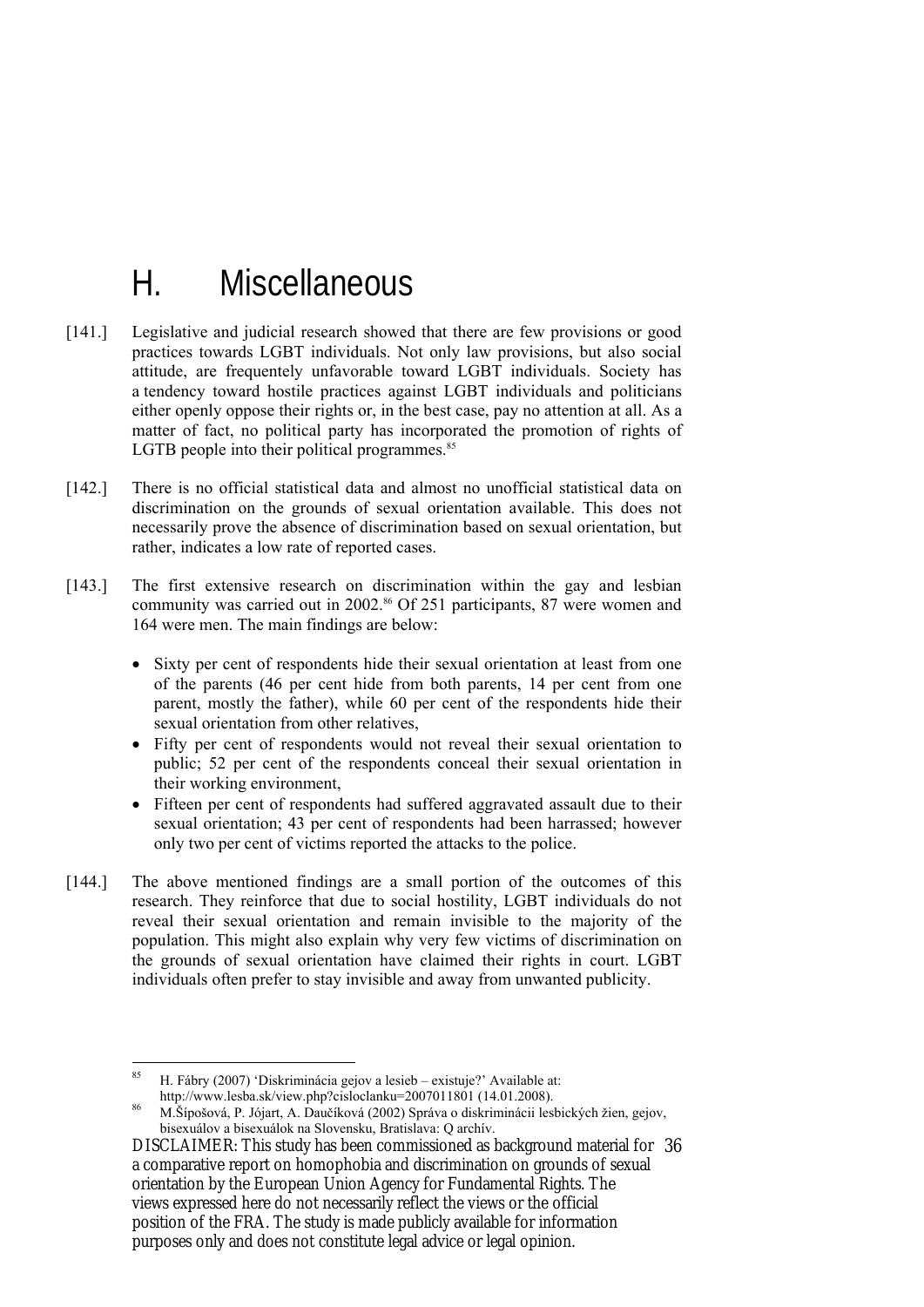Due to the lack of interest on the rights of LGBT individuals, the environment is not favourable to the approval of the law guaranteeing registered partnership. This disregard also causes the absence of official statistical data.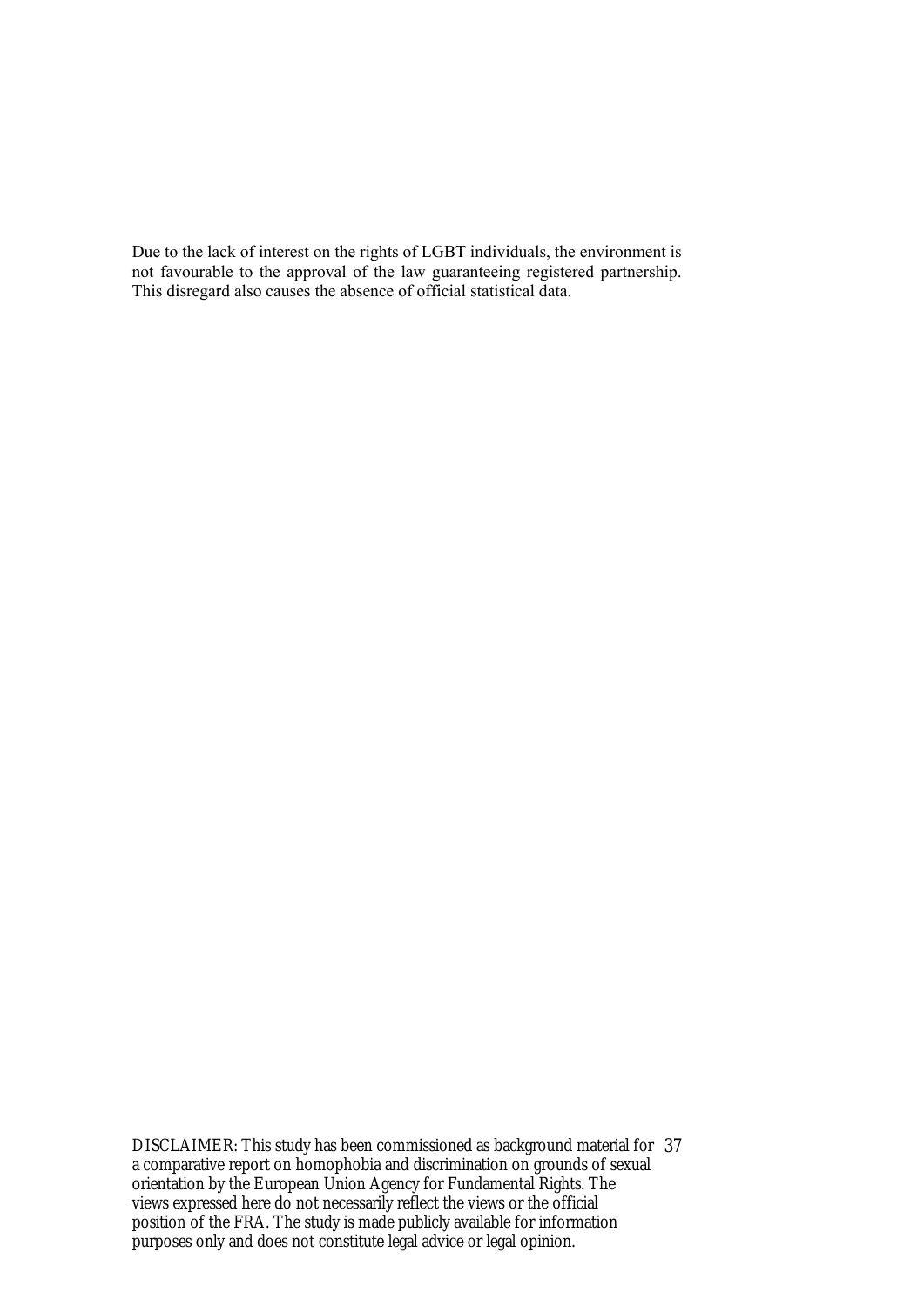## I. Good practice

[145.] There are few examples of good practices in Slovak legislation concerning the rights of LGBT individuals.<sup>87</sup> Actually, the only thing that can be considered as 'good practice' are the latest amendments of the Anti-discrimination Act, 88 which was recently approved on 14.02.2008<sup>89</sup> and prohibits discrimination in employment (as required by the Employmend Directive) as well as in other areas of social life, such as equal access to medical treatment, to goods and services as well as to education.

 $87$ As stated in item H, there is no case law regarding discrimination based on sexual orientation.

 $\frac{88}{20}$  Slovakia/zákon 365/2004 (20.05.2004).

This amendment did not come into force yet. It was not published in the official journal of the collection of laws. The approved version is available at: http://www.nrsr.sk/exeIT.NRSR.Web.Webclass/Tmp/N%E1vrh%20z%E1kona\_474.doc  $(25.02.2008).$ 

DISCLAIMER: This study has been commissioned as background material for 38 a comparative report on homophobia and discrimination on grounds of sexual orientation by the European Union Agency for Fundamental Rights. The views expressed here do not necessarily reflect the views or the official position of the FRA. The study is made publicly available for information purposes only and does not constitute legal advice or legal opinion.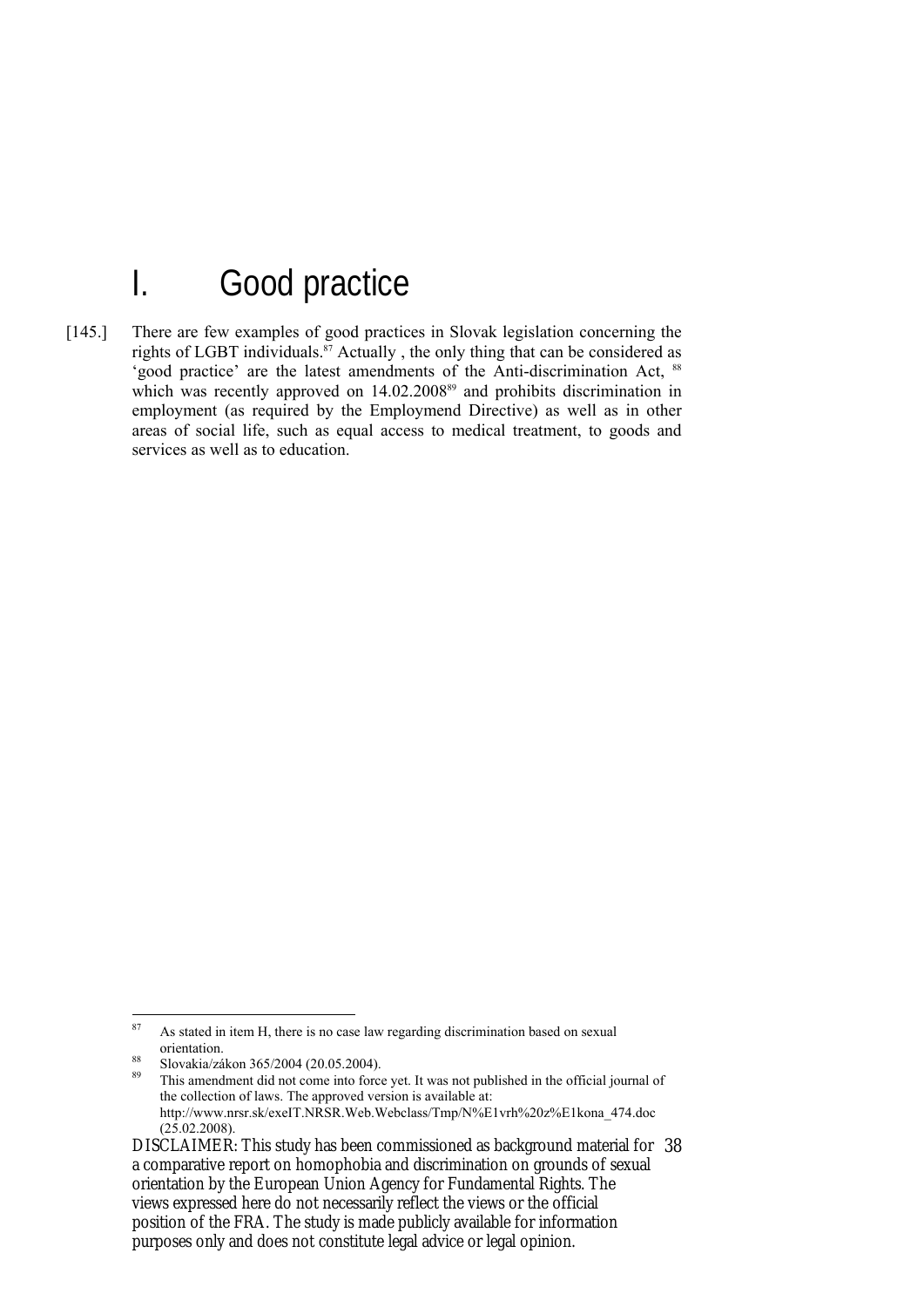### Annexes

## Annex 1 – Presentation of case law

- [146.] There is no official data on case law on discrimination based on sexual orientation available. According to the response of the Ministry of Justice of the Slovak Republic to an information request, $90$  judicial statistics do not provide specific data on the type of discrimination claimed, i.g. there is no statistical data on the number of complaints of discrimination based on sexual orientation.
- [147.] Slovak courts are obliged to publish certain judicial decisions through internet; however, this court cases register is limited only to some civil cases and trade law cases. Criminal law cases or administrative law cases are not obligatorily published. The scope of published case law is limited by the ministerial instruction of the Ministry of Justice of the Slovak Republic.<sup>91</sup> It is important to hihglight that obligation to publish case law by the courts was established only in 2005. Moreover, courts do not follow this responsibility consistently and thoroughly and only a part of the case law has been published so far.
- [148.] Another official source of information concerning case law were replies of the county courts and some district courts to the information requests filed by the author of this study; however, since the courts do not keep detailed statistics concerning parties of the proceedings and/or comprehensive information regarding the merits of the dispute, county court officers were unable to track any cases related to LGBT individuals. Despite this, many county courts replied that no such cases were dealt by them.
- [149.] This information was confirmed by the members of the LGBT community. According to their statements during the years 2000-2007, there were no judicial proceedings claiming protection against discrimination based on sexual orientation. This is particularly due to the hostile social environment against LGBT individuals which causes many not to reveal their sexual orientation unless they are certain that they are in safe surroundings.

<u>.</u>

<sup>&</sup>lt;sup>90</sup><br>Personal communication via e-mail on  $08.02.2008$ <br> $\frac{91}{21}$  Slavelia (in *t*erminic 21/2005/2004)

<sup>91</sup> Slovakia/inštrukcia 21/2005 (28.11.2005)

DISCLAIMER: This study has been commissioned as background material for 39 a comparative report on homophobia and discrimination on grounds of sexual orientation by the European Union Agency for Fundamental Rights. The views expressed here do not necessarily reflect the views or the official position of the FRA. The study is made publicly available for information purposes only and does not constitute legal advice or legal opinion.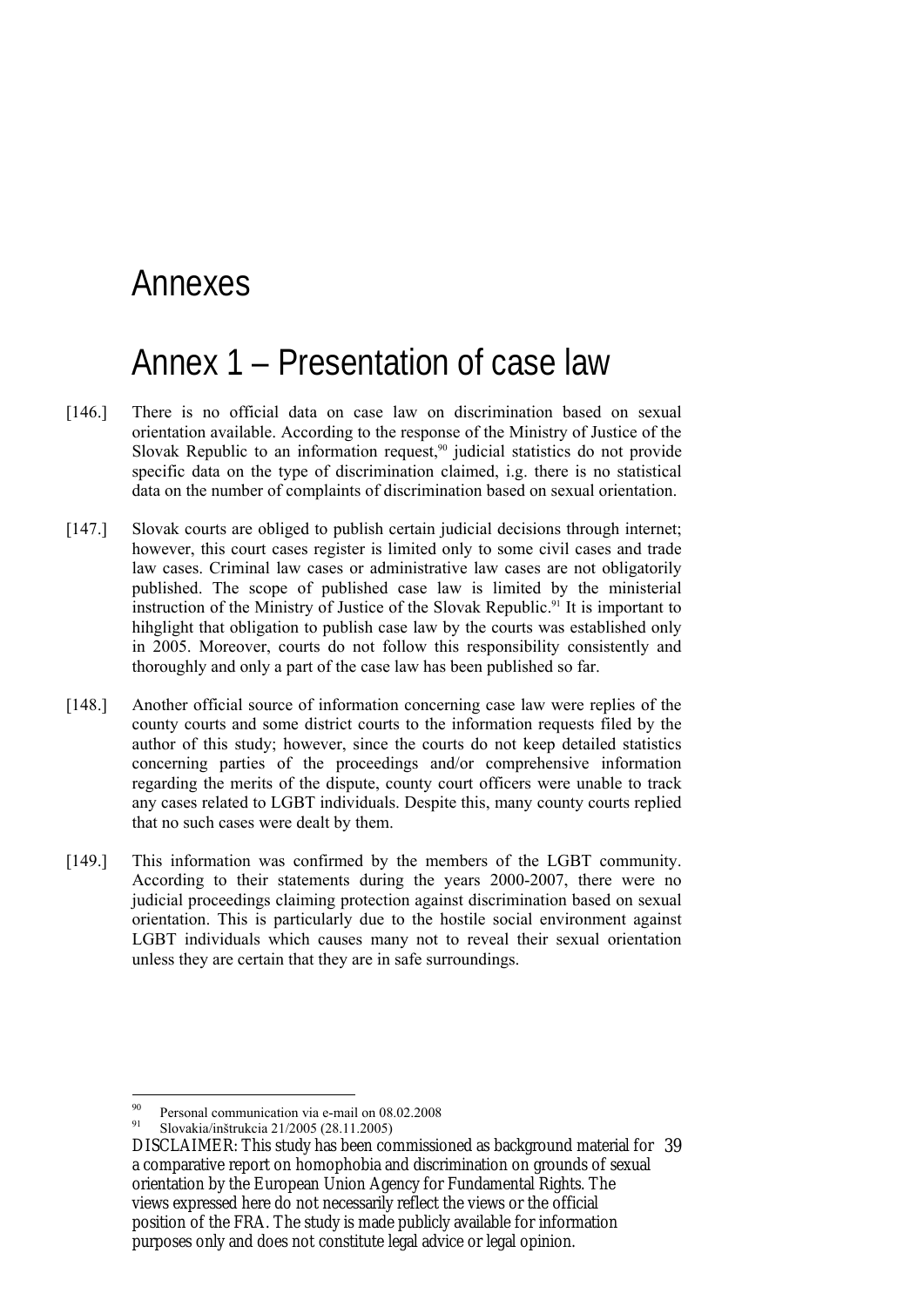## Annex 2 – Statistics

# Implementation of Employment Directive 2000/78/EC

[150.] Statistics by Slovenské národné stredisko pre ľudské práva (SNSĽP) [Slovak National Centre for Human Rights (SNCHR)] were provided on the basis of the request of the author of this study as follows:

|              | 2000   | 2001   | 2002   | 2003   | 2004     | 2005     | 2006 | 2007   |
|--------------|--------|--------|--------|--------|----------|----------|------|--------|
| Complaints   |        |        |        |        |          |          |      |        |
| filed to the | Data   | Data   | Data   | Data   | $\theta$ | $\theta$ | 3    | Data   |
| Slovak       | not    | not    | not    | not    |          |          |      | not    |
| National     | availa | availa | availa | availa |          |          |      | availa |
| Centre for   | ble    | ble    | ble    | ble    |          |          |      | ble    |
| Human        |        |        |        |        |          |          |      |        |
| Rights       |        |        |        |        |          |          |      |        |
| concerning   |        |        |        |        |          |          |      |        |
| discriminati |        |        |        |        |          |          |      |        |
| on based on  |        |        |        |        |          |          |      |        |
| sexual       |        |        |        |        |          |          |      |        |
| orientation  |        |        |        |        |          |          |      |        |
|              |        |        |        |        |          |          |      |        |

# Freedom of assembly

[151.] The statistics of the number of demonstration is based on replies from the authorities of eight county municipalities, after information request filed by the author of this study and interviews conducted with members of the LGBT community:

|                   | 2000 | 2001 | 2002     | 2003     | 2004     | 2005 | 2006     | 2007 |
|-------------------|------|------|----------|----------|----------|------|----------|------|
| Number of         |      |      |          |          |          |      |          |      |
| demonstrations in |      |      | $\theta$ | $\theta$ | $\theta$ | 0    | $\theta$ | 0    |
| favour of         |      |      |          |          |          |      |          |      |
| tolerance of      |      |      |          |          |          |      |          |      |
| <b>LGBT</b>       |      |      |          |          |          |      |          |      |
| individuals, gay  |      |      |          |          |          |      |          |      |
| pride parades,    |      |      |          |          |          |      |          |      |
| etc.              |      |      |          |          |          |      |          |      |